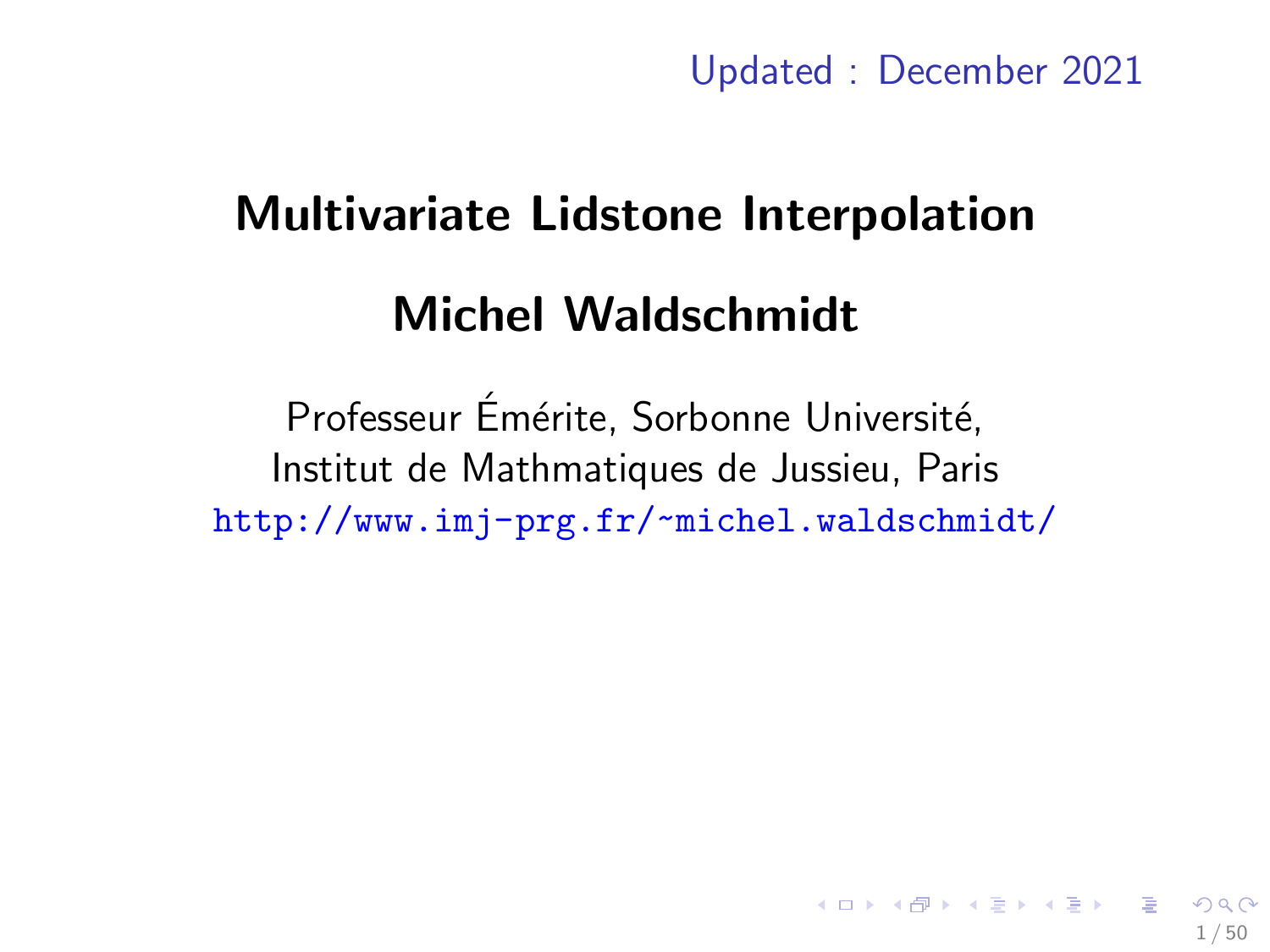### Abstract

According to the classical theory of Lidstone interpolation, an entire function of a single complex variable having exponential type  $\langle \pi \rangle$  is determined by it derivatives of even order at 0 and 1. This theory can be generalized to several variables. In this lecture, we will give an introduction to this generalization by explaining how it works for two variables.

We first review the one variable theory.

In December 2021, I give a series of four courses on this topic at The Institute of Mathematical Sciences [\(IMSc\) Chennai.](https://www.imsc.res.in/seminar-list) The courses are recorded; see

<https://sites.google.com/view/profmichelwaldschmidthlectures/home> The link is also available on my website

```
http://www.imj-prg.fr/~michel.waldschmidt/
```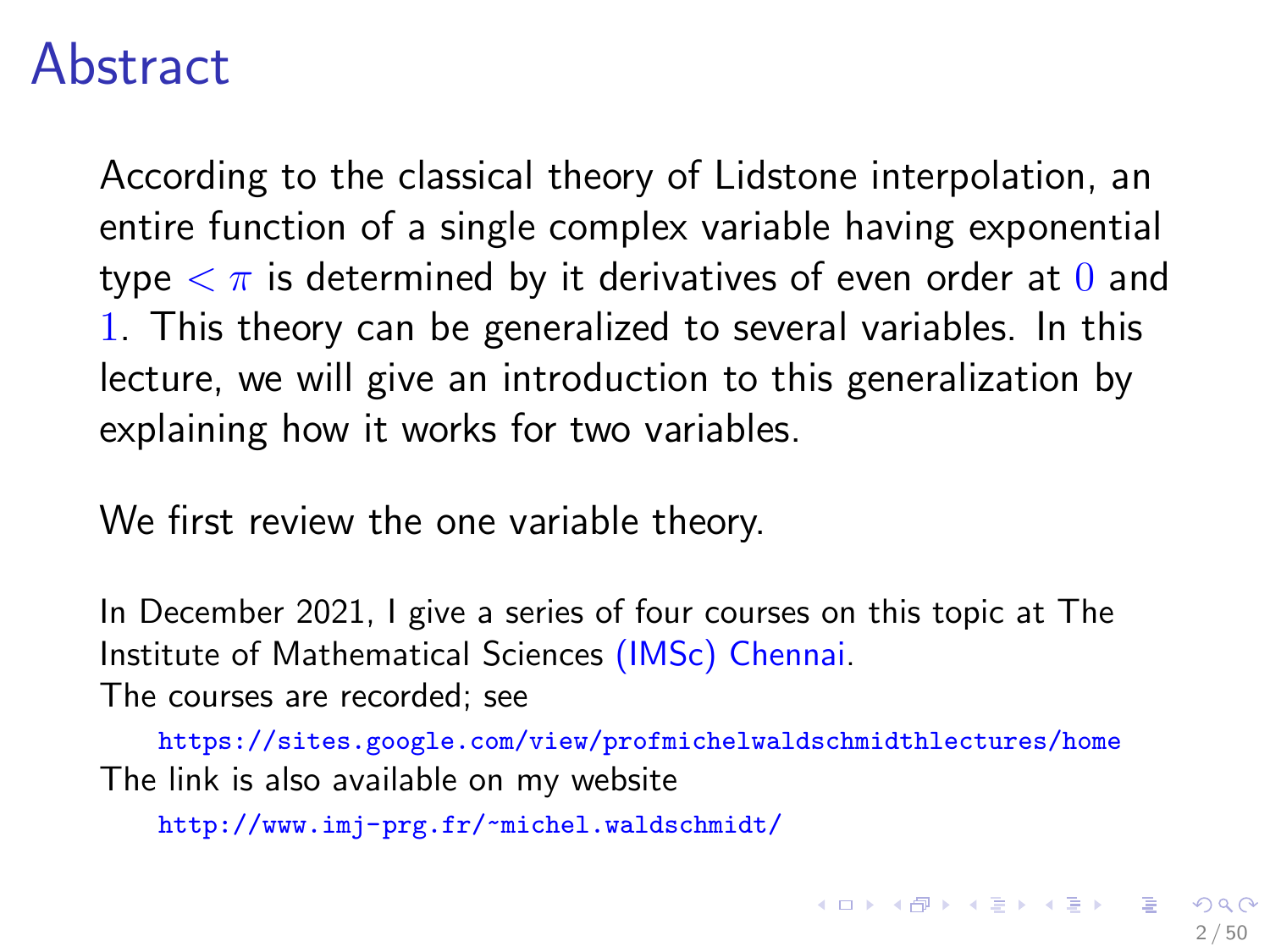# Lidstone interpolation problem

We denote by  $2N$  the set of even nonnegative integers. The following interpolation problem was considered by G.J. Lidstone in 1930.

Given two sequences of complex numbers  $(a_t)_{t\in 2N}$  and  $(b_t)_{t\in 2N}$ , does there exist an entire function f satisfying

 $f^{(t)}(0) = a_t, \quad f^{(t)}(1) = b_t$  for  $t \in 2\mathbb{N}$  ?

#### Is such a function  $f$  unique?

The answer to unicity is plain: the function  $\sin(\pi z)$  satisfies these conditions with  $a_t = b_t = 0$ , hence there is no unicity, unless we restrict the question to entire functions satisfying some extra condition. Such a condition is a bound on the growth of  $f$ .

We start with unicity  $(a_t = b_t = 0)$  and polynomials.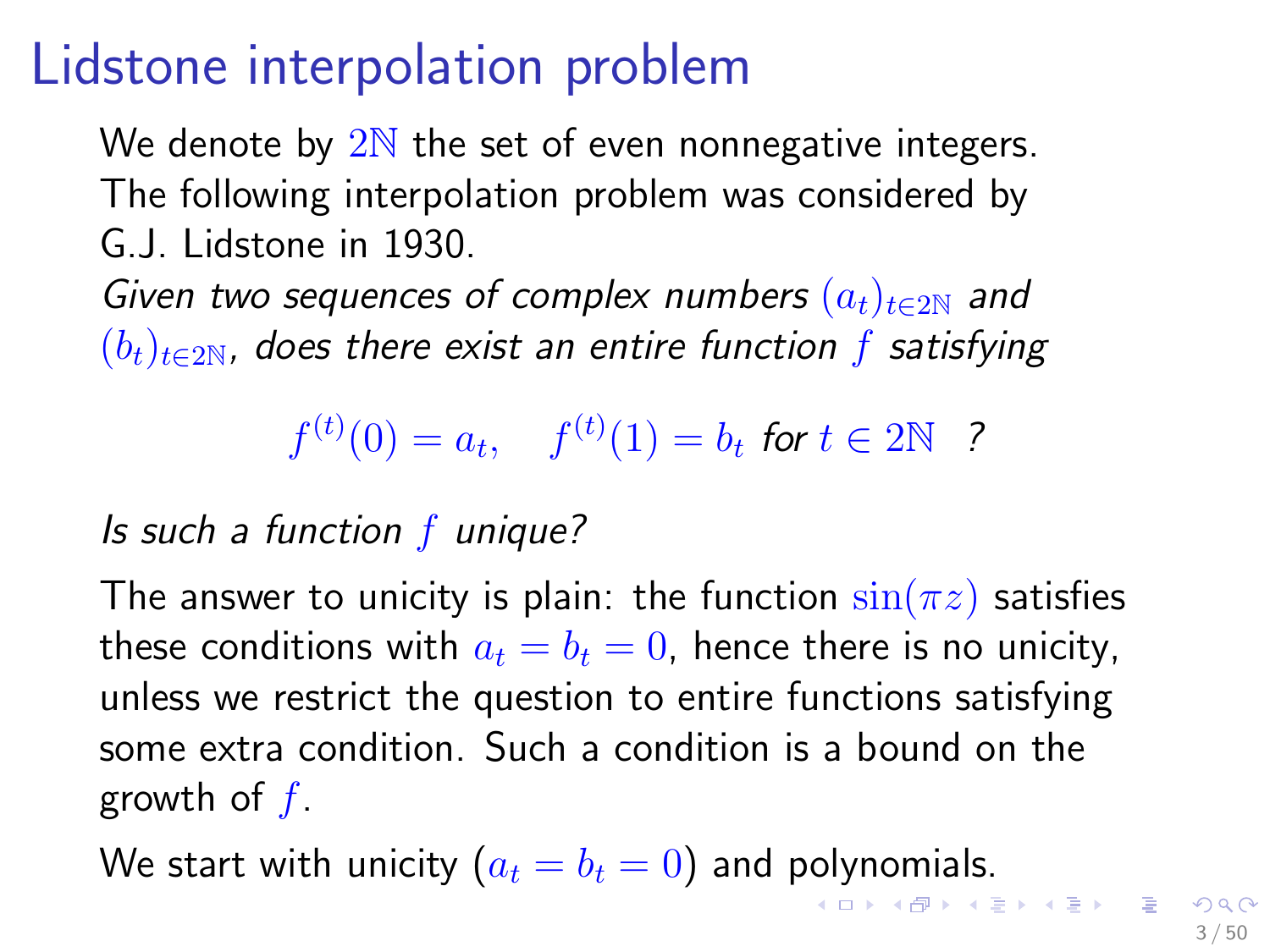Even derivatives at 0 and 1

### Lemma.

Let  $f$  be a polynomial satisfying

 $f^{(t)}(0) = f^{(t)}(1) = 0$  for all  $t \in 2\mathbb{N}$ .

Then  $f = 0$ .

### Proof.

By induction on the degree of the polynomial  $f$ . If f has degree  $\leq 1$ , say  $f(z) = a_0 z + a_1$ , the conditions  $f(0) = f(1) = 0$  imply  $a_0 = a_1 = 0$ , hence  $f = 0$ . If f has degree  $\leq d$  with  $d \geq 2$  and satisfies the hypotheses, then  $f''$  also satisfies the hypotheses and has degree  $< d$ , hence by induction  $f'' = 0$  and therefore f has degree  $\leq 1$ . The result follows.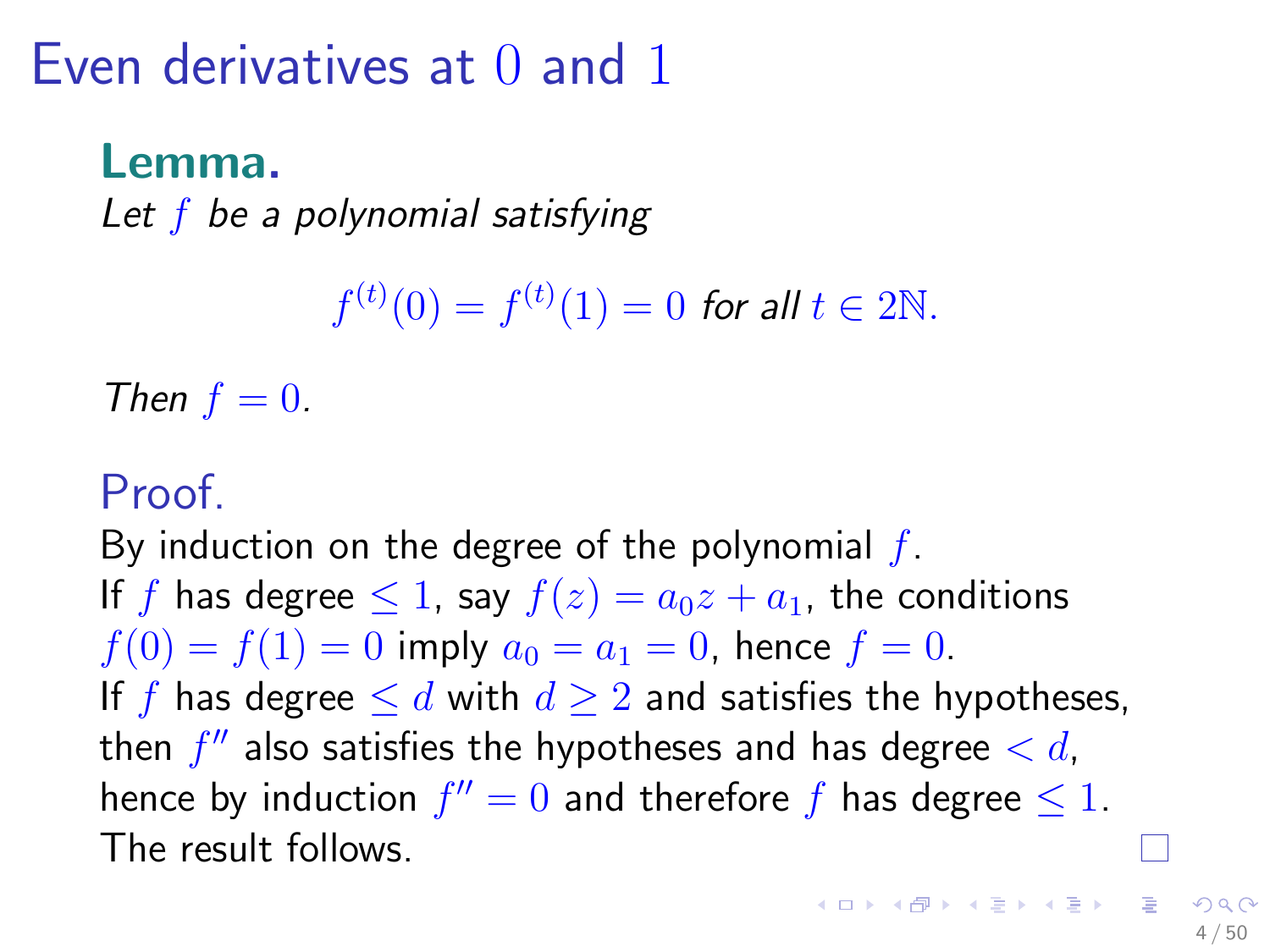Let  $T \in 2\mathbb{N}$ . The space  $\mathbb{C}[z]_{\leq T+1}$  of polynomials of degree  $\leq T+1$  has dimension  $T+2$ . All elements  $f \in \mathbb{C}[z]_{\leq T+1}$ satisfy  $f^{(k)}=0$  for  $k\geq T+2.$ The previous lemma shows that the linear map

$$
\mathbb{C}[z]_{\leq T+1} \longrightarrow \mathbb{C}^{T+2}
$$
  

$$
f \longmapsto (f^{(t)}(0), f^{(t)}(1))_{0 \leq t \leq T, t \in 2\mathbb{N}}
$$

is injective. Hence it is an isomorphism.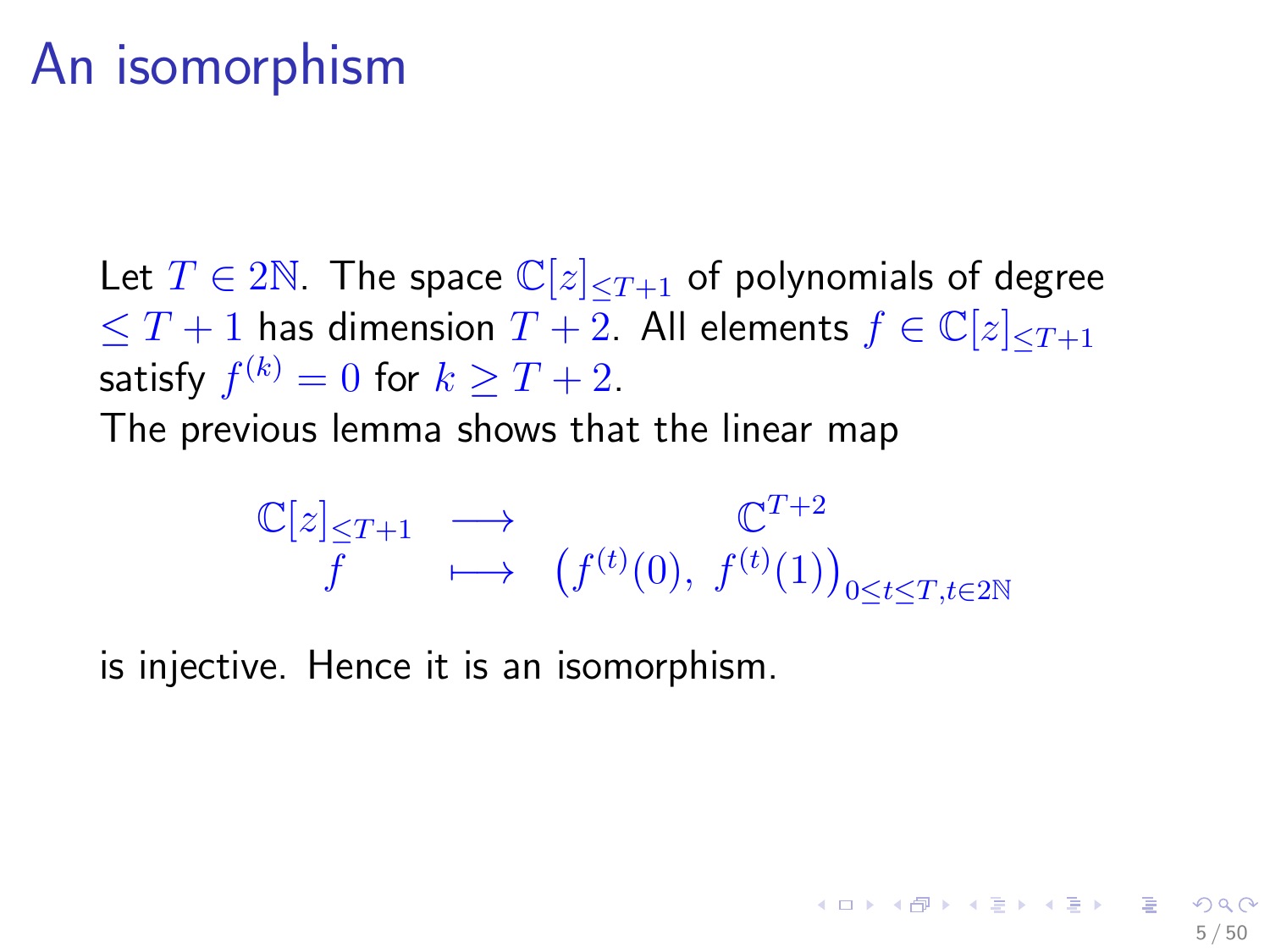### Solution of Lidstone interpolation problem

Given numbers  $a_t$  and  $b_t$  ( $t \in 2N$ ), all but finitely many of them are  $\overline{0}$ , there is a unique polynomial f such that

$$
f^{(t)}(0) = a_t
$$
 and  $f^{(t)}(1) = b_t$  for all  $t \in 2\mathbb{N}$ .

A polynomial  $f$  is uniquely determined by the numbers

 $f^{(t)}(0)$  and  $f^{(t)}(1)$  for  $t \in 2\mathbb{N}$ .

6 / 50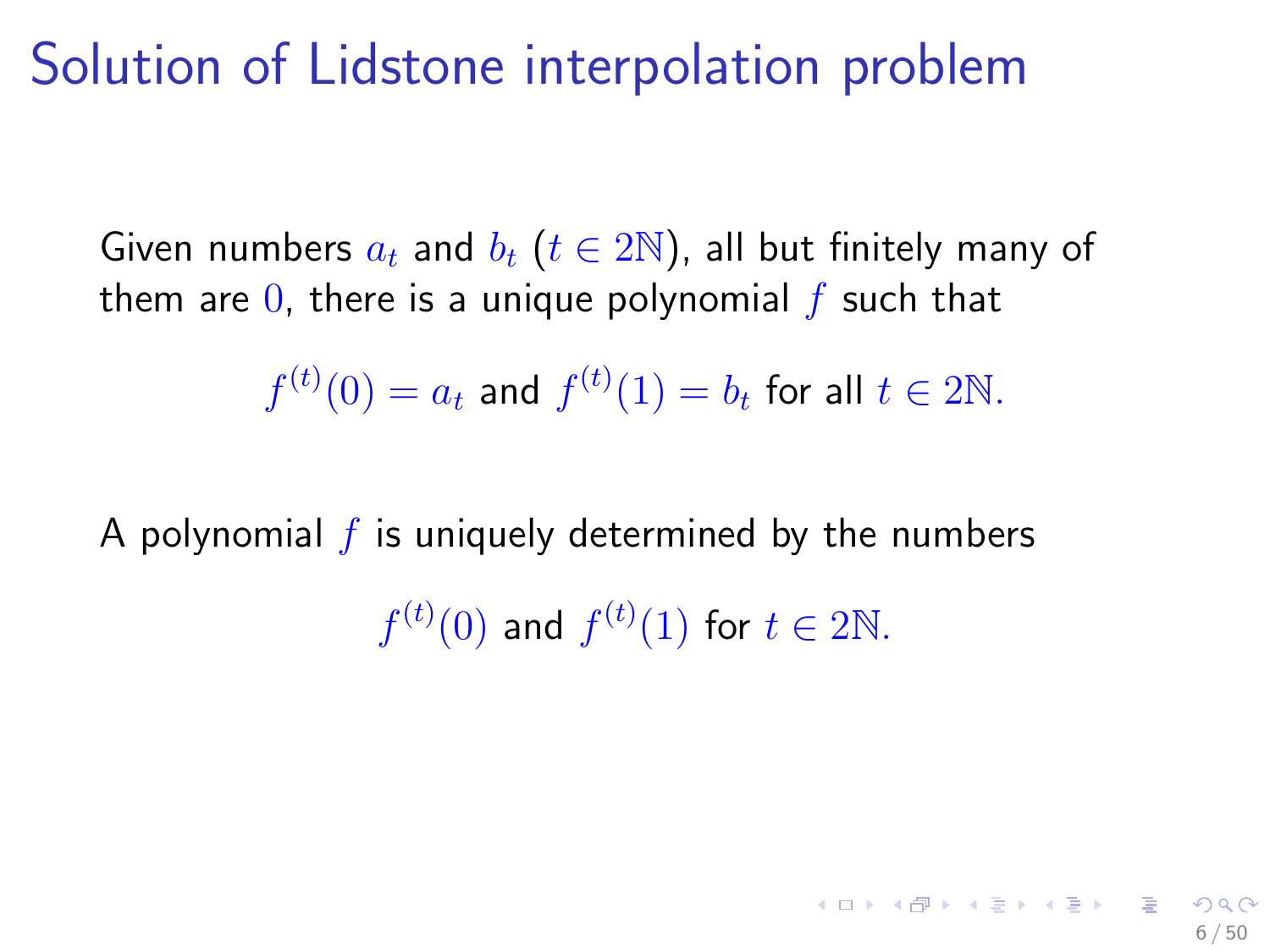# Lidstone expansion of a polynomial

# Theorem (G. J. Lidstone (1930)).

There exist two sequences of polynomials,  $(\Lambda_{t,0}(z))_{t\in 2\mathbb{N}}$ ,  $(\Lambda_{t,1}(z))_{t\in 2\mathbb{N}}$ , such that any polynomial f can be written as a finite sum

$$
f(z) = \sum_{t \in 2\mathbb{N}} f^{(t)}(0) \Lambda_{t,0}(z) + \sum_{t \in 2\mathbb{N}} f^{(t)}(1) \Lambda_{t,1}(z).
$$

Using Kronecker symbol, this is equivalent to

$$
\Lambda_{t,1}^{(\tau)}(0)=0\,\,\text{and}\,\,\Lambda_{t,1}^{(\tau)}(1)=\delta_{\tau t}\,\,\text{for}\,\,\tau\in2\mathbb{N}\,\,\text{and}\,\,t\in2\mathbb{N},
$$

 $\Lambda_{t.0}^{(\tau)}$  $t_{t,0}^{(\tau)}(1)=0$  and  $\Lambda_{t,0}^{(\tau)}$  $t_{t,0}^{(\tau)}(0)=\delta_{\tau t}$  for  $\tau\in 2\mathbb{N}$  and  $t\in 2\mathbb{N}.$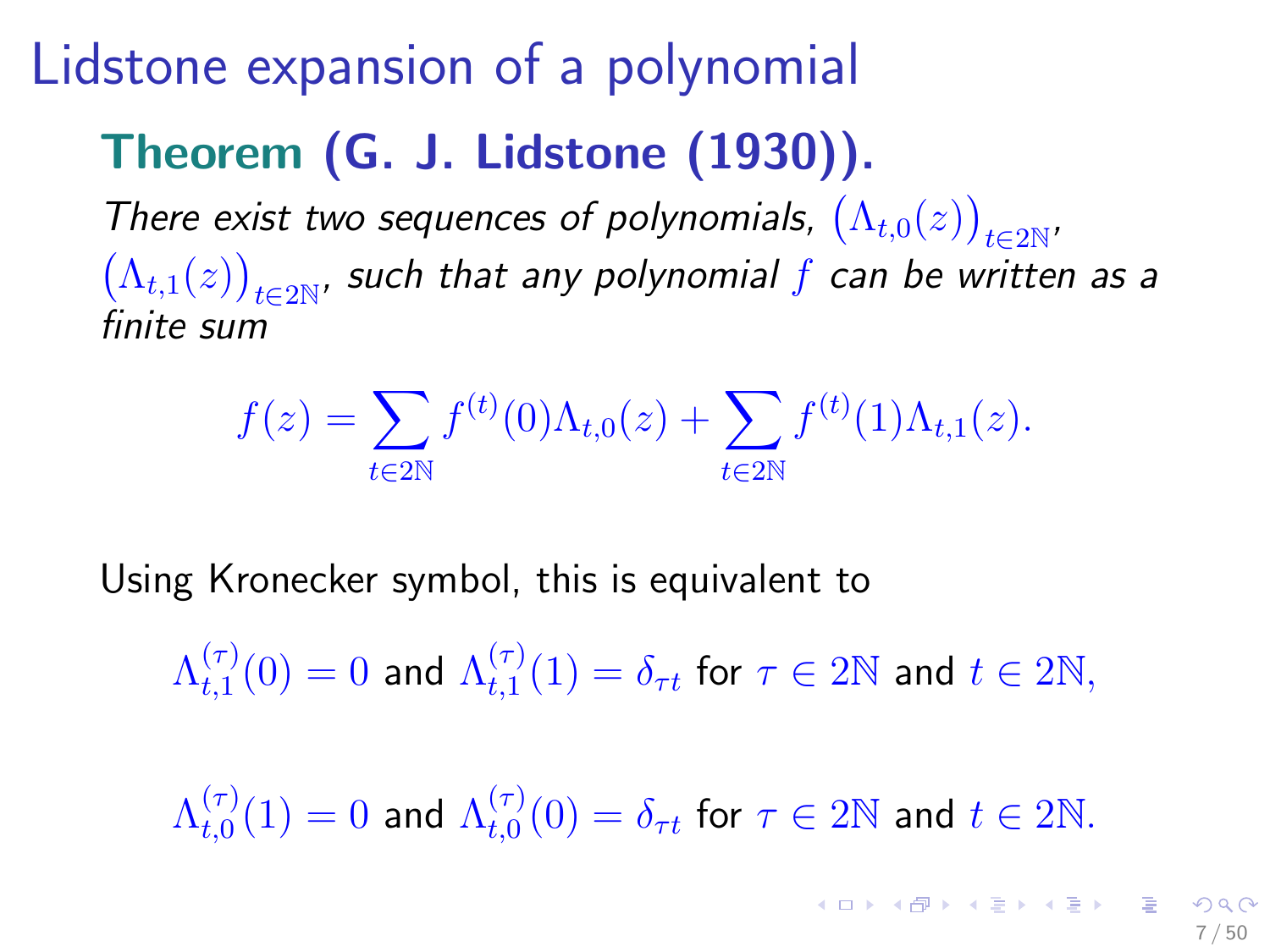# Classical notation for Lidstone polynomials:  $\Lambda_k$

Usually, the polynomials that we denote  $\Lambda_{t,1}(z)$  with t even, are denoted  $\Lambda_k(z)$  when  $t = 2k$ :

$$
f(z) = \sum_{k \ge 0} f^{(2k)}(0) \Lambda_k(1-z) + \sum_{k \ge 0} f^{(2k)}(1) \Lambda_k(z).
$$

The involution:  $z \mapsto 1 - z$  shows that

$$
\Lambda_{t,0}(z)=\Lambda_{t,1}(1-z).
$$

For  $t = 2k$ , our polynomials  $\Lambda_{2k,0}(z)$  are nothing else than  $\Lambda_k(1-z)$  in the classical notation.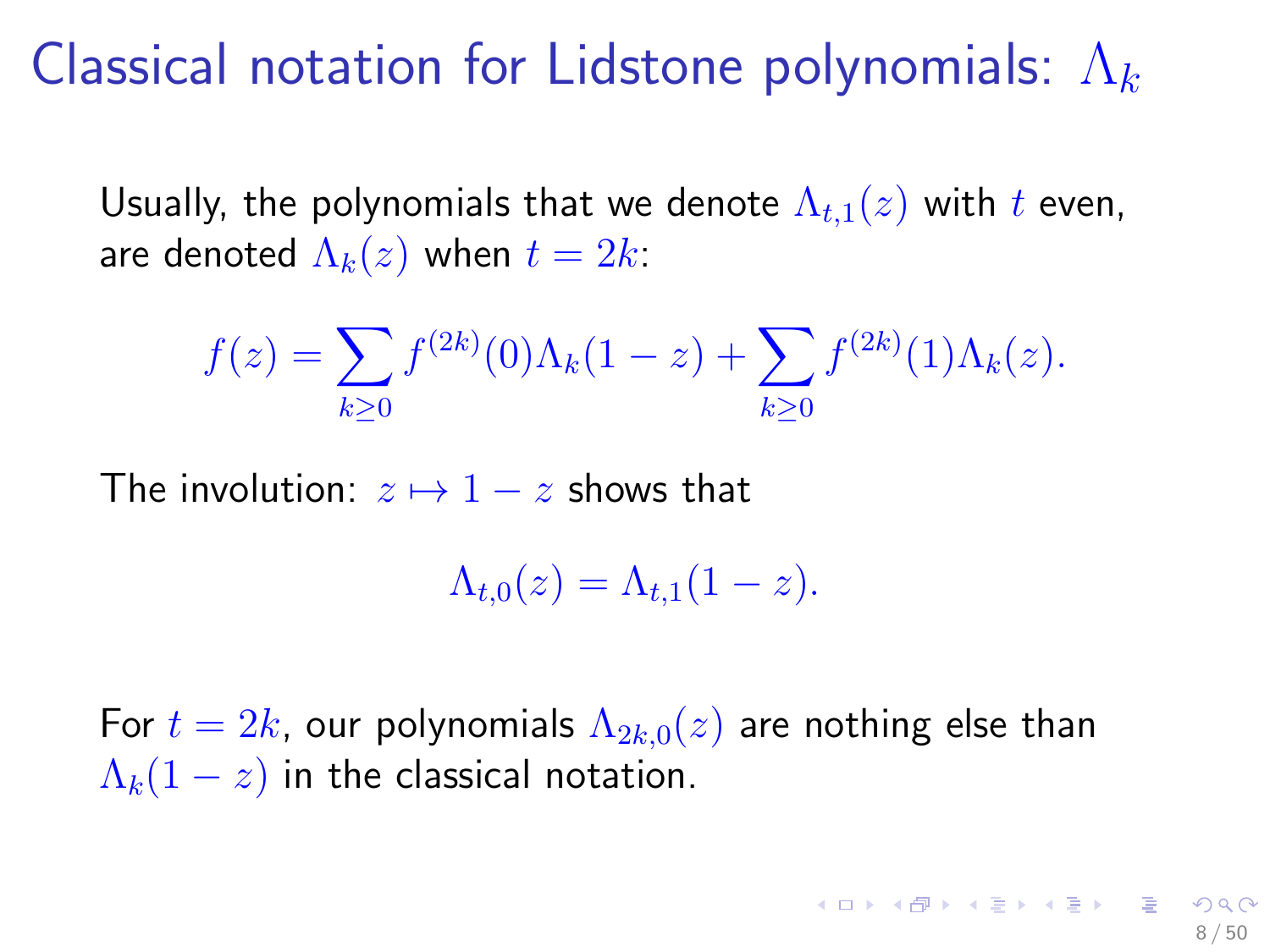# Differential equations

$$
\Lambda_{0,1}(z) = z: \qquad \Lambda_{0,1}(0) = 0, \ \Lambda_{0,1}(1) = 1,
$$

$$
\Lambda_{0,1}^{(t)}(0) = \Lambda_{0,1}^{(t)}(1) = 0 \text{ for } t \ge 2, \ t \in 2\mathbb{N}.
$$

The sequence of Lidstone polynomials  $\big(\Lambda_{t,1}\big)_{t\in 2\mathbb{N}}$  is determined by  $\Lambda_{0,1}(z) = z$  and

$$
\Lambda_{t,1}^{\prime\prime} = \Lambda_{t-2,1} \text{ for } t \ge 2, t \in 2\mathbb{N},
$$

9 / 50

メロトメ 倒す メモトメモト 一番

with the initial conditions  $\Lambda_{t,1}(0) = \Lambda_{t,1}(1) = 0$  for  $t \geq 2$ ,  $t \in 2\mathbb{N}$ .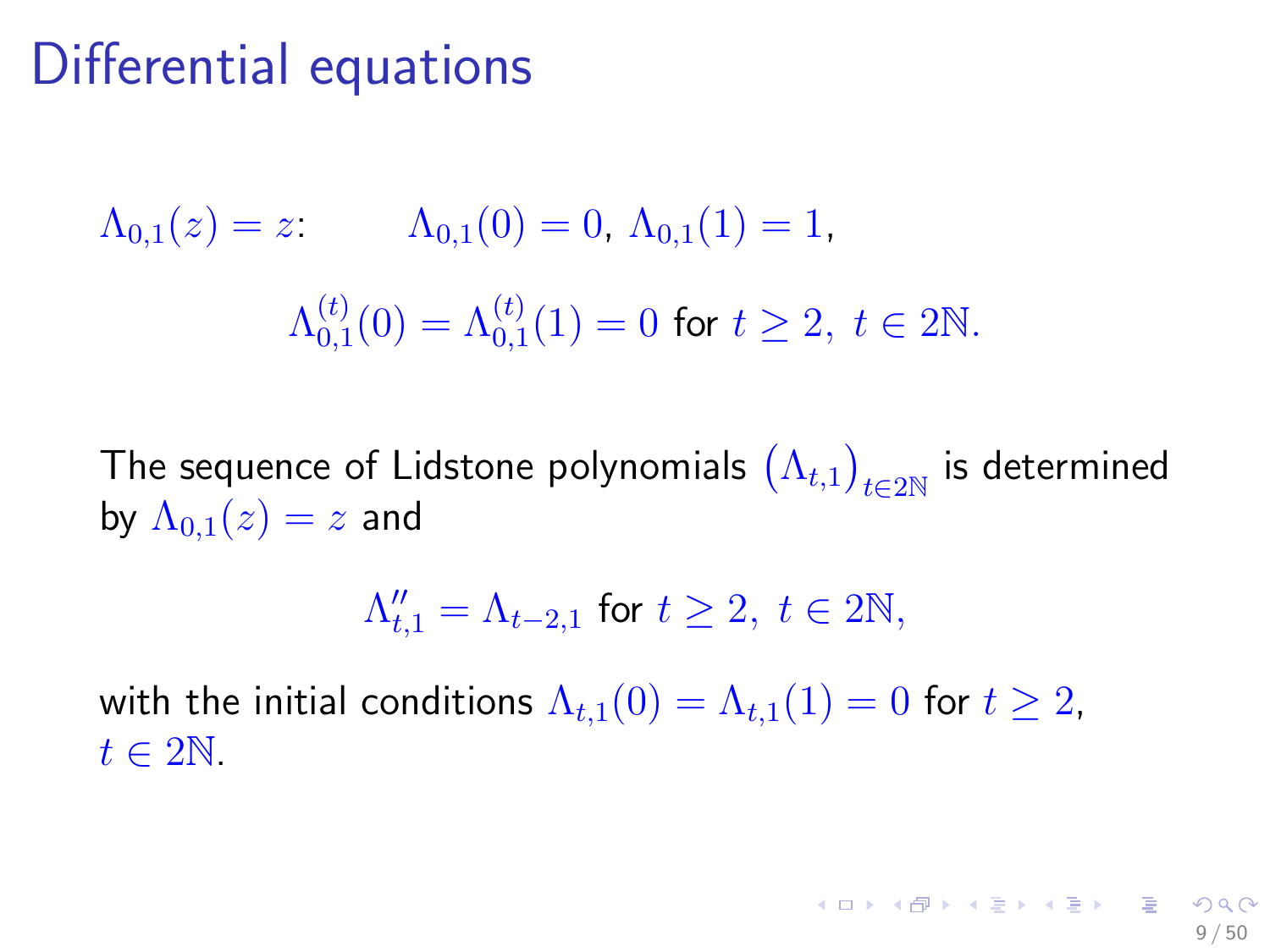## Lidstone polynomials

For  $t \in 2\mathbb{N}$ , the polynomial  $\Lambda_{t,1}$  is odd, it has degree  $t+1$  and leading term  $\frac{1}{(t+1)!}z^{t+1}.$  For instance

 $\Lambda_{0,1}(z) = z,$ 

$$
\Lambda_{2,1}(z) = \frac{1}{6}(z^3 - z) = \frac{1}{6}z(z - 1)(z + 1),
$$
  

$$
\Lambda_{4,1}(z) = \frac{1}{120}z^5 - \frac{1}{36}z^3 + \frac{7}{360}z = \frac{1}{360}z(z^2 - 1)(3z^2 - 7).
$$

K ロ X K @ X K 할 X K 할 X - 할 X Y Q Q @ 10 / 50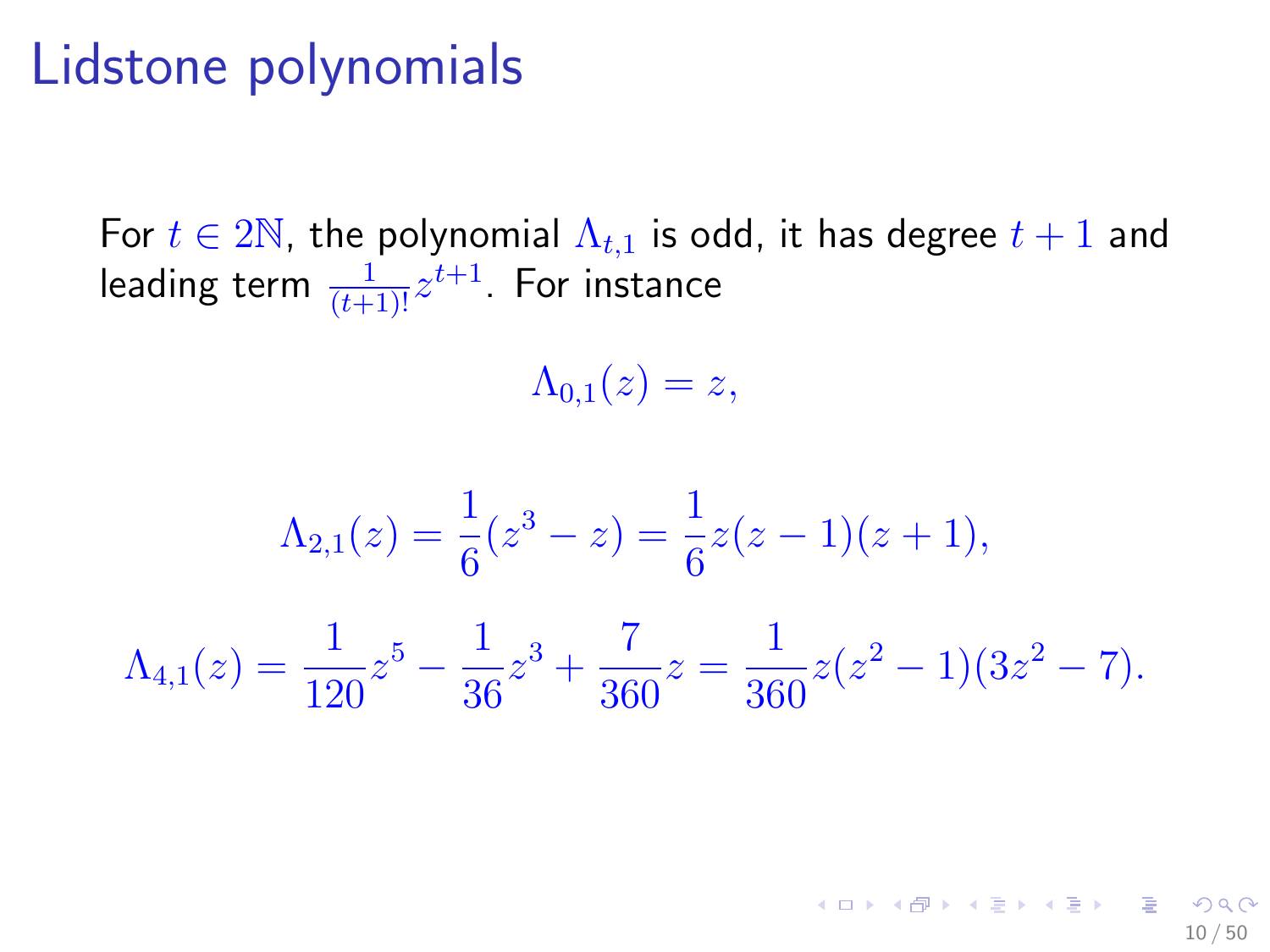### Inductive formula

For  $t \in 2\mathbb{N}$ , the polynomial  $f_t(z) = z^{t+1}$  satisfies

$$
{f_t}^{(\tau)}(0) = 0 \text{ for } \tau \in 2\mathbb{N},
$$

$$
f_t^{(\tau)}(1) = \begin{cases} \frac{(t+1)!}{(t-\tau+1)!} & \text{for } 0 \le \tau \le t, \ \tau \in 2\mathbb{N} \\ 0 & \text{for } \tau \ge t+2, \ \tau \in 2\mathbb{N}. \end{cases}
$$

Hence

$$
z^{t+1} = \sum_{0 \leq \tau \leq t \atop \tau \in 2\mathbb{N}} \frac{(t+1)!}{(t-\tau+1)!} \Lambda_{\tau,1}(z),
$$

which yields the induction formula

$$
\Lambda_{t,1}(z) = \frac{1}{(t+1)!} z^{t+1} - \sum_{\substack{0 \leq \tau \leq t-2 \\ \tau \in 2\mathbb{N}}} \frac{1}{(t-\tau+1)!} \Lambda_{\tau,1}(z).
$$

11 / 50

K ロ ▶ K @ ▶ K 할 ▶ K 할 ▶ → 할 → K Q Q Q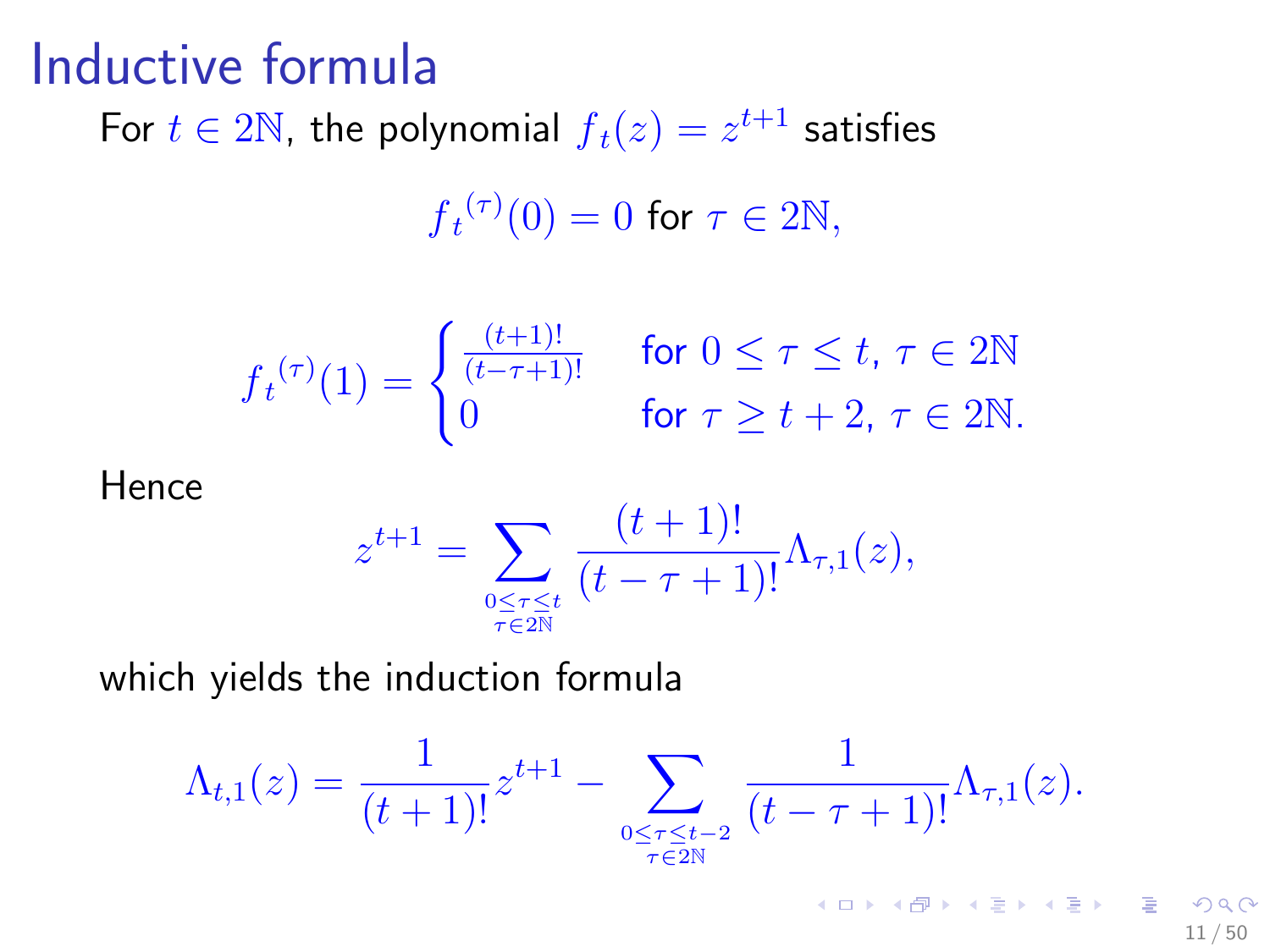$\Lambda_{t,0}(z)$ 

The same proof gives, for  $t$  even,

$$
\frac{z^t}{t!} = \Lambda_{t,0}(z) + \sum_{\substack{0 \leq \tau \leq t \\ \tau \in 2\mathbb{N}}} \frac{1}{(t-\tau)!} \Lambda_{\tau,1}(z)
$$

giving a formula for  $\Lambda_{t,0}(z)$  in terms of the  $\Lambda_{\tau,1}(z)$ .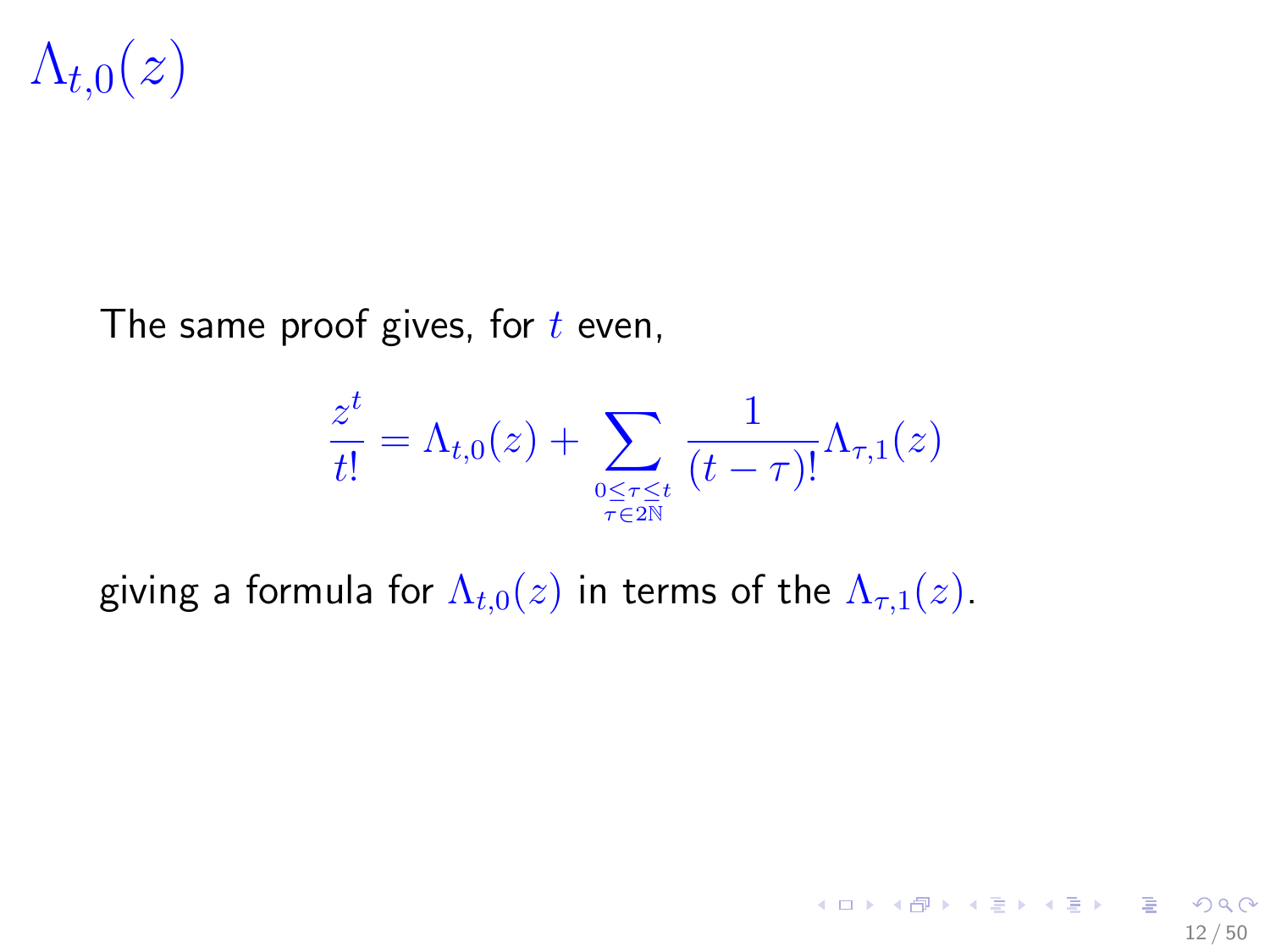# Order and exponential type

Order of an entire function :

 $\rho(f) = \limsup$ r→∞  $\log \log |f|_r$  $\frac{\log |J| r}{\log r}$  where  $|f|_r = \sup_{|z|=r}$  $|z|=r$  $|f(z)|$ .

Exponential type of an entire function :

$$
\tau(f) = \limsup_{r \to \infty} \frac{\log |f|_r}{r}.
$$

If the exponential type is finite, then f has order  $\leq 1$ . If f has order  $< 1$ , then the exponential type is 0.

For  $\zeta \in \mathbb{C} \setminus \{0\}$ , the function  $e^{\zeta z}$  has order 1 and exponential type |ζ|.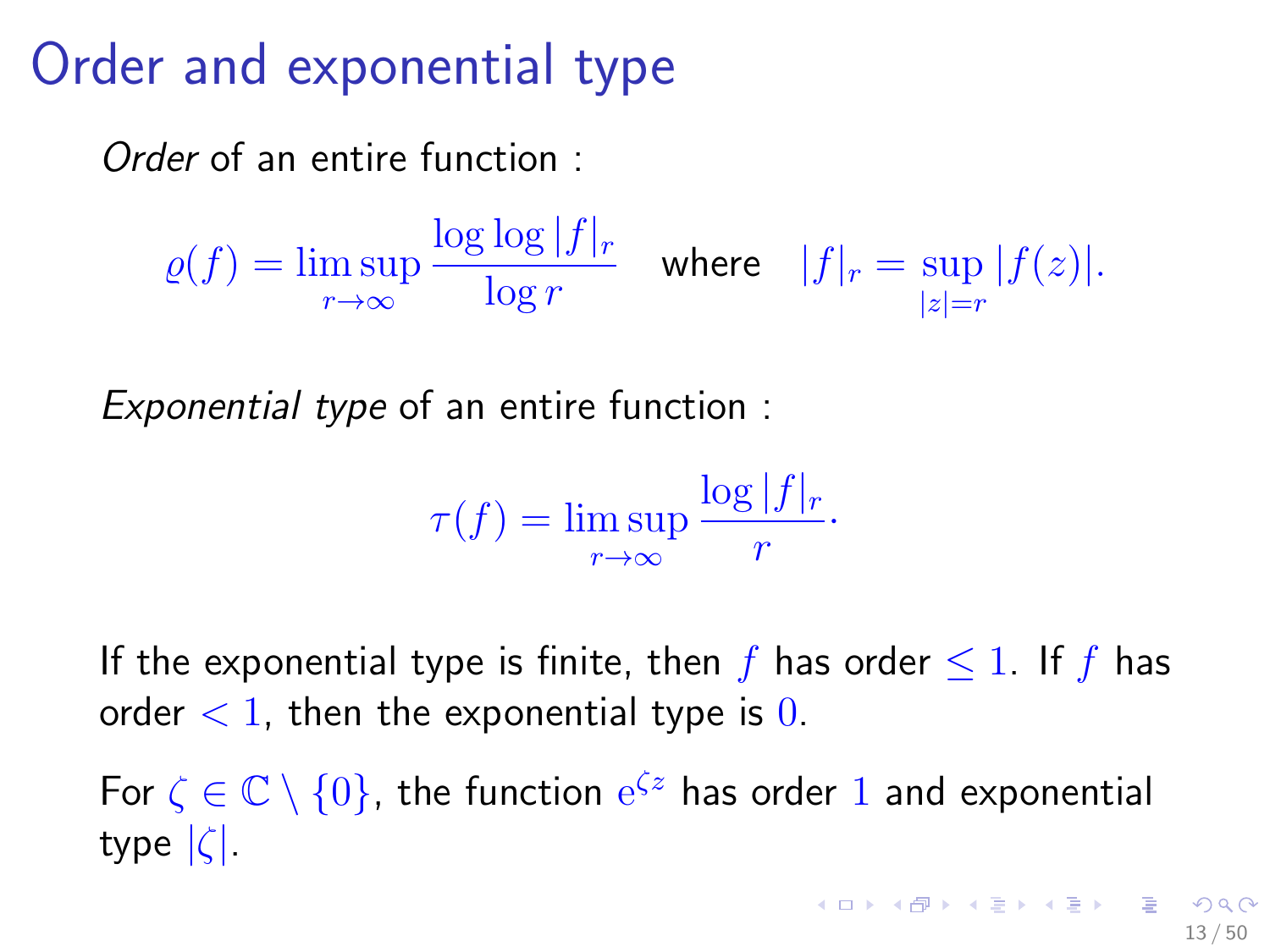# Exponential type  $<$   $\pi$ : unicity

### Theorem (H. Poritsky, 1932).

Let f be an entire function of exponential type  $\langle \pi \rangle$  satisfying  $f^{(t)}(0) = f^{(t)}(1) = 0$  for all sufficiently large  $t \in 2\mathbb{N}$ . Then  $f$ is a polynomial.

This is best possible: the entire function  $\sin(\pi z)$  has exponential type  $\pi$  and satisfies  $f^{(t)}(0)=f^{(t)}(1)=0$  for all  $t \in 2\mathbb{N}$ .

14 / 50

K ロ X K @ X K 할 X K 할 X ( 할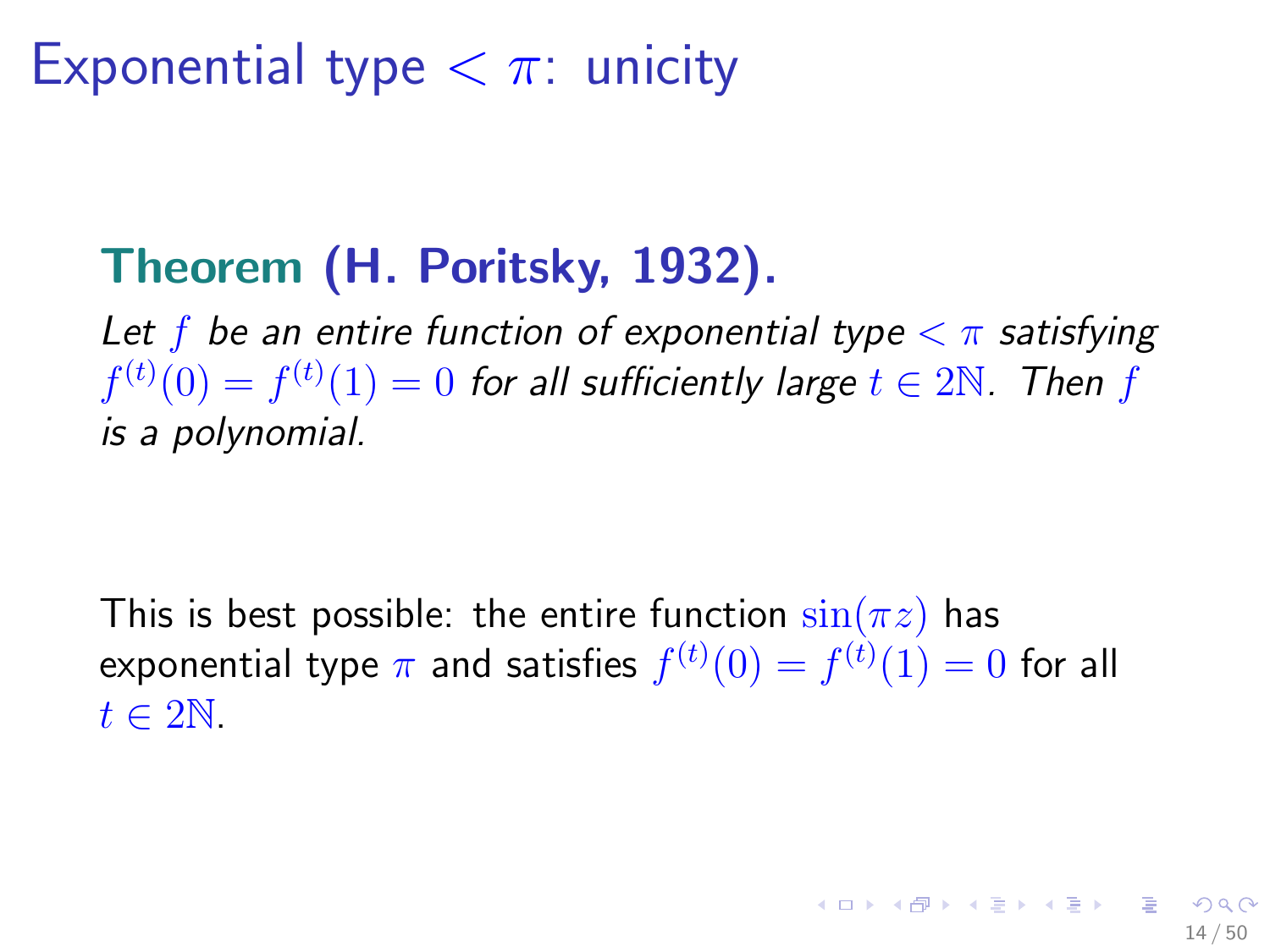# Proof of Poritsky's unicity Theorem

Let  $\tilde{f} = f - P$ , where P is the polynomial satisfying  $P^{(t)}(0) = f^{(t)}(0)$  and  $P^{(t)}(1) = f^{(t)}(1)$  for  $t \in 2\mathbb{N}.$ We have  ${\widetilde f}^{(t)}(0) = {\widetilde f}^{(t)}(1) = 0$  for all  $t \in 2{\mathbb N}.$ 

The functions  $\tilde{f}(z)$  and  $\tilde{f}(1-z)$  are odd, hence  $\tilde{f}(z)$  is periodic of period 2. Therefore there exists an entire function  $\tilde{g}$  such that  $\tilde{f}(z)=g({\rm e}^{\pi {\rm i} z}).$  Since  $\tilde{f}(z)$  has exponential type  $< \pi$ , we deduce  $f = 0$  and  $f = P$ .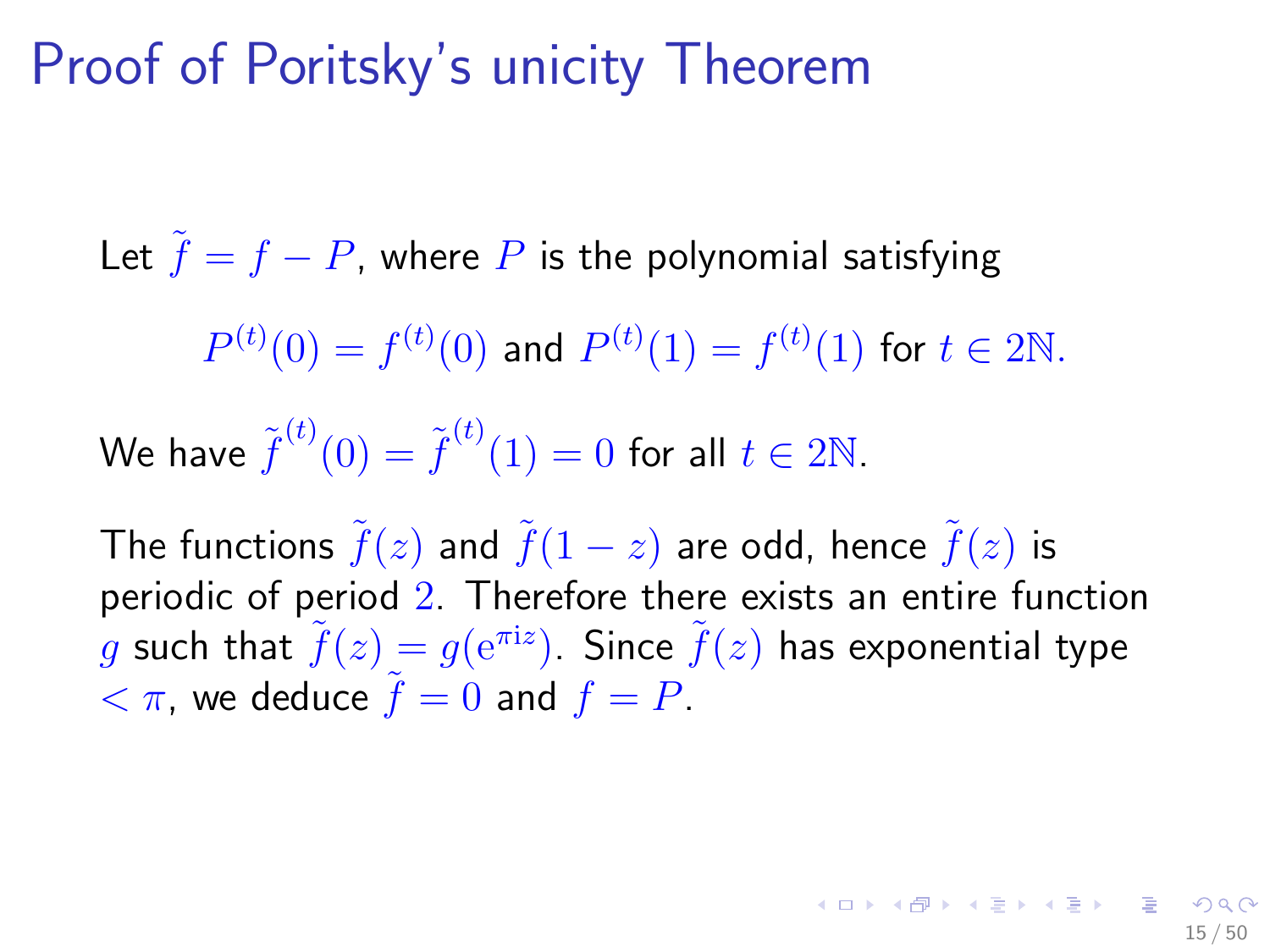### Theorem (H. Poritsky, 1932).

For any entire function f of exponential type  $\langle \pi$ , we have

$$
f(z) = \sum_{t \in 2\mathbb{N}} f^{(t)}(0) \Lambda_{t,0}(z) + \sum_{t \in 2\mathbb{N}} f^{(t)}(1) \Lambda_{t,1}(z),
$$

16 / 50

 $\left\{ \begin{array}{ccc} \pm & \pm & \pm \end{array} \right.$  and  $\left\{ \begin{array}{ccc} \pm & \pm \end{array} \right.$  and  $\left\{ \begin{array}{ccc} \pm & \pm \end{array} \right.$  and  $\left\{ \begin{array}{ccc} \pm & \pm \end{array} \right.$ 

with absolutely convergent series for each  $z \in \mathbb{C}$ .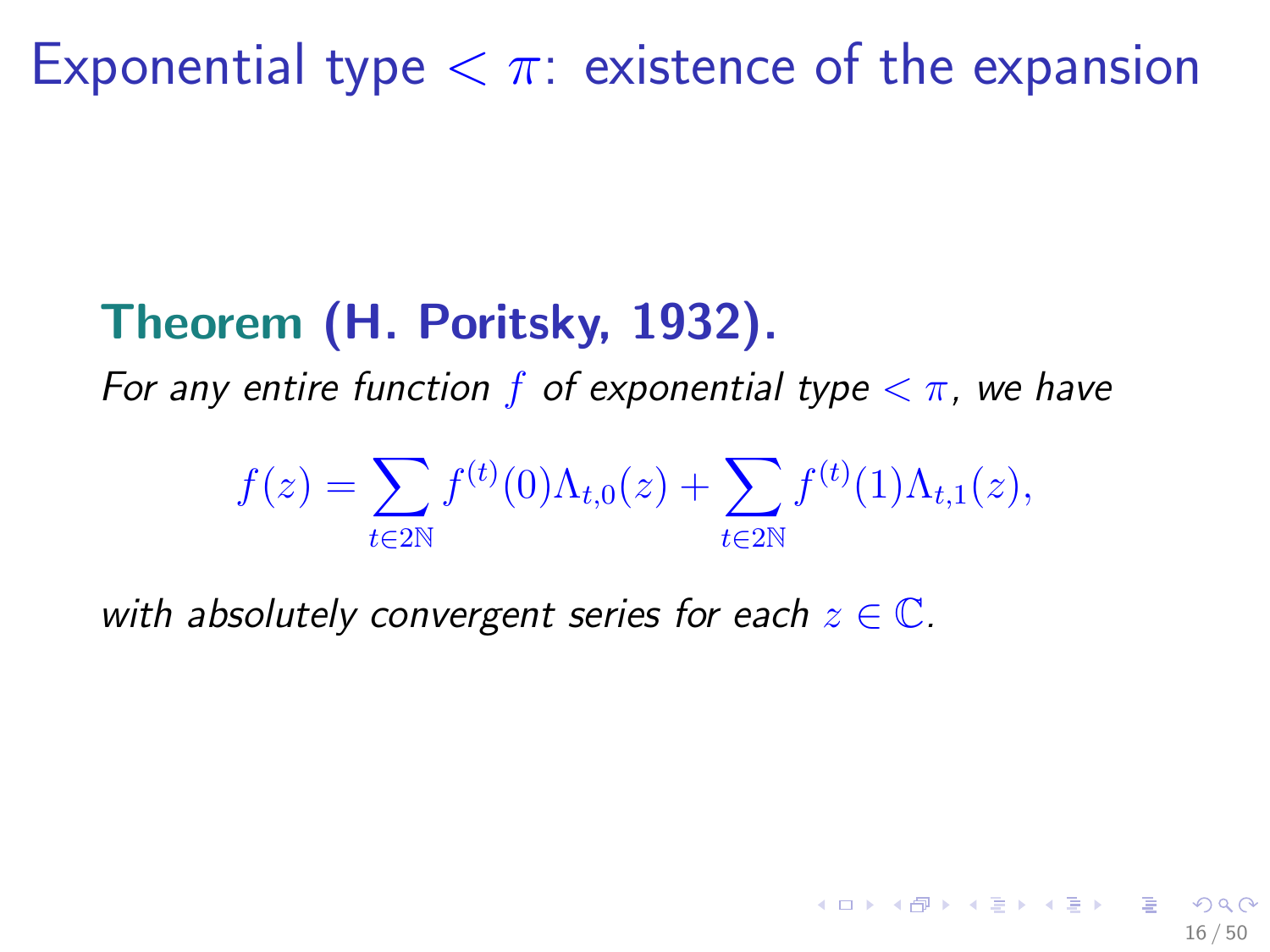# Solution of the Lidstone interpolation problem

Consequence of Poritsky's expansion formula: Let  $(a_t)_{t\in 2N}$  and  $(b_t)_{t\in 2N}$  be two sequences of complex numbers satisfying

$$
\limsup_{t\to\infty}|a_t|^{1/t} < \pi \text{ and } \limsup_{t\to\infty}|b_t|^{1/t} < \pi.
$$

Then the function

$$
f(z) = \sum_{t \in 2\mathbb{N}} a_t \Lambda_{t,0}(z) + \sum_{t \in 2\mathbb{N}} b_t \Lambda_{t,1}(z)
$$

is the unique entire function of exponential type  $\langle \pi \rangle$  satisfying

 $f^{(t)}(0)=a_t$  and  $f^{(t)}(1)=b_t$  for all  $t\in 2\mathbb{N}.$ 

イロト 不優 ト 不思 ト 不思 トー 温 17 / 50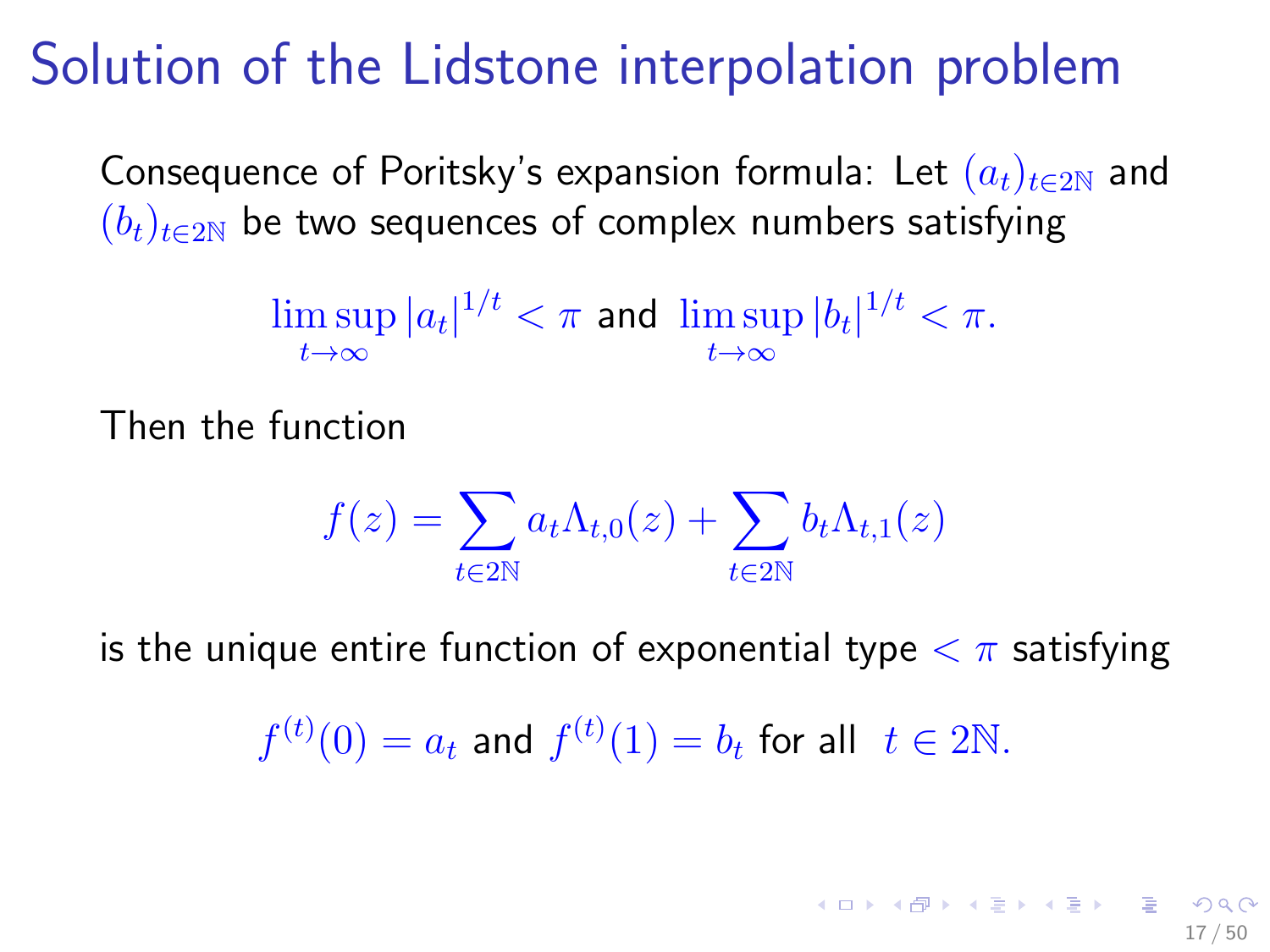# Poritsky's expansion for  $e^{\zeta z}$  with  $0 < |\zeta| < \pi$

Assume Poritsky's expansion formula holds for  $f_\zeta(z):=\mathrm{e}^{\zeta z}.$ Since  $f_{\zeta}^{(t)}$  $\zeta^{(t)}(0)=\zeta^t$  and  $f^{(t)}_\zeta$  $\zeta^{(t)}(1) = e^{\zeta} \zeta^{t}$ , we deduce

$$
e^{\zeta z} = \sum_{t \in 2\mathbb{N}} \Lambda_{t,0}(z) \zeta^t + e^{\zeta} \sum_{t \in 2\mathbb{N}} \Lambda_{t,1}(z) \zeta^t.
$$

Replacing  $\zeta$  with  $-\zeta$  yields

$$
e^{-\zeta z} = \sum_{t \in 2\mathbb{N}} \Lambda_{t,0}(z) \zeta^t + e^{-\zeta} \sum_{t \in 2\mathbb{N}} \Lambda_{t,1}(z) \zeta^t.
$$

Hence

$$
e^{\zeta z} - e^{-\zeta z} = (e^{\zeta} - e^{-\zeta}) \sum_{t \in 2\mathbb{N}} \Lambda_{t,1}(z) \zeta^{t}.
$$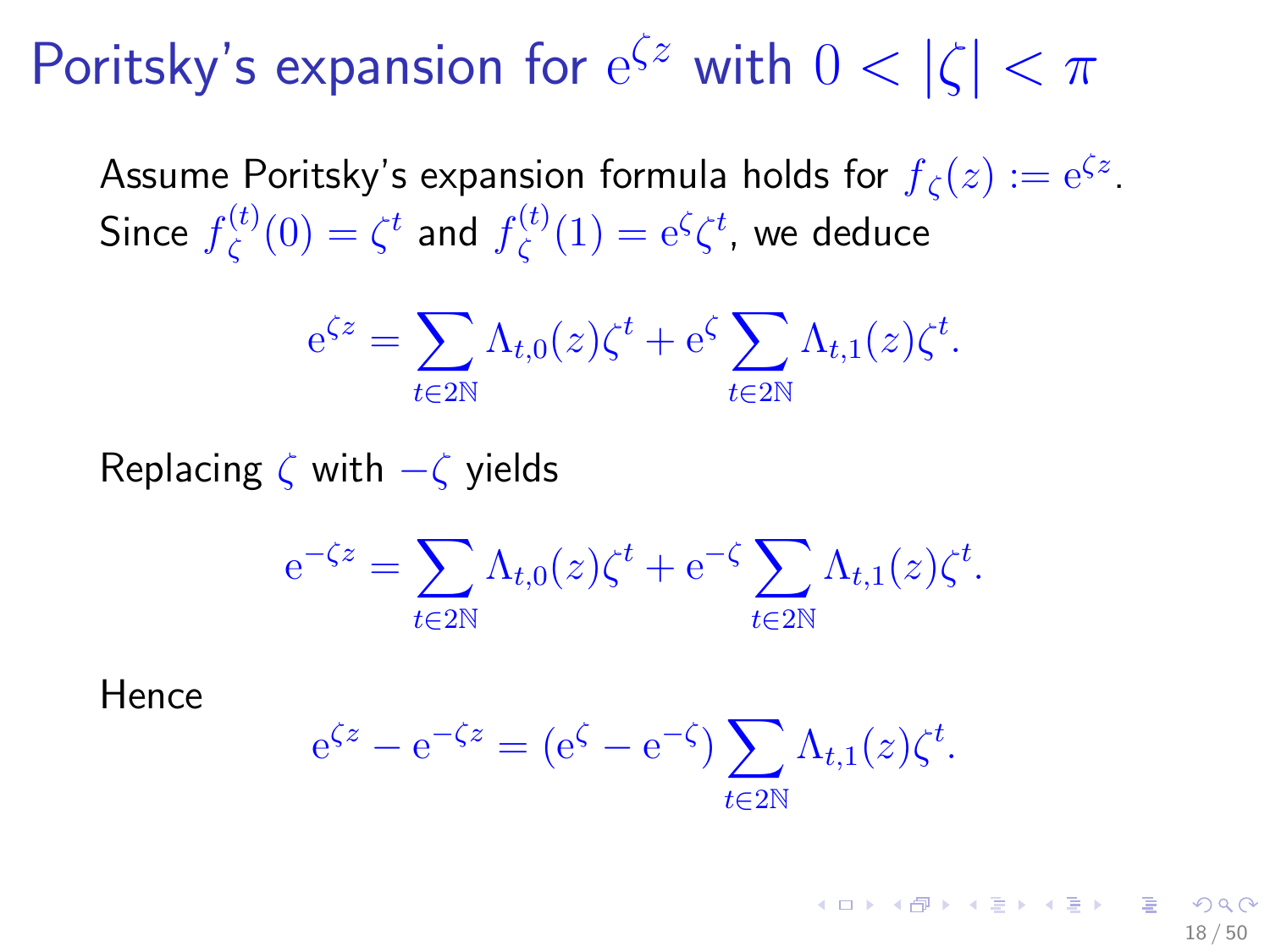# Generating series For  $\zeta \in \mathbb{C}$ ,  $\zeta \notin \pi i \mathbb{Z}$ , the entire function

$$
f(z) = \frac{\sinh(\zeta z)}{\sinh(\zeta)} = \frac{e^{\zeta z} - e^{-\zeta z}}{e^{\zeta} - e^{-\zeta}}
$$

satisfies

 $f'' = \zeta^2 f$ ,  $f(0) = 0$ ,  $f(1) = 1$ , hence  $f^{(t)}(0) = 0$  and  $f^{(t)}(1) = \zeta^t$  for all  $t \in 2\mathbb{N}$ . For  $0 < |\zeta| < \pi$  and  $z \in \mathbb{C}$ , we deduce

$$
\frac{\sinh(\zeta z)}{\sinh(\zeta)} = \sum_{t \in 2\mathbb{N}} \Lambda_{t,1}(z) \zeta^t
$$

Notice that

$$
e^{\zeta z} = \frac{\sinh((1-z)\zeta)}{\sinh(\zeta)} + e^{\zeta} \frac{\sinh(\zeta z)}{\sinh(\zeta)}.
$$

ຕα∩ 19 / 50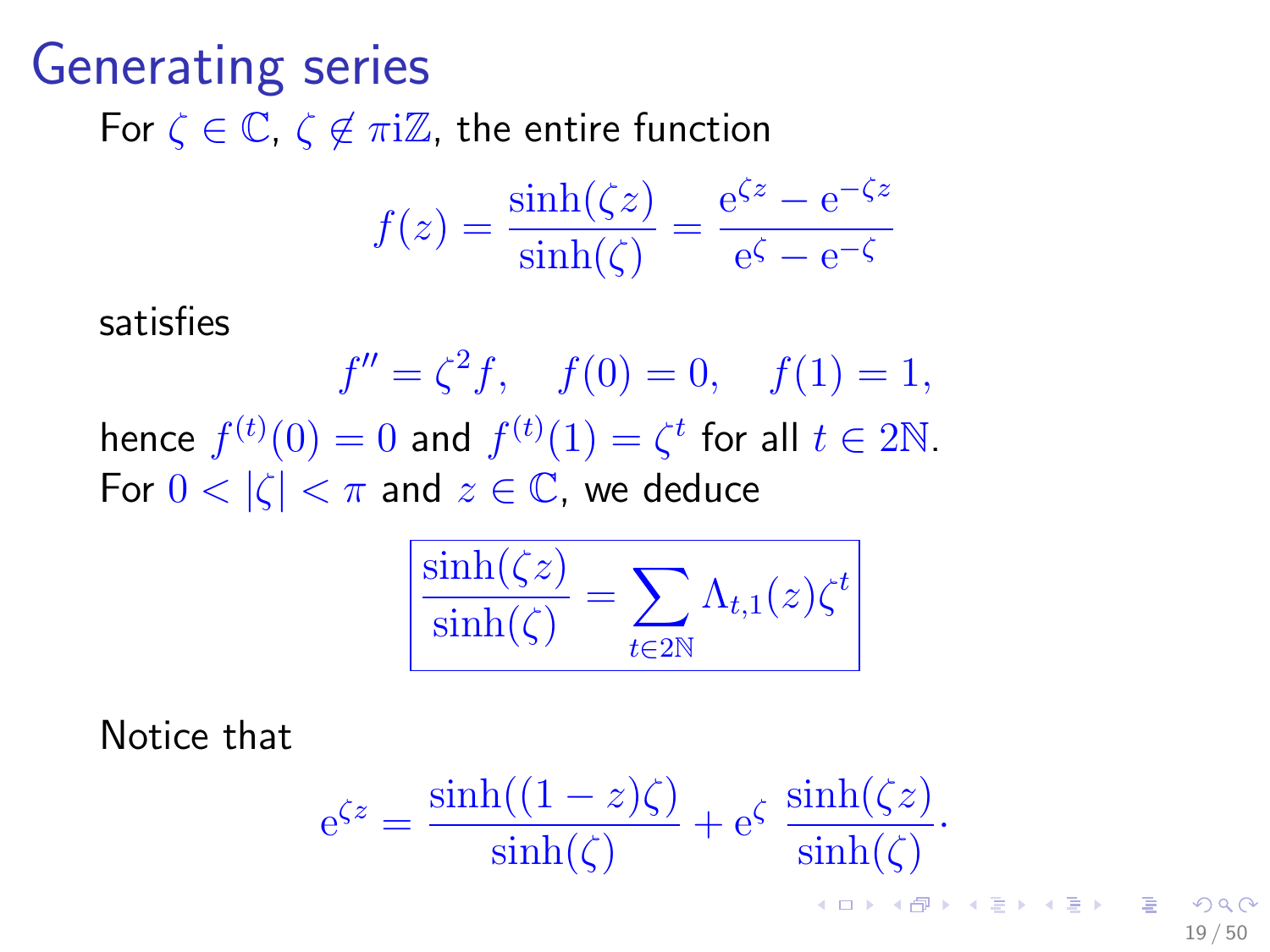### Proof of Poritsky's expansion formula

Once we know Poritsky's expansion formula for the functions  $\mathrm{e}^{\zeta z}$  when  $0<|\zeta|<\pi$ , we deduce the general case for an entire function of exponential type  $\tau(f) < \pi$  by means of Laplace transform:

$$
f(z) = \sum_{k \ge 0} a_k \frac{z^k}{k!}, \qquad F(\zeta) = \sum_{k \ge 0} a_k \zeta^{-k-1}.
$$

For  $r > \tau(f)$  we use the inverse Laplace transform formula

$$
f(z) = \frac{1}{2\pi i} \int_{|\zeta|=r} e^{\zeta z} F(\zeta) d\zeta
$$

with

$$
f^{(t)}(z) = \frac{1}{2\pi i} \int_{|\zeta|=r} \zeta^t e^{\zeta z} F(\zeta) d\zeta.
$$

20 / 50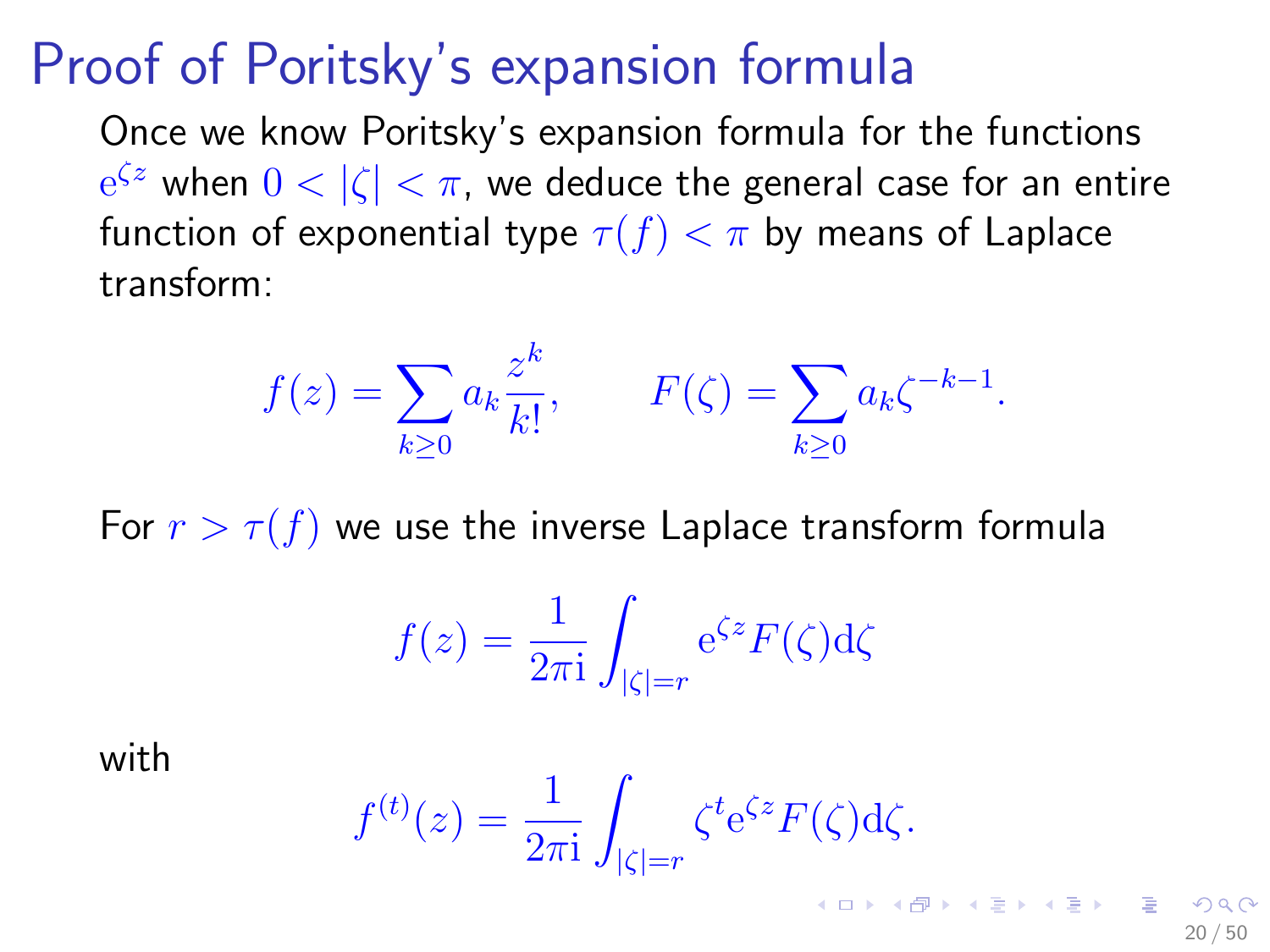# Entire function of finite exponential type Proposition (I.J. Schoenberg, 1936).

Let f be an entire function of finite exponential type  $\tau(f)$  satisfying  $f^{(t)}(0) = f^{(t)}(1) = 0$  for all  $t \in 2\mathbb{N}$ . Then there exist complex numbers  $C_1, \ldots, C_K$  with  $K \leq \tau(f)/\pi$  such that

$$
f(z) = \sum_{k=1}^{K} C_k \sin(k\pi z).
$$

### Theorem (R.C. Buck, 1955).

Let  $K$  be a positive integer. Let  $f$  be an entire function of finite exponential type  $\tau(f) < (K+1)\pi$ . Then there exists entire functions  $q_t$  $(t \in 2N)$  and constants  $C_1, \ldots, C_K$  such that, for  $z \in \mathbb{C}$ , we have

$$
f(z) = \sum_{t \in 2\mathbb{N}} f^{(t)}(0)g_t(1-z) + \sum_{t \in 2\mathbb{N}} f^{(t)}(1)g_t(z) + \sum_{k=1}^{\mathbb{N}} C_k \sin(k\pi z).
$$

K

イロト 不優 ト 不思 ト 不思 トー 理

21 / 50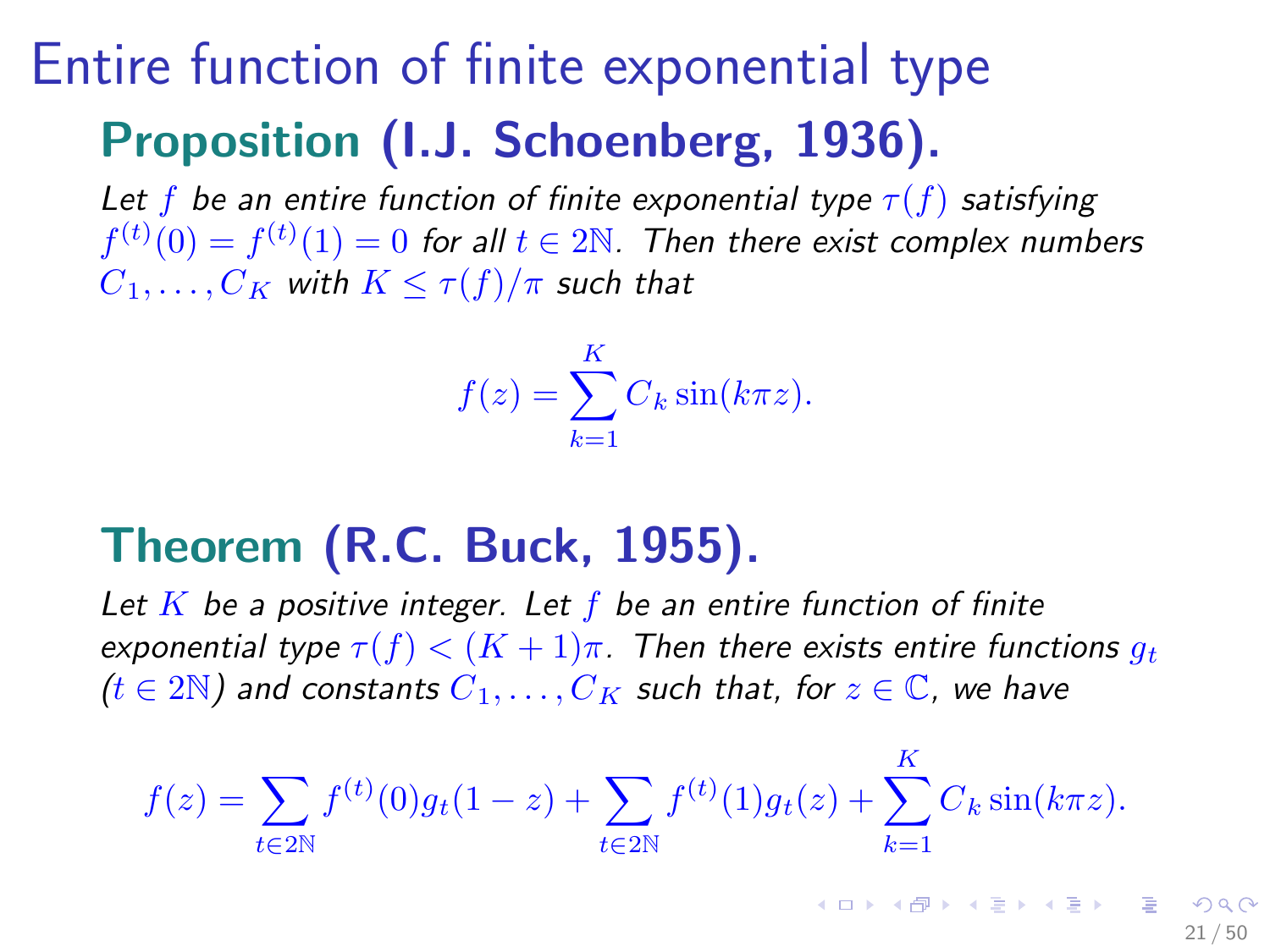### Two variables

We now work with two variables  $\underline{z}=(z_1,z_2)\in\mathbb{C}^2.$  We write |z| for  $\max\{|z_1|, |z_2|\}$ . We keep the notation

> $|f|_r = \sup$  $|z|=r$  $|f(\underline{z})|.$

For  $\underline{t}=(t_1,t_2)\in\mathbb{N}^2$ , we set  $\|\underline{t}\|=t_1+t_2$  and we define

$$
D^{\underline{t}} = \left(\frac{\partial}{\partial z_1}\right)^{t_1} \left(\frac{\partial}{\partial z_2}\right)^{t_2}.
$$

22 / 50

K ロ X K 個 X K 重 X K 重 X (重 X ) 重 → の

We also write  $\underline{z}^{\underline{t}}=z_1{}^{t_1}z_2{}^{t_2}.$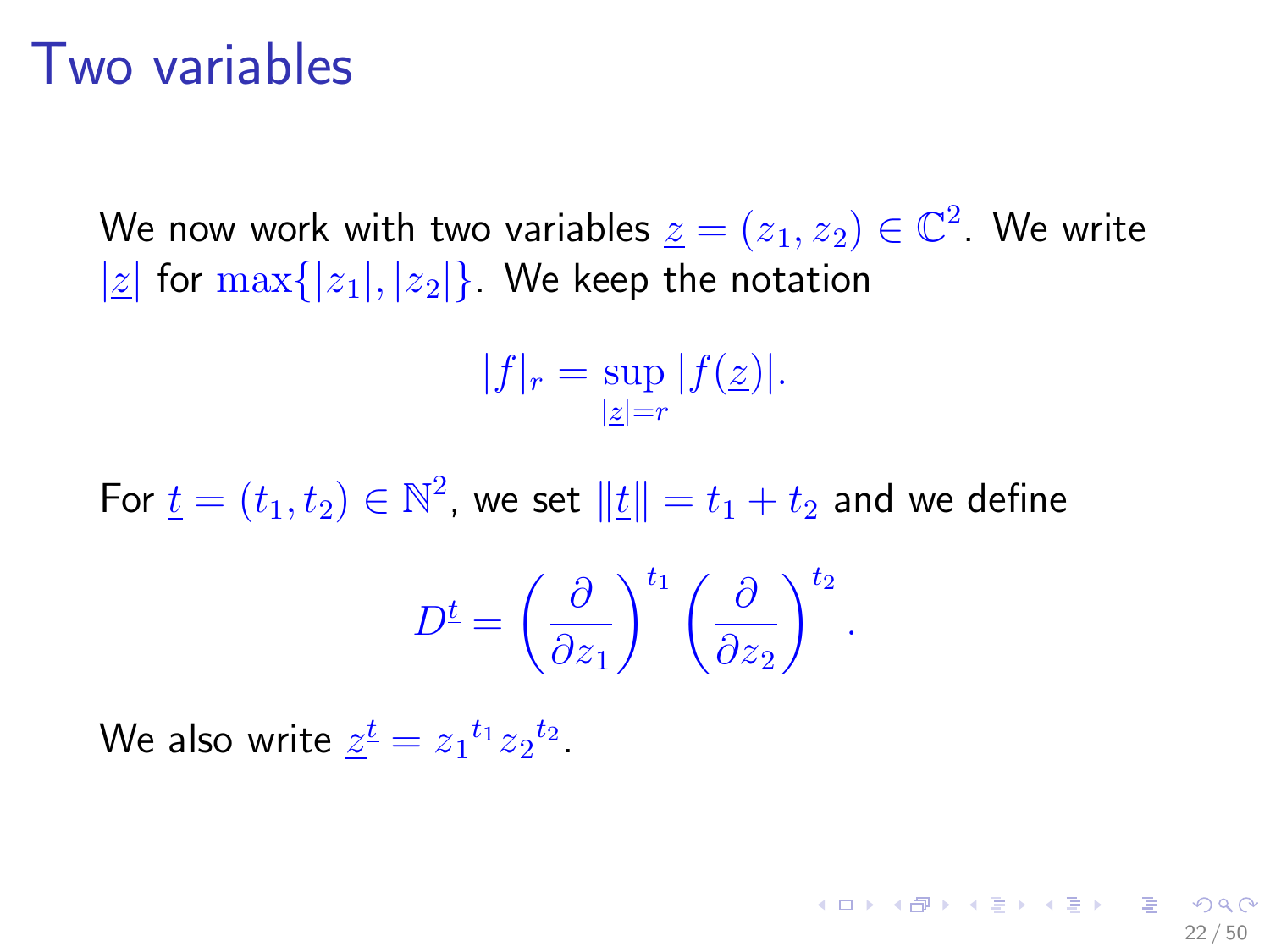### <span id="page-22-0"></span>Lidstone approximation on the triangle

• 2005 Francesco Aldo Costabile & Francesco Dell'Accio. Lidstone approximation on the triangle Appl. Numer. Math.

The authors use the univariate theory to cover the triangle with corners  $(0, 0), (1, 0), (0, 1)$ : they write the expansion of a function on each segment  $[(t, 0), (0, t)]$ ,  $0 \le t \le 1$ , by means of Lidstone interpolation in a single variable.

• 2005 Teodora Cătinas. The combined Shepard-Lidstone bivariate operator.

• 2008 Francesco Aldo Costabile, Francesco Dell'Accio, & Luca Guzzardi. New bivariate polynomial expansion with boundary data on the simplex

• 2012 Rosanna Caira, Francesco Aldo Costabile, & Filomena Di Tommaso. On the bivariate Shepard-Lidstone operators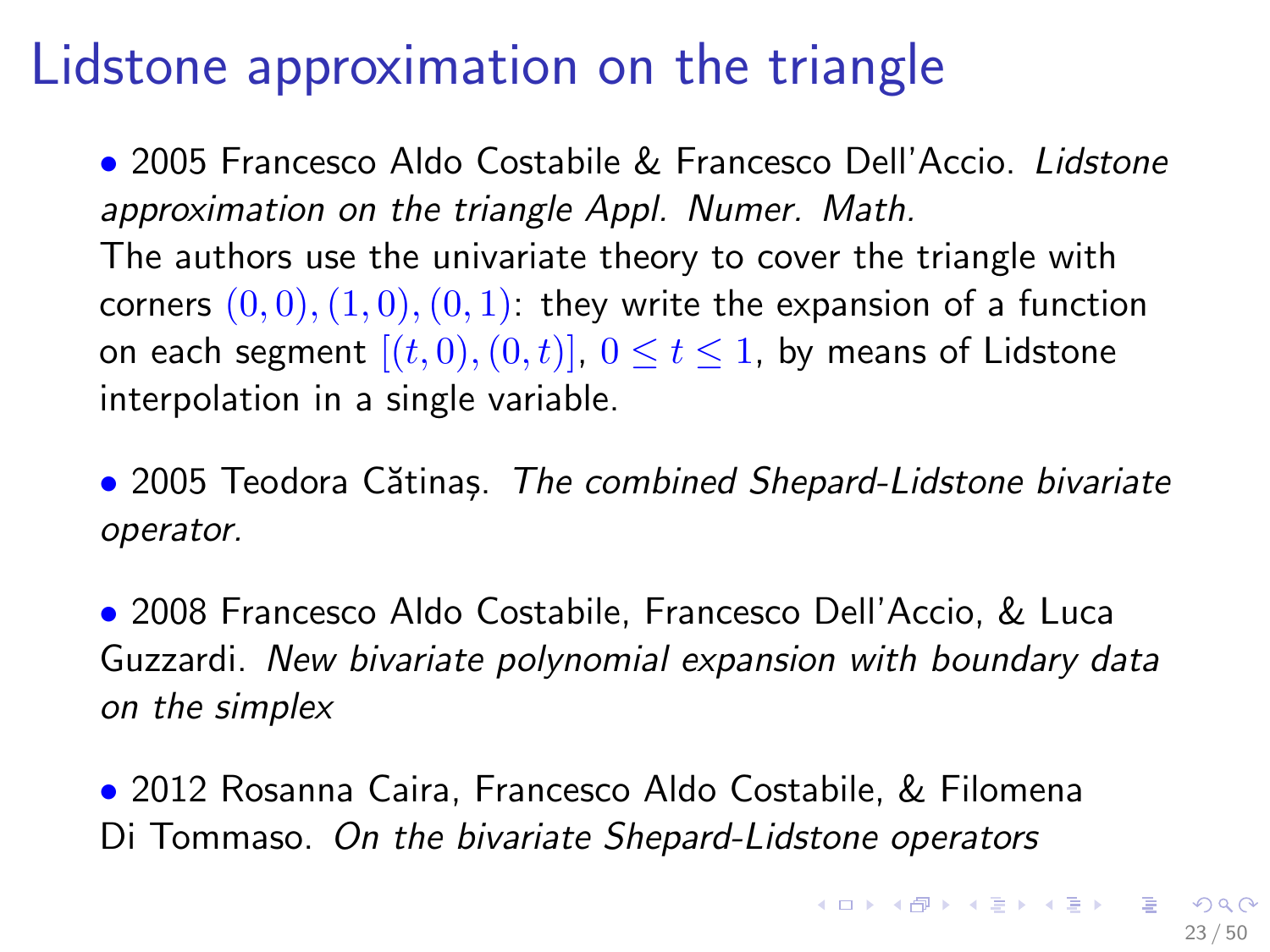#### <span id="page-23-0"></span>Francesco Aldo Costabile & Francesco Dell'Accio. ā.

[Lidstone approximation on the triangle.](https://doi.org/10.1016/j.apnum.2004.08.003)

Appl. Numer. Math., 52(4):339–361, 2005. [MR](http://msp.org/idx/mr/2112864) [Zbl](http://msp.org/idx/zbl/1064.65008)



#### Teodora Cătinaș.

[The combined Shepard-Lidstone bivariate operator.](https://doi.org/10.1007/3-7643-7356-3_7)

In Trends and applications in constructive approximation, volume 151 of Internat. Ser. Numer. Math., pages 77–89. Birkhäuser, Basel, 2005. [MR](http://msp.org/idx/mr/2147571) [Zbl](http://msp.org/idx/zbl/1081.41017)

#### F Francesco Aldo Costabile, Francesco Dell'Accio, & Luca Guzzardi.

[New bivariate polynomial expansion with boundary data on](http://dx.doi.org/10.1007/s10092-008-0149-0) [the simplex.](http://dx.doi.org/10.1007/s10092-008-0149-0)

Calcolo, 45(3):177–192, 2008. [MR](http://msp.org/idx/mr/2447991) [Zbl](http://msp.org/idx/zbl/05617988)

F Rosanna Caira, Francesco Aldo Costabile, & Filomena Di Tommaso. [On the bivariate Shepard-Lidstone operators.](https://doi.org/10.1016/j.cam.2011.10.001) J. Comput. Appl. Math., 236(7):1691–1[70](#page-22-0)[7,](#page-24-0) [2](#page-22-0)[01](#page-23-0)[2](#page-24-0)[.](#page-0-0) [MR](http://msp.org/idx/mr/2863506) [Zbl](http://msp.org/idx/zbl/1239.41001)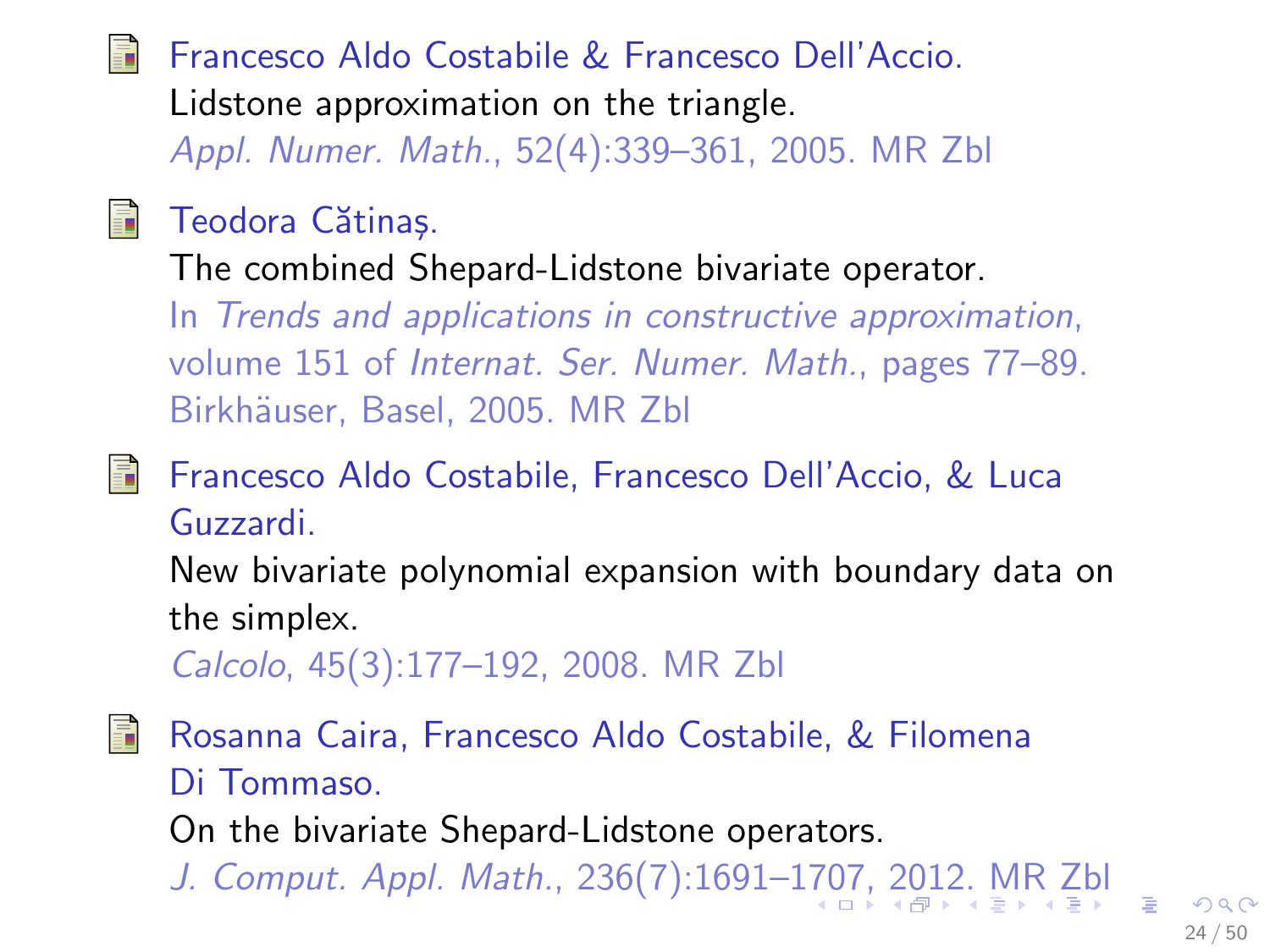# <span id="page-24-0"></span>Using Lidstone polynomials in one variable

Using Lidstone polynomials in one variable yields an expansion of a polynomial in two variables in terms of the derivatives  $D^{\underline{t}}$ with  $t_1$  and  $t_2$  even at the four points  $(0,0)$ ,  $(0,1)$ ,  $(1,0)$  and  $(1, 1)$ . However such an expansion is not unique. Let  $T \geq 0$  be even. For a polynomial f of total degree  $0\leq T+1$ , we have  $D^{t}f=0$  as soon as  $\Vert t\Vert\geq T+2.$  The dimension of the space  $\mathbb{C}[z]_{\leq T+1}$  of polynomials of total degree  $\leq T+1$  is  $\frac{1}{2}(T+2)(T+3)$ . The number of  $\underline{t} \in \mathbb{\bar{N}}^2$  with  $t_1$  and  $t_2$  even and  $\|\underline{t}\| \leq T$  is 1  $\frac{1}{8}(T+2)(T+4).$ With four points, we have too many values; with three points,

we do not have enough values.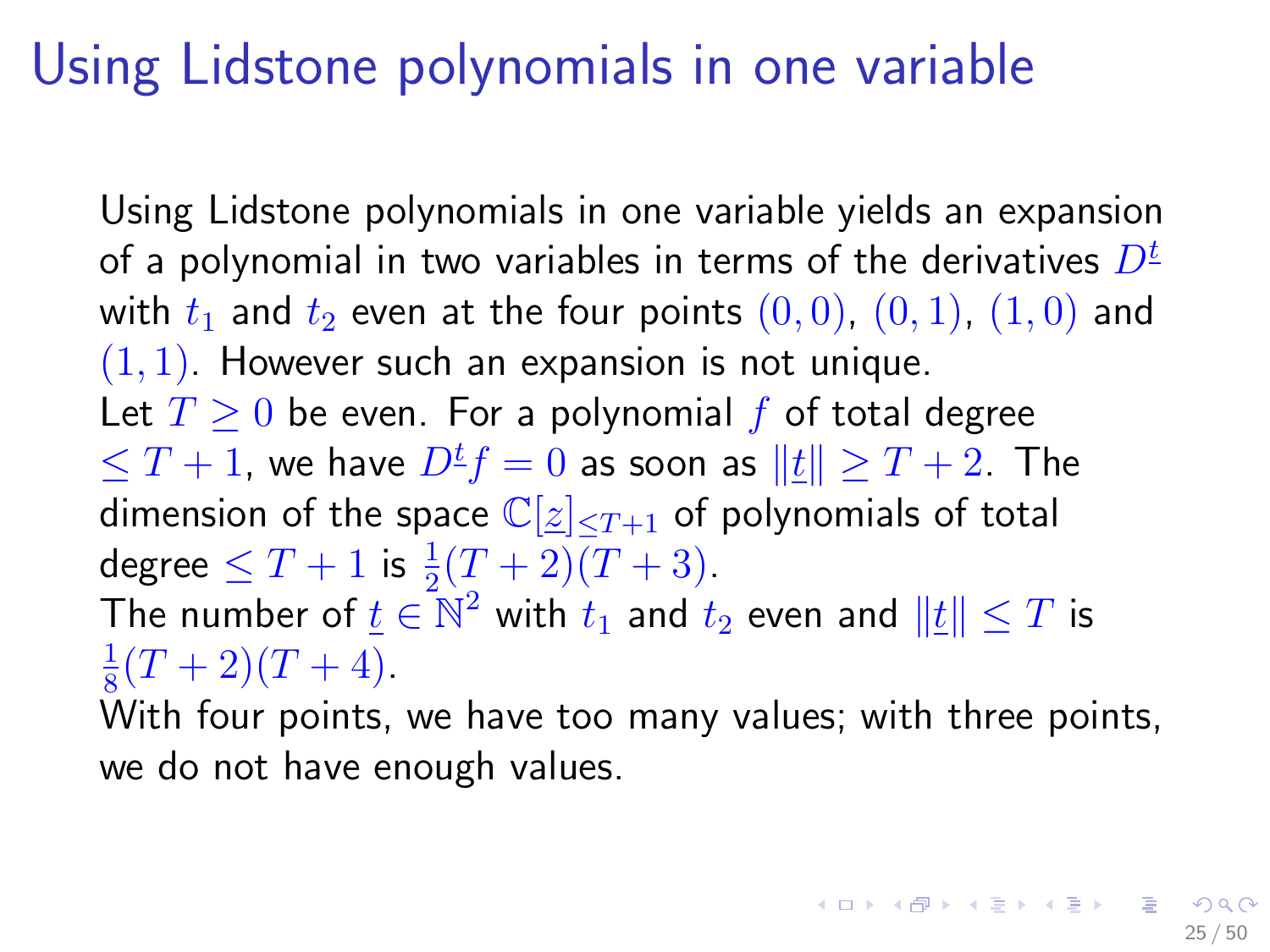# Example:  $T = 2$

The space of polynomials of total degree  $\leq$  3 in 2 variables has dimension 10, a basis is

 $1, z_1, z_2, z_1^2, z_1z_2, z_2^2, z_1^3, z_1^2z_2, z_1z_2^2, z_2^3.$ 

The derivatives  $D^{(t_1,t_2)}$  with  $t_1$  and  $t_2$  even and  $t_1 + t_2 \leq 2$  are  $D^{(0,0)}$ ,  $D^{(2,0)}$ ,  $D^{(0,2)}$ . With 4 points this gives 12 values, which is too big, larger than  $10$ . With  $3$  points this gives  $9$  values, which is too small, less than 10. If we keep three points and add  $D^{(1,1)}$ , again we have  $12$ values, too much.

Our solution: at  $(0,0)$  we take 4 derivatives,

 $D^{(0,0)},\;D^{(2,0)},\;D^{(0,2)},\;D^{(1,1)},$ 

at  $(1, 0)$  and  $(0, 1)$  we take only 3 derivatives,  $D^{(0,0)},\; D^{(2,0)},\; D^{(0,2)}.$ 

K ロ ▶ K @ ▶ K 할 > K 할 > 1 할 → 9 Q Q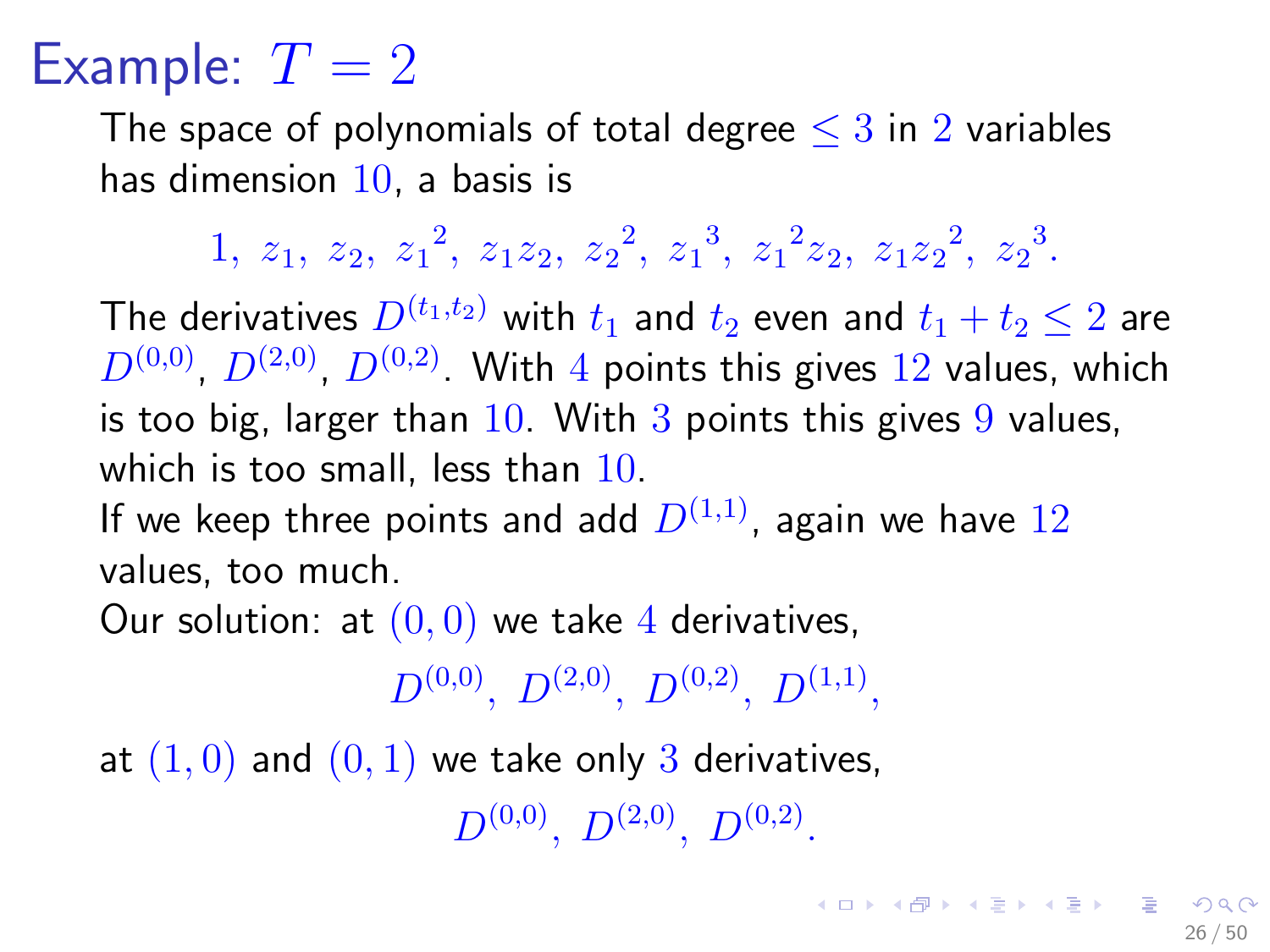# Checking the dimensions

Our conditions at  $(0,0)$  involve all  $D^{\underline{t}}$  with  $t_1 + t_2$  even, while the conditions at  $(1, 0)$  and  $(0, 1)$  involve only the  $D^{\underline{t}}$  with both  $t_1$  and  $t_2$  even.

The number of  $\underline{t} \in \mathbb{N}^2$  with  $\|\underline{t}\|$  even and  $\|\underline{t}\| \leq T$  is 1  $\frac{1}{4}(T+2)^2$ .

The number of  $\underline{t} \in \mathbb{N}^2$  with  $t_1$  and  $t_2$  even and  $\|\underline{t}\| \leq T$  is 1  $\frac{1}{8}(T+2)(T+4)$ .

We have

$$
\frac{1}{4}(T+2)^2 + \frac{1}{4}(T+2)(T+4) = \frac{1}{2}(T+2)(T+3).
$$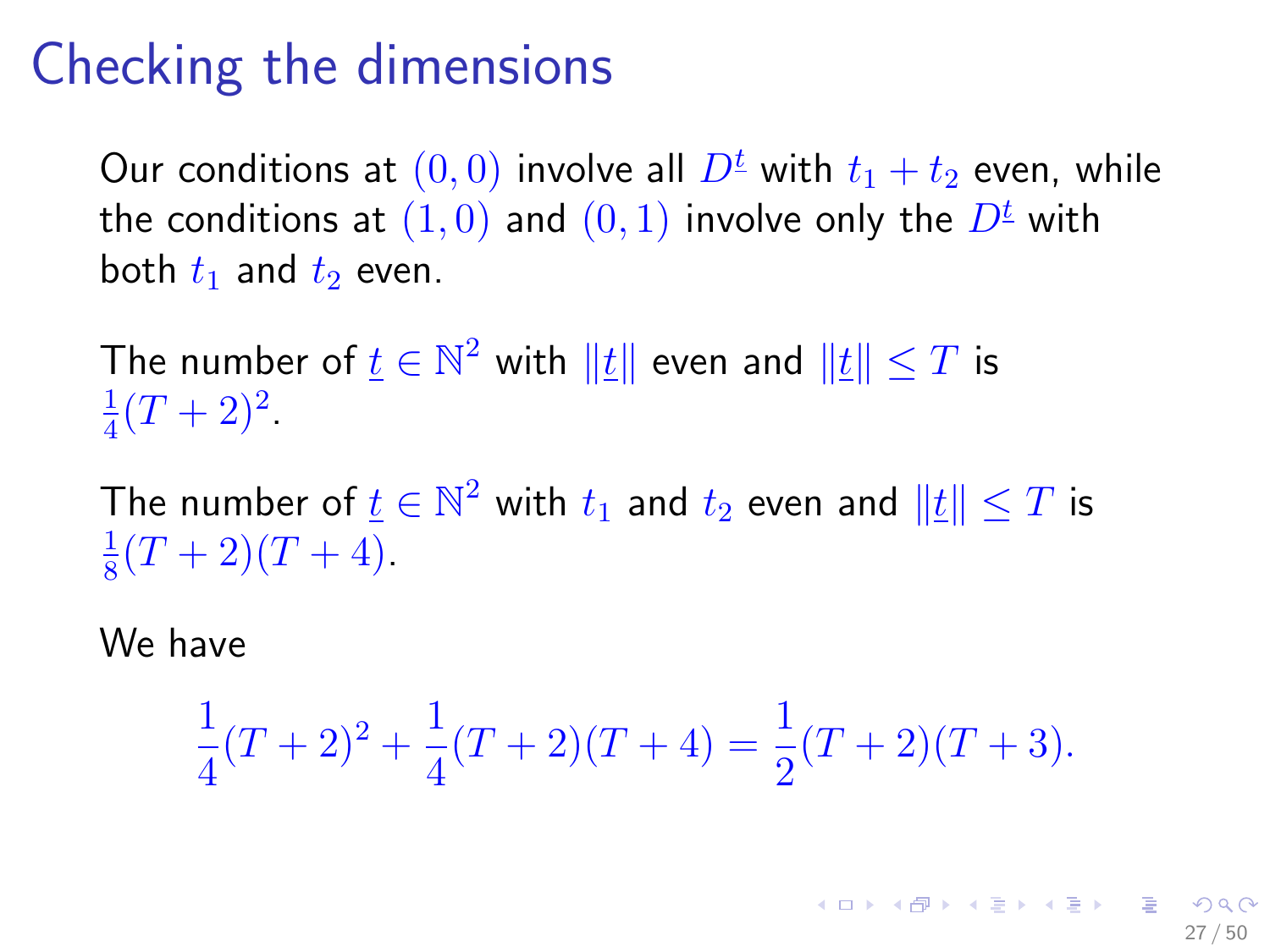# The set  $\mathcal T$

We introduce the following subset of  $\mathbb{N}^2\times\{0,1,2\}$ :

 $\mathcal{T} = \{ (\underline{t}, 0) \mid \|\underline{t}\| \in 2\mathbb{N}, \ \bigcup \{ (\underline{t}, i) \in \mathbb{N}^2 \times \{1, 2\} \mid t_1, t_2 \in 2\mathbb{N} \}.$ 

For  $T \geq 0$  even, there is a natural bijective map between the set of  $\underline{k} \in \mathbb{N}^2$  with  $\|\underline{k}\| \leq T+1$  and the set  $\{(t,i) \in \mathcal{T} \mid ||t|| < T\}$ : the image of  $(k_1, k_2)$  with  $k_1 + k_2$ even is  $((k_1, k_2), 0)$ , the image of  $(k_1, k_2)$  with  $k_1$  odd and  $k_2$ even is  $((k_1 - 1, k_2), 1)$ , and finally the image of  $(k_1, k_2)$  with  $k_1$  even and  $k_2$  odd is  $((k_1, k_2 - 1), 2)$ .

For the inverse bijective map, the image of  $((t_1,t_2),0)$  is  $(t_1,t_2)$ , the image of  $((t_1,t_2), 1)$  is  $(t_1 + 1, t_2)$  and the image of  $((t_1,t_2), 2)$  is  $(t_1,t_2+1)$ .  $\mathbf{E} = \mathbf{A} \oplus \mathbf{B} + \mathbf{A} \oplus \mathbf{B} + \mathbf{A} \oplus \mathbf{B} + \mathbf{A} \oplus \mathbf{A}$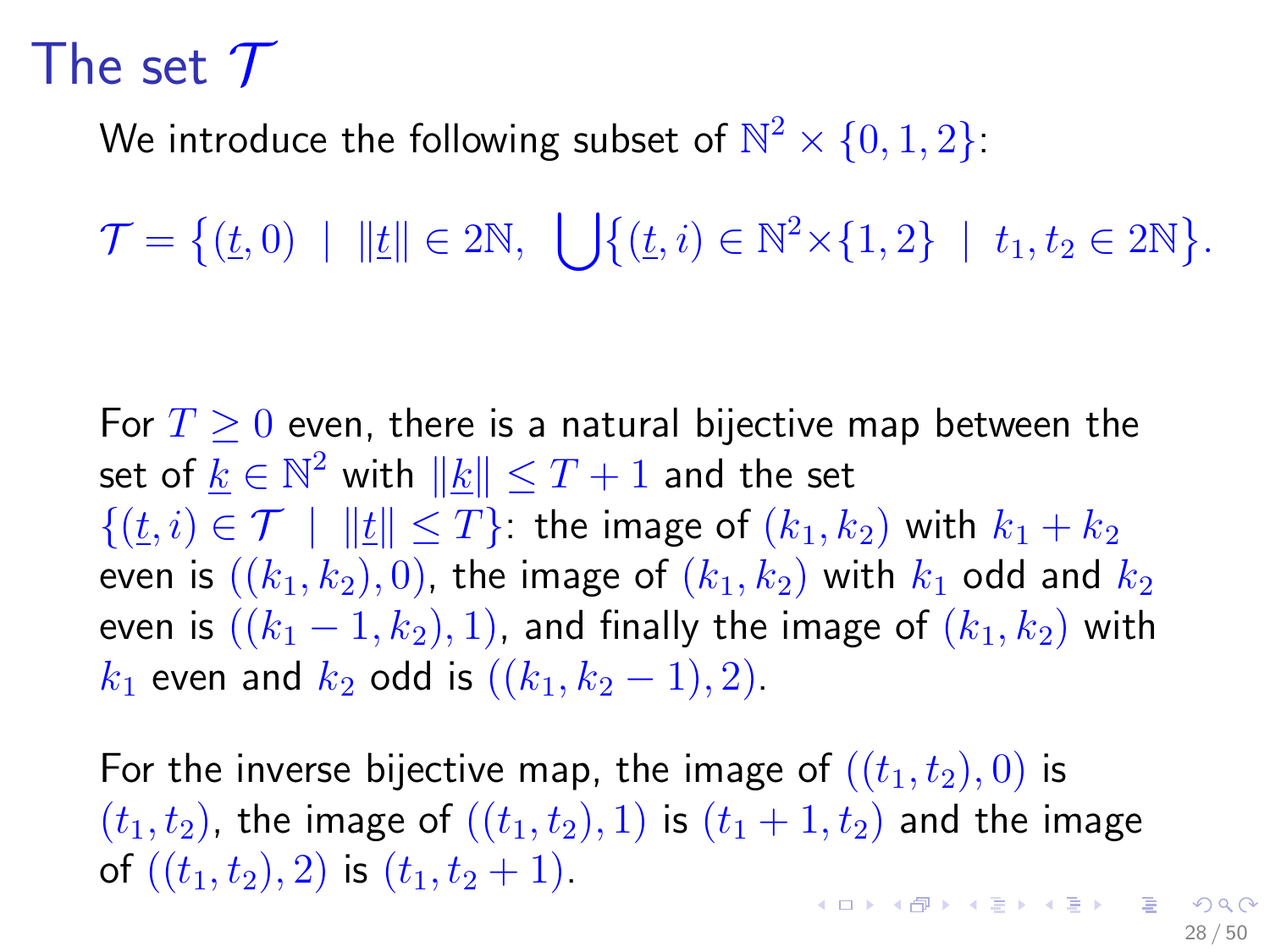# **Unicity**

Define  $e_0 = (0, 0), e_1 = (1, 0), e_2 = (0, 1).$ Here is the corresponding generalization of Lemma 1: Lemma. Let  $f \in \mathbb{C}[z]$  be a polynomial satisfying  $D^{\underline{t}}f(\underline{e}_i)=0$  for all  $(\underline{t},i)\in\mathcal{T}.$ 

Then  $f = 0$ .

There are several proofs of this lemma; one of them is to use the theory in one variable.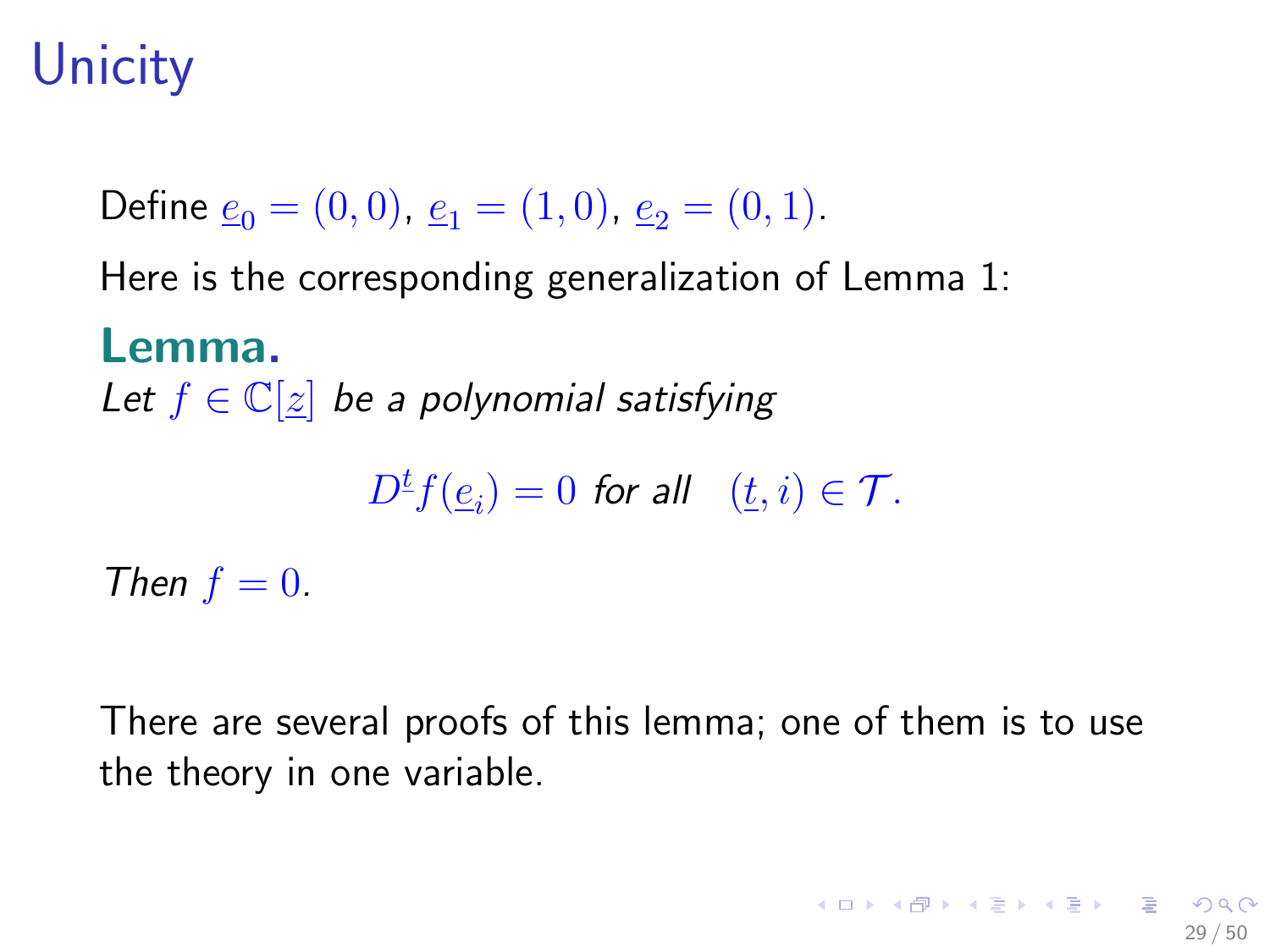# An isomorphism

One deduces:

#### Lemma.

For  $T$  even, the map  $f \mapsto \big((D^{t}f)(\underline{e}_{i})\big)_{\frac{(t,i)}{\ldots} \in \mathcal{T}}$  is an isomorphism from the space of polynomials of total degree  $\leq T+1$  to the space of complex tuples  $\left(a_{\underline{t},i}\right)_{(\underline{t},i) \in \mathcal{T}, \|\underline{t}\| \leq T}.$ 

From this Lemma we deduce:

#### Theorem.

For each  $(\underline{t}, i) \in \mathcal{T}$ , there exists a unique polynomial  $\Lambda_{t,i}$ satisfying, for all  $(\tau, j) \in \mathcal{T}$ ,

 $(D^{\underline{\tau}} \Lambda_{\underline{t},i})(\underline{e}_j) = \delta_{\underline{\tau},\underline{t}} \delta_{ij}.$ 

30 / 50

K ロ ▶ K @ ▶ K 경 ▶ K 경 ▶ X 경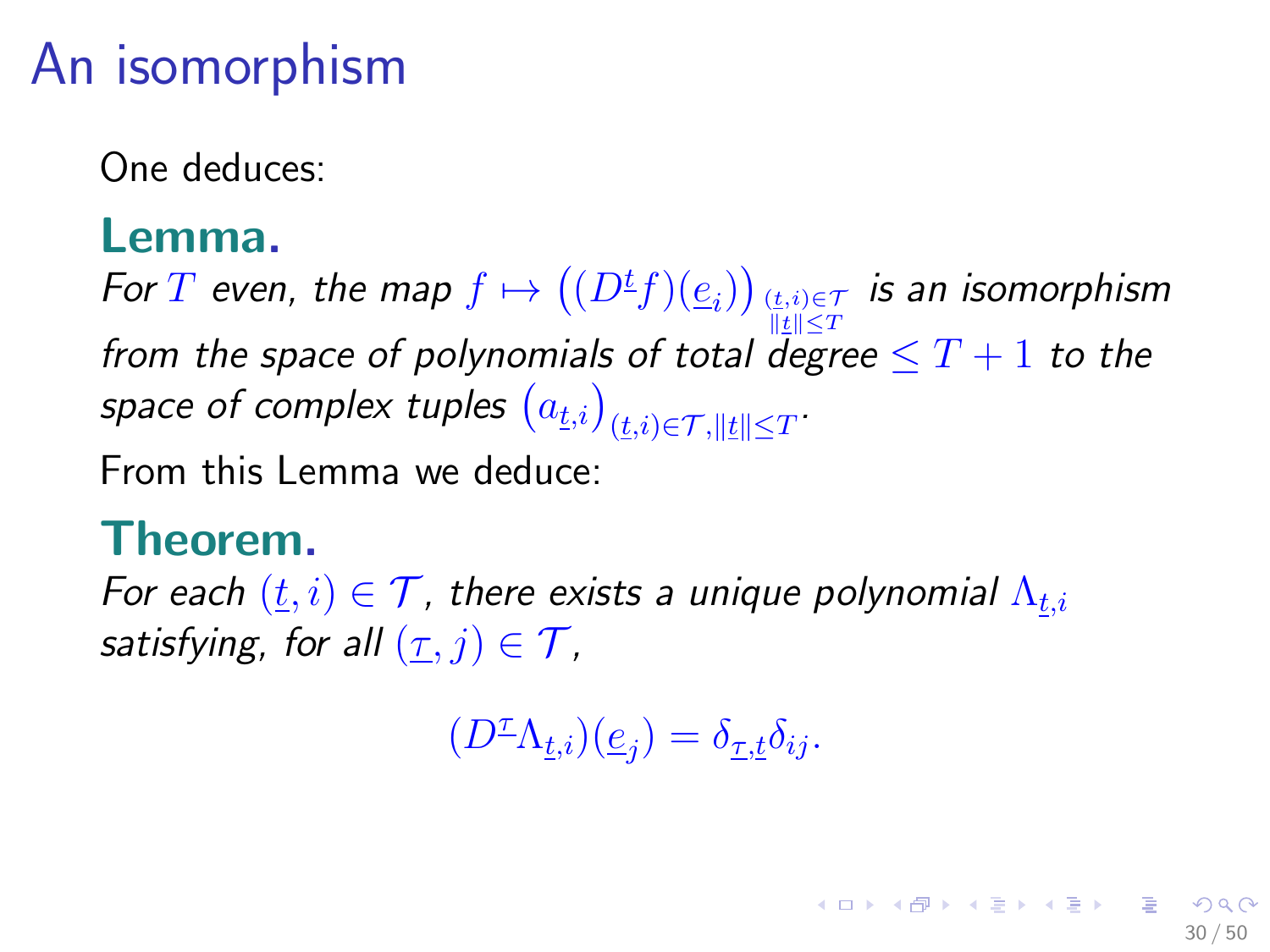# The polynomials  $\Lambda_{t,i}(z_1, z_2)$

An equivalent formulation is the following:

### Corollary.

Any polynomial  $f \in \mathbb{C}[z_1, z_2]$  can be expanded as a finite sum

$$
f(z_1, z_2) = \sum_{(\underline{t}, i) \in \mathcal{T}} (D^{\underline{t}} f)(\underline{e}_i) \Lambda_{\underline{t}, i}(z_1, z_2).
$$

This formula can be written

$$
f(z_1, z_2) = \sum_{\|\underline{t}\| \in 2\mathbb{N}} (D^{\underline{t}}f)(0, 0)\Lambda_{\underline{t},0}(z_1, z_2)
$$
  
+ 
$$
\sum_{t_1, t_2 \in 2\mathbb{N}} (D^{\underline{t}}f)(1, 0)\Lambda_{\underline{t},1}(z_1, z_2)
$$
  
+ 
$$
\sum_{t_1, t_2 \in 2\mathbb{N}} (D^{\underline{t}}f)(0, 1)\Lambda_{\underline{t},2}(z_1, z_2).
$$

 $31 / 50$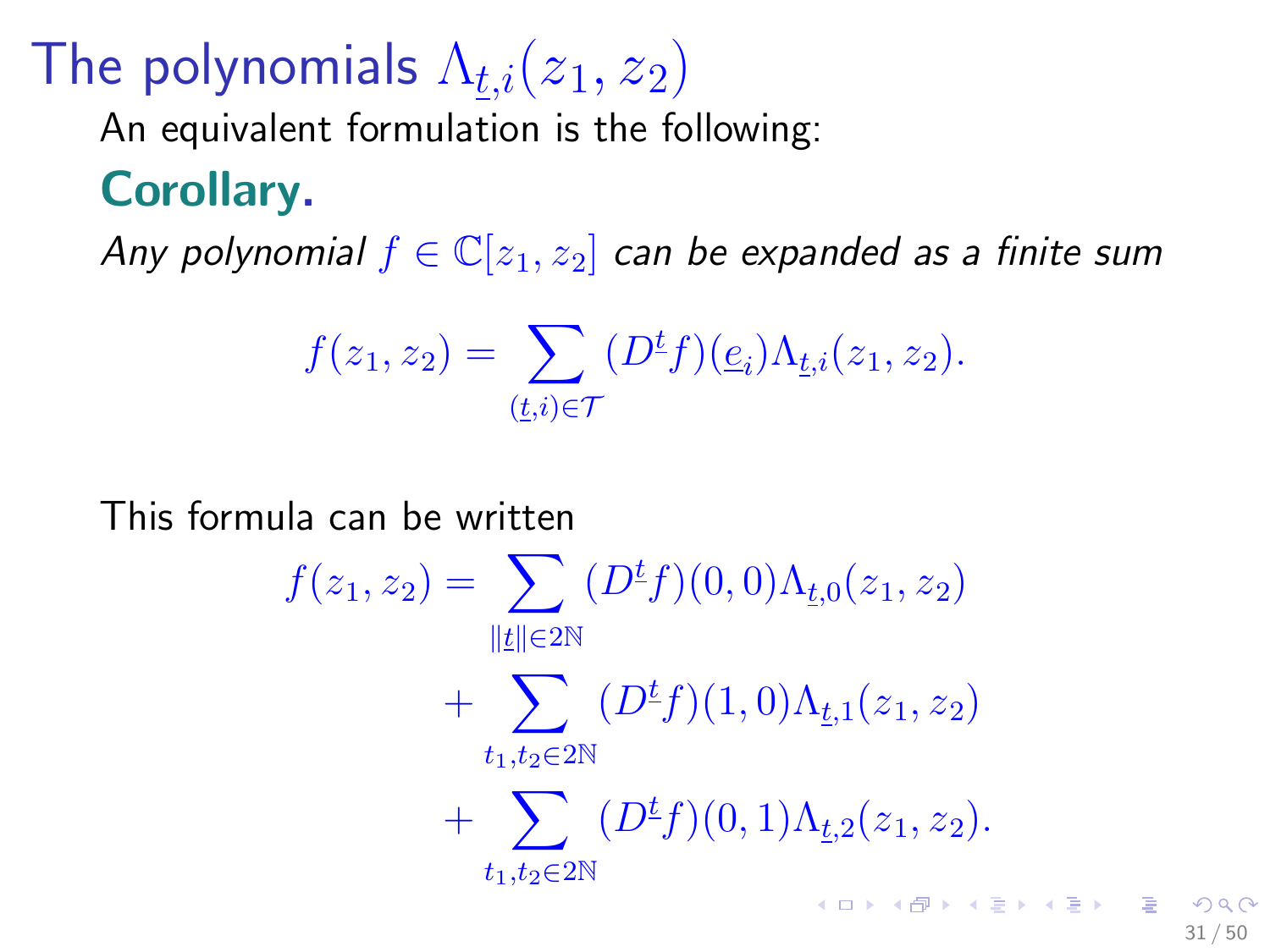## **Examples**

From the corollary one deduces, for  $t_1$  and  $t_2$  even,

$$
\frac{z_1^{t_1+1}}{(t_1+1)!} \frac{z_2^{t_2}}{t_2!} = \sum_{\substack{0 \le \tau_1 \le t_1 \\ \tau_1 \in 2\mathbb{N}}} \frac{1}{(t_1 - \tau_1 + 1)!} \Lambda_{(\tau_1, t_2), 1}(\underline{z}),
$$
\n
$$
\frac{z_1^{t_1}}{t_1!} \frac{z_2^{t_2+1}}{(t_2+1)!} = \sum_{\substack{0 \le \tau_2 \le t_2 \\ \tau_2 \in 2\mathbb{N}}} \frac{1}{(t_2 - \tau_2 + 1)!} \Lambda_{(t_1, \tau_2), 2}(\underline{z}),
$$
\n
$$
\frac{z_1^{t_1}}{t_1!} \frac{z_2^{t_2}}{t_2!} = \Lambda_{t,0}(\underline{z}) + \sum_{\substack{0 \le \tau_1 \le t_1 \\ \tau_1 \in 2\mathbb{N}}} \frac{1}{(t_1 - \tau_1)!} \Lambda_{(\tau_1, t_2), 1}(\underline{z}) + \sum_{\substack{0 \le \tau_2 \le t_2 \\ \tau_2 \in 2\mathbb{N}}} \frac{1}{(t_2 - \tau_2)!} \Lambda_{(t_1, \tau_2), 2}(\underline{z}),
$$

while for  $t_1$  and  $t_2$  odd we have

$$
\frac{z_1^{t_1}}{t_1!} \frac{z_2^{t_2}}{t_2!} = \Lambda_{\underline{t},0}(\underline{z})\tag{3.100cm}
$$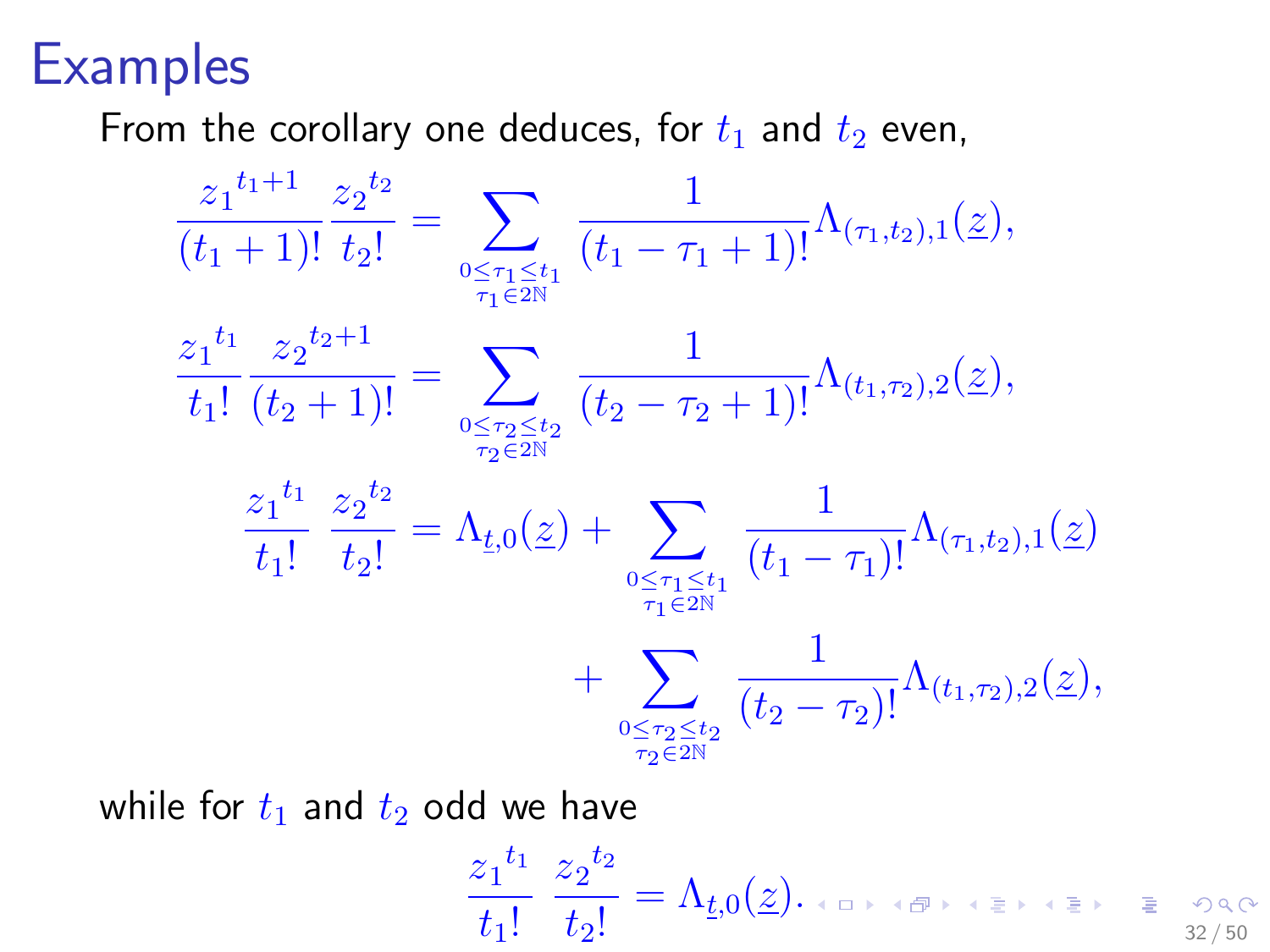### Inductive formulae

This yields recurrence formulae producing the polynomials  $\Lambda_{t,i}$  by induction on  $||\underline{t}||$ : for  $t_1$  and  $t_2$  even, we have

$$
\Lambda_{\underline{t},1}(\underline{z}) = \frac{z_1^{t_1+1}}{(t_1+1)!} \frac{z_2^{t_2}}{t_2!} - \sum_{\substack{0 \le \tau_1 \le t_1-2 \\ \tau_1 \in 2\mathbb{N}}} \frac{1}{(t_1-\tau_1+1)!} \Lambda_{(\tau_1,t_2),1}(z),
$$
\n
$$
\Lambda_{\underline{t},2}(\underline{z}) = \frac{z_1^{t_1}}{t_1!} \frac{z_2^{t_2}}{t_2!} - \sum_{\substack{0 \le \tau_2 \le t_2-2 \\ \tau_2 \in 2\mathbb{N}}} \frac{1}{(t_2-\tau_2+1)!} \Lambda_{(t_1,\tau_2),2}(z),
$$
\n
$$
\Lambda_{\underline{t},0}(\underline{z}) = \frac{z_1^{t_1}}{t_1!} \frac{z_2^{t_2}}{t_2!} - \sum_{\substack{0 \le \tau_1 \le t_1 \\ \tau_1 \in 2\mathbb{N}}} \frac{1}{(t_1-\tau_1)!} \Lambda_{(\tau_1,t_2),1}(\underline{z})
$$
\n
$$
- \sum_{\substack{0 \le \tau_2 \le t_2 \\ \tau_2 \in 2\mathbb{N}}} \frac{1}{(t_2-\tau_2)!} \Lambda_{(t_1,\tau_2),2}(\underline{z}).
$$

For  $t_1$  and  $t_2$  odd, we have

$$
\Lambda_{\underline{t},0}(\underline{z})=\frac{z_1{}^{t_1}}{t_1!}\frac{z_2{}^{t_2}}{t_2!}.\quad\text{for all }\underline{z}\text{ and }z\text{ is the }2\text{ and }z\text{ is the }2\text{ and }z\text{ is the }2\text{ and }z\text{ is the }2\text{ and }z\text{ is the }2\text{ and }z\text{ is the }2\text{ and }z\text{ is the }2\text{ and }z\text{ is the }2\text{ and }z\text{ is the }2\text{ and }z\text{ is the }2\text{ and }z\text{ is the }2\text{ and }z\text{ is the }2\text{ and }z\text{ is the }2\text{ and }z\text{ is the }2\text{ and }z\text{ is the }2\text{ and }z\text{ is the }2\text{ and }z\text{ is the }2\text{ and }z\text{ is the }2\text{ and }z\text{ is the }2\text{ and }z\text{ is the }2\text{ and }z\text{ is the }2\text{ and }z\text{ is the }2\text{ and }z\text{ is the }2\text{ and }z\text{ is the }2\text{ and }z\text{ is the }2\text{ and }z\text{ is the }2\text{ and }z\text{ is the }2\text{ and }z\text{ is the }2\text{ and }z\text{ is the }2\text{ and }z\text{ is the }2\text{ and }z\text{ is the }2\text{ and }z\text{ is the }2\text{ and }z\text{ is the }2\text{ and }z\text{ is the }2\text{ and }z\text{ is the }2\text{ and }z\text{ is the }2\text{ and }z\text{ is the }2\text{ and }z\text{ is the }2\text{ and }z\text{ is the }2\text{ and }z\text{ is the }2\text{ and }z\text{ is the }2\text{ and }z\text{ is the }2\text{ and }z\text{ is the }2\text{ and }z\text{ is the }2\text{ and }z\text{ is the }2\text{ and }z\text{ is the }2\text{ and }z\text{ is the }2\text{ and }z\text{ is the }2\text{ and }z\text{ is the }2\text{ and }z\text{ is the }2\text{ and }z\text{ is the }2\text{ and }z\text{ is the }2\text{ and }z\text{ is the }2\text{ and }z\text{ is
$$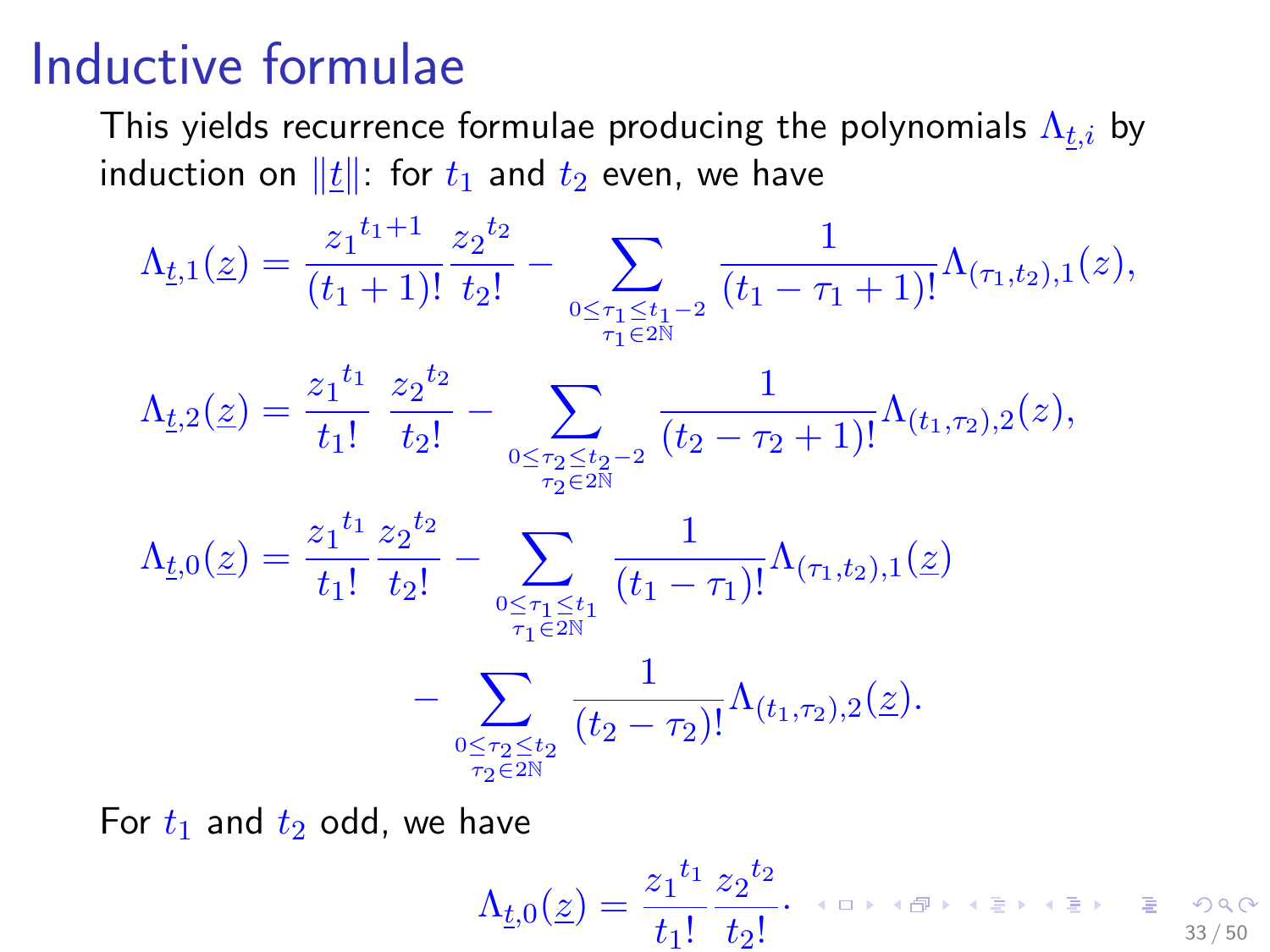# Exponential type

We will say that an entire function  $f$  of two variables has exponential type  $\leq \tau$  in both variables if for each  $z_1 \in \mathbb{C}$ , the function  $z_2 \mapsto f(z_1, z_2)$  has exponential type  $\leq \tau$  and for each  $z_2 \in \mathbb{C}$ , the function  $z_1 \mapsto f(z_1, z_2)$  has exponential type  $\leq \tau$ :

$$
\limsup_{r\to\infty}\frac{1}{r}\log\sup_{|z_2|\leq r}|f(z_1,z_2)|\leq\tau\text{ for all }\ z_1\in\mathbb{C}
$$

and

$$
\limsup_{r\to\infty}\frac{1}{r}\log\sup_{|z_1|\leq r}|f(z_1,z_2)|\leq \tau\text{ for all }\ z_2\in\mathbb{C}.
$$

34 / 50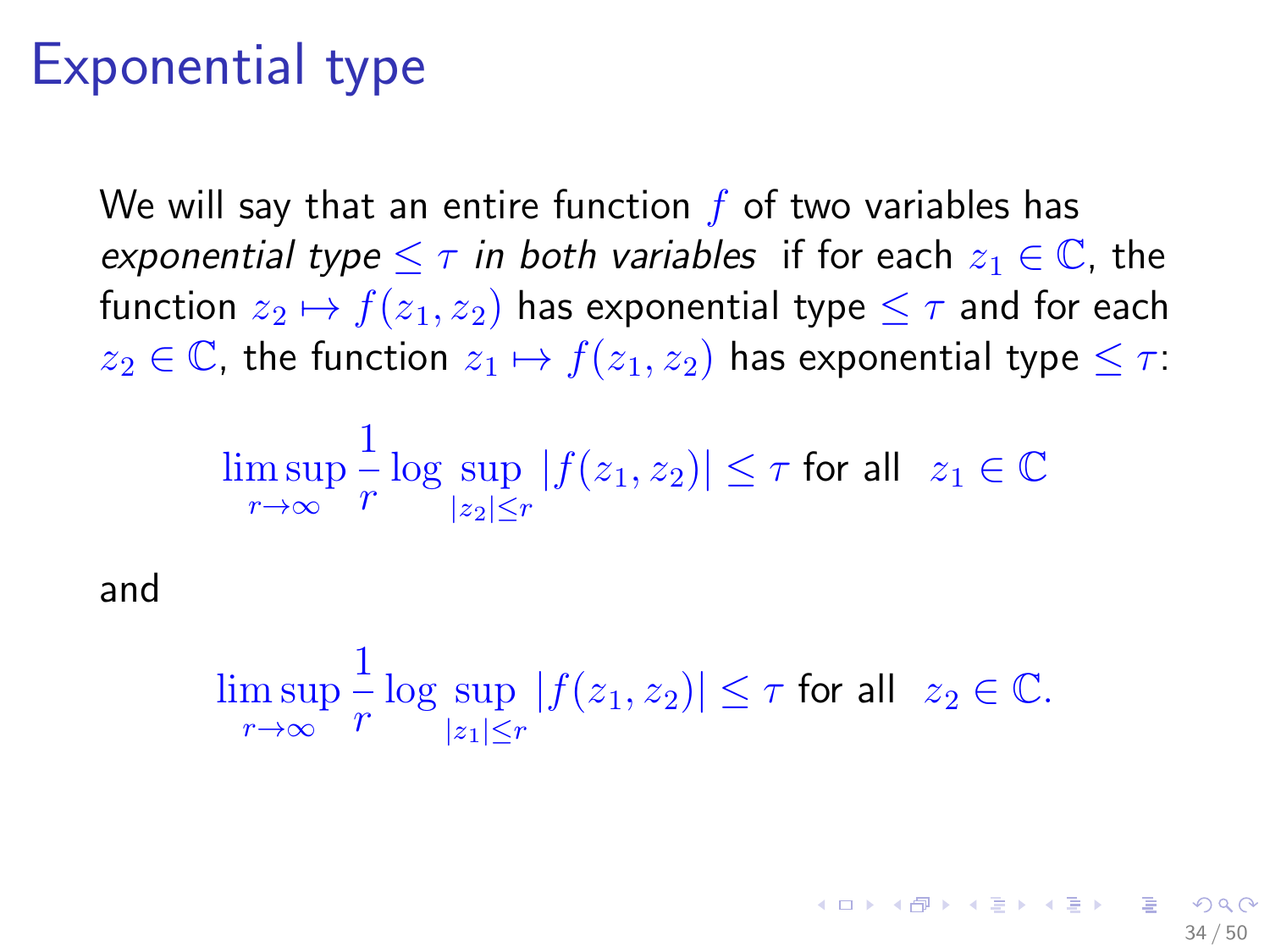# Unicity for entire functions of two variables

We extend the result of H. Poritsky on the unicity of the expansion to two variables.

### Proposition.

Let  $f$  be an entire function in  $\mathbb{C}^2$  having exponential type  $<\pi$ in both variables. If

$$
(D^\underline{\tau}f)(\underline{e}_i)=0 \quad \text{ for all} \quad (\underline{t},i)\in\mathcal{T},
$$

then  $f = 0$ .

One can prove this result by using the one variable result. It also follows from the next theorem.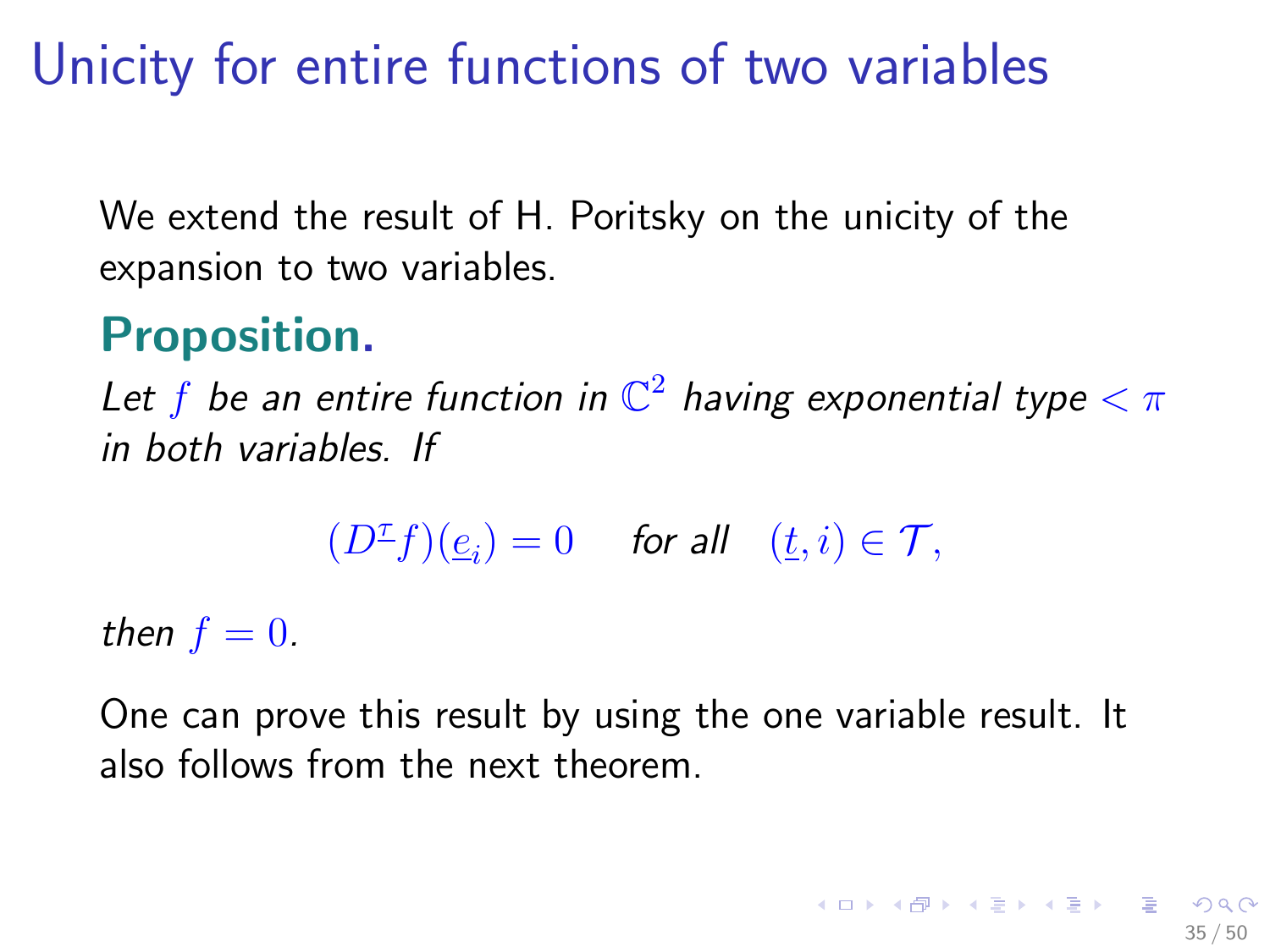# <span id="page-35-0"></span>Expansion for entire functions of two variables

We extend the result of H. Poritsky on the existence of an expansion to two variables.

### Theorem.

Let  $f$  be an entire function in  $\mathbb{C}^2$  having exponential type  $<\pi$ in both variables. Then

$$
f(\underline{z}) = \sum_{(\underline{t},i) \in \mathcal{T}} (D^{\underline{\tau}}f)(\underline{e}_i) \Lambda_{\underline{t},i}(\underline{z}).
$$

36 / 50

For each  $\underline{z}\in\mathbb{C}^2$  the series is absolutely convergent.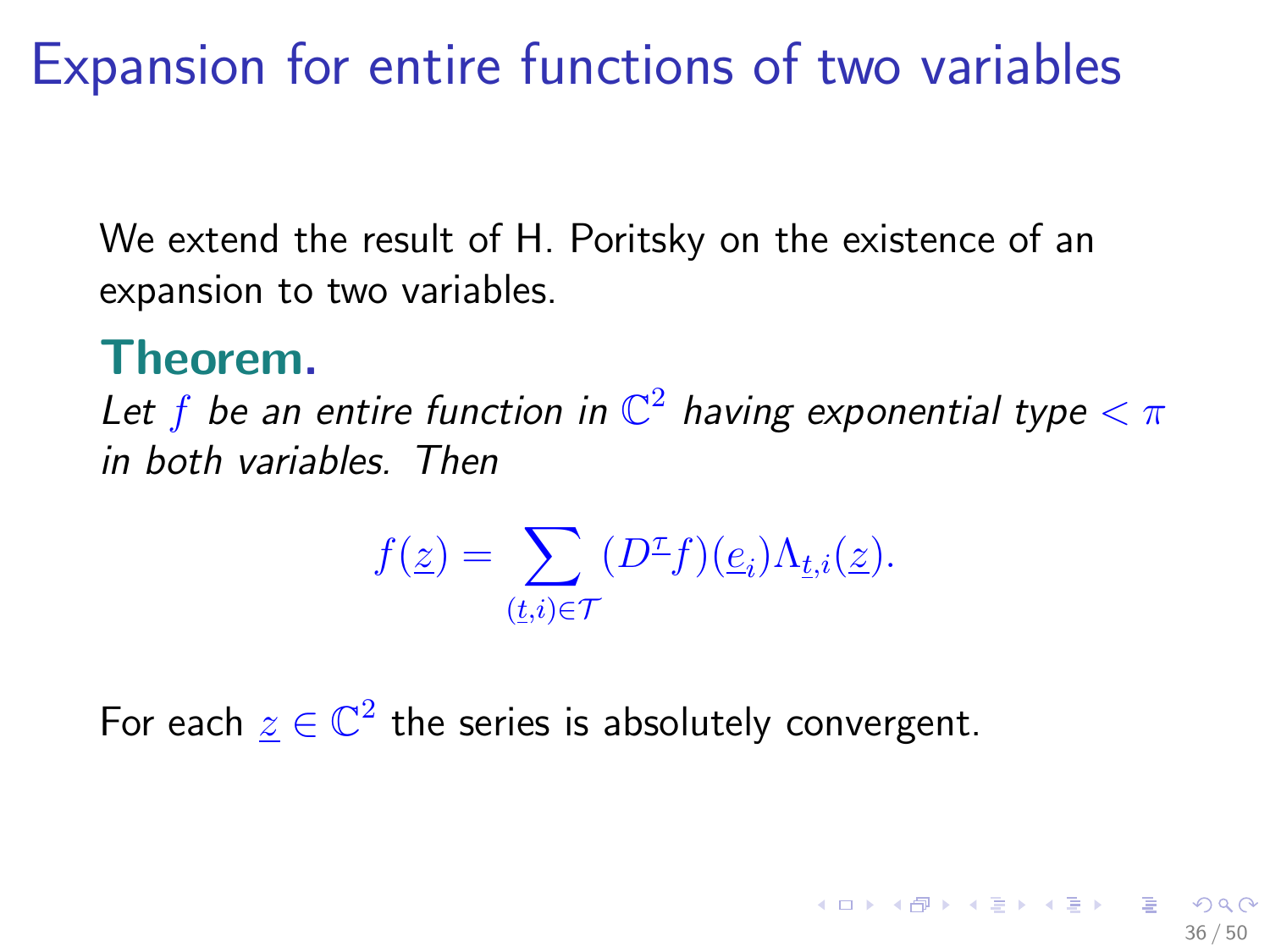# <span id="page-36-0"></span>A special case

Consider the function  $e^{\underline{\zeta}z}$  where  $\zeta\in\mathbb{C}^2$  satisfies  $0 < |\zeta_1|, |\zeta_2| < \pi$ . We claim:

$$
\begin{aligned} \mathbf{e}^{\underline{\zeta}\underline{z}}&=\sum_{\|\underline{t}\|\in 2\mathbb{N}}\Lambda_{\underline{t},0}(\underline{z})\underline{\zeta}^{\underline{t}}+\sum_{t_1,\;t_2\in 2\mathbb{N}}\Lambda_{\underline{t},1}(\underline{z})\mathbf{e}^{\zeta_1}\underline{\zeta}^{\underline{t}}\\ &+\sum_{t_1,\;t_2\in 2\mathbb{N}}\Lambda_{\underline{t},2}(\underline{z})\mathbf{e}^{\zeta_2}\underline{\zeta}^{\underline{t}}.\end{aligned}
$$

which can be written

$$
\mathrm{e}^{\underline{\zeta} \underline{z}} = \sum_{(\underline{t},i) \in \mathcal{T}} \Lambda_{\underline{t},i}(\underline{z}) \mathrm{e}^{\zeta_i} \underline{\zeta}^{\underline{t}}
$$

by setting  $\zeta_0 = 0$ . We wish to use this formula by replacing  $\zeta_1$  with  $-\zeta_1$  and/or  $\zeta_2$  with  $-\zeta_2$ . However the first sum does not behave well under these substitutions. So we split it i[nt](#page-35-0)[o t](#page-37-0)[w](#page-35-0)[o](#page-36-0) [p](#page-37-0)[ar](#page-0-0)[ts.](#page-49-0)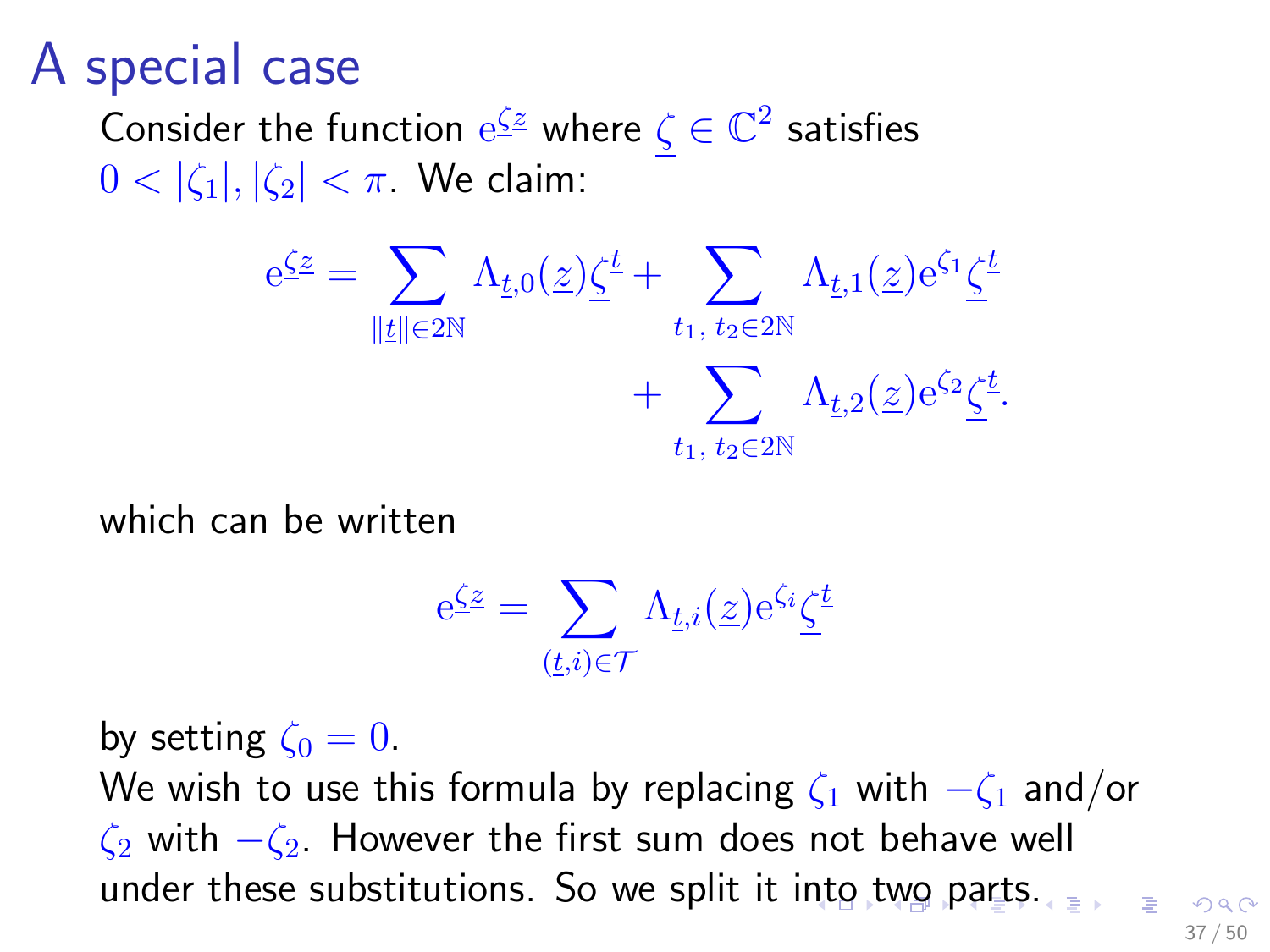### <span id="page-37-0"></span>Four generating series

Let us introduce the four generating series  $M_{ii}$ 

$$
\begin{aligned} M_{00}(\underline{\zeta},\underline{z})&=\sum_{t_1,t_2 \text{ both even}}\Lambda_{(t_1,t_2),2}(z_1,z_2)\zeta_1{}^{t_1}\zeta_2{}^{t_2},\\ M_{01}(\underline{\zeta},\underline{z})&=\sum_{t_1,t_2 \text{ both even}}\Lambda_{(t_1,t_2),1}(z_1,z_2)\zeta_1{}^{t_1}\zeta_2{}^{t_2},\\ M_{10}(\underline{\zeta},\underline{z})&=\sum_{t_1,t_2 \text{ both even}}\Lambda_{(t_1,t_2),0}(z_1,z_2)\zeta_1{}^{t_1}\zeta_2{}^{t_2},\\ M_{11}(\underline{\zeta},\underline{z})&=\sum_{t_1,t_2 \text{ both odd}}\Lambda_{(t_1,t_2),0}(z_1,z_2)\zeta_1{}^{t_1}\zeta_2{}^{t_2}, \end{aligned}
$$

so that

 $\sum_{\Delta_{t,i}(\mathcal{Z})} \Delta_{t,i}(\mathcal{Z}) \zeta^{\mathcal{L}} = M_{00}(\zeta, \mathcal{Z}) + M_{01}(\zeta, \mathcal{Z}) + M_{10}(\zeta, \mathcal{Z}) + M_{11}(\zeta, \mathcal{Z}).$  $(t,i) \in \mathcal{T}$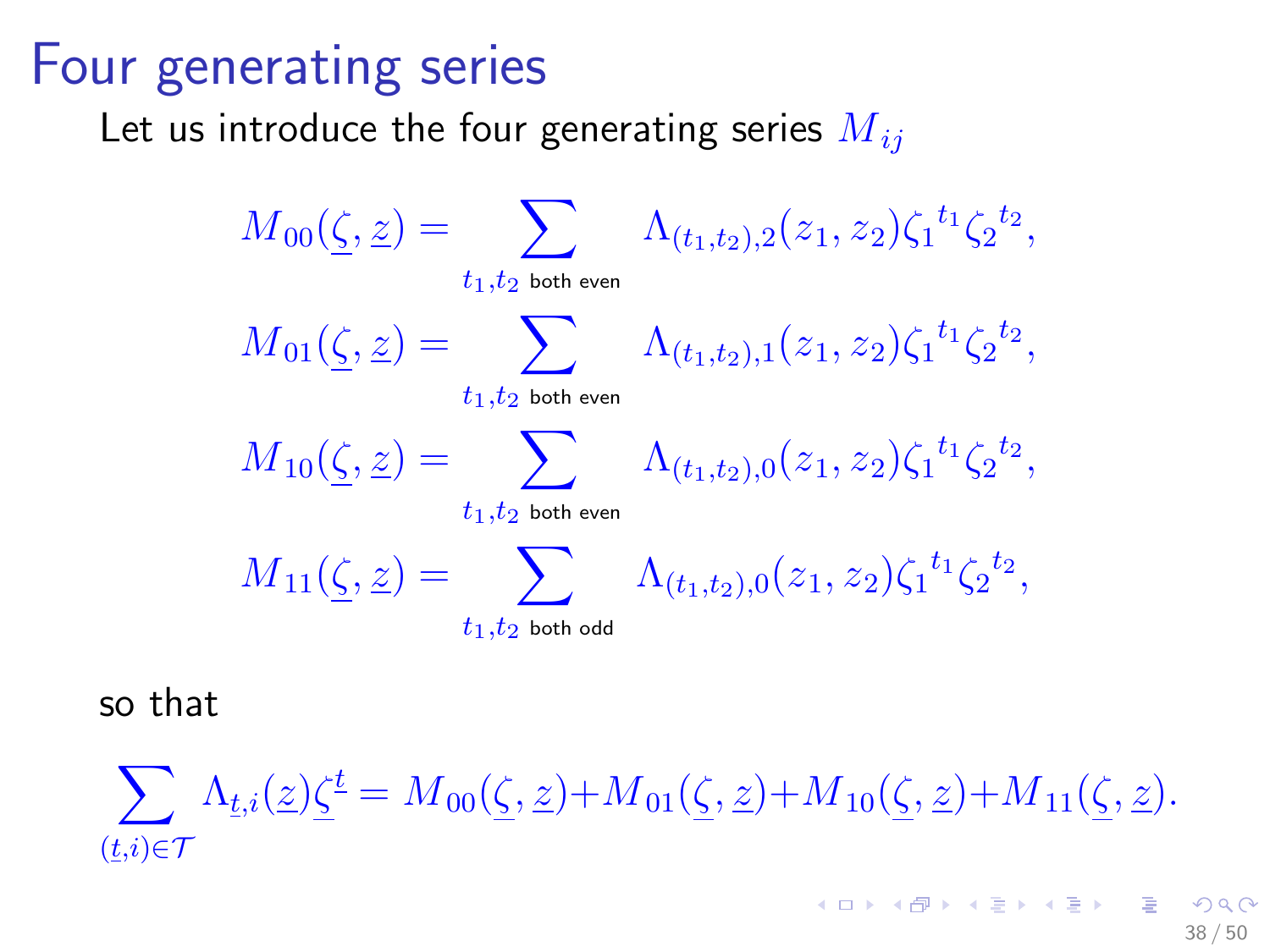### Four generating series

#### We get

$$
e^{\zeta_1 z_1 + \zeta_2 z_2} = M_{1,0}(\underline{\zeta}, \underline{z}) + M_{1,1}(\underline{\zeta}, \underline{z}) + M_{0,1}(\underline{\zeta}, \underline{z})e^{\zeta_1} + M_{0,0}(\underline{\zeta}, \underline{z})e^{\zeta_2},
$$
  
\n
$$
e^{-\zeta_1 z_1 + \zeta_2 z_2} = M_{1,0}(\underline{\zeta}, \underline{z}) - M_{1,1}(\underline{\zeta}, \underline{z}) + M_{0,1}(\underline{\zeta}, \underline{z})e^{-\zeta_1} + M_{0,0}(\underline{\zeta}, \underline{z})e^{\zeta_2},
$$
  
\n
$$
e^{\zeta_1 z_1 - \zeta_2 z_2} = M_{1,0}(\underline{\zeta}, \underline{z}) - M_{1,1}(\underline{\zeta}, \underline{z}) + M_{0,1}(\underline{\zeta}, \underline{z})e^{\zeta_1} + M_{0,0}(\underline{\zeta}, \underline{z})e^{-\zeta_2},
$$
  
\n
$$
e^{-\zeta_1 z_1 - \zeta_2 z_2} = M_{1,0}(\underline{\zeta}, \underline{z}) + M_{1,1}(\underline{\zeta}, \underline{z}) + M_{0,1}(\underline{\zeta}, \underline{z})e^{-\zeta_1} + M_{0,0}(\underline{\zeta}, \underline{z})e^{-\zeta_2}.
$$

This is a system of  $4$  linear equations in  $4$  unknowns, namely the generating series  $M_{ij}$ .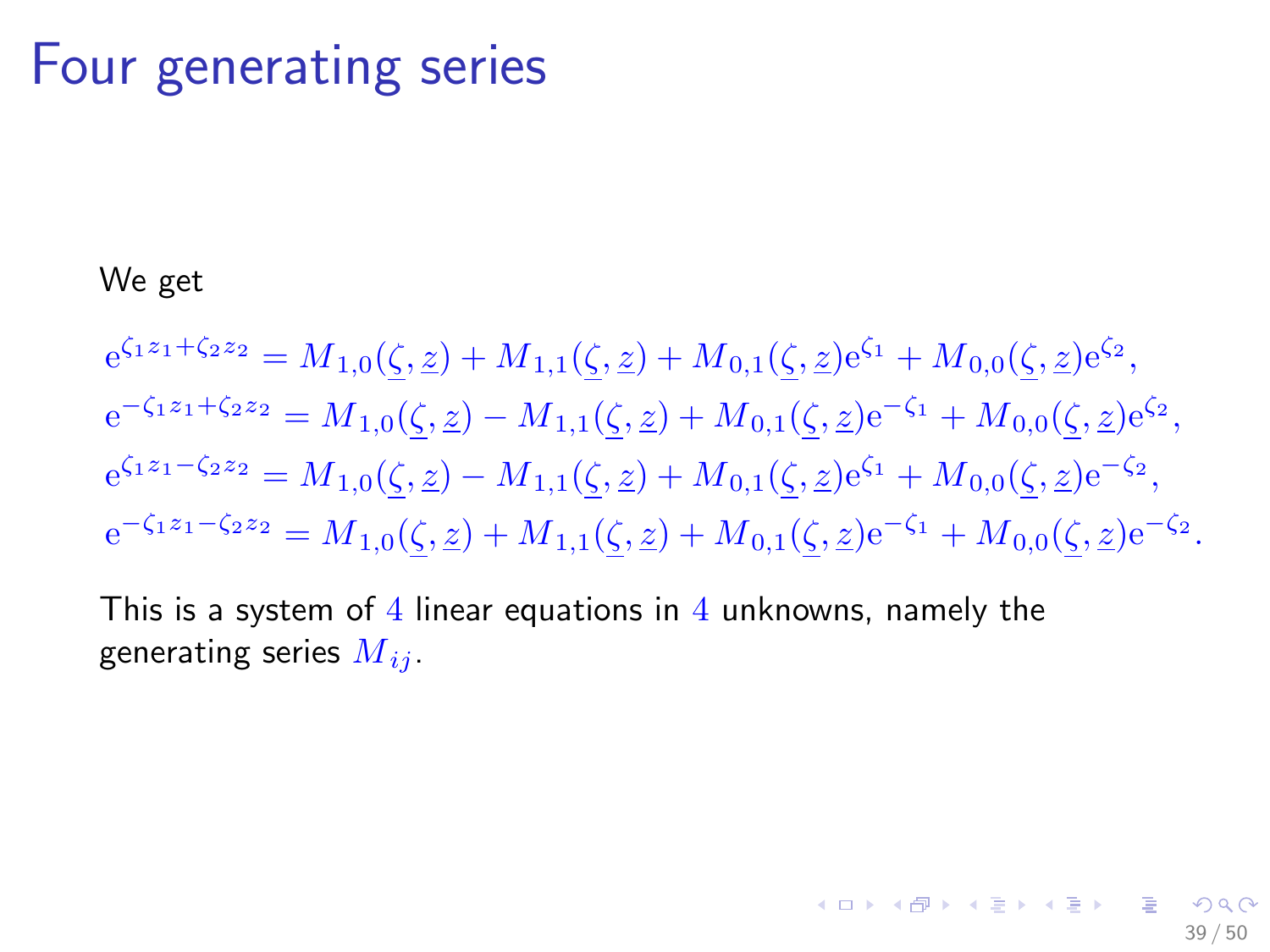# Solving the system

We obtain :

$$
M_{00}(\underline{\zeta}, \underline{z}) = \cosh(\zeta_1 z_1) \frac{\sinh(\zeta_2 z_2)}{\sinh(\zeta_2)},
$$
  

$$
M_{01}(\underline{\zeta}, \underline{z}) = \frac{\sinh(\zeta_1 z_1)}{\sinh(\zeta_1)} \cosh(\zeta_2 z_2),
$$
  

$$
M_{11}(\zeta, \underline{z}) = \sinh(\zeta_1 z_1) \sinh(\zeta_2 z_2)
$$

and

$$
M_{10}(\underline{\zeta},\underline{z}) = \cosh(\zeta_1 z_1) \cosh(\zeta_2 z_2) - \frac{\sinh(\zeta_1 z_1) \cosh(\zeta_2 z_2)}{\tanh(\zeta_1)} - \frac{\cosh(\zeta_1 z_1) \sinh(\zeta_2 z_2)}{\tanh(\zeta_2)}.
$$

K ロンス (個) > スミンス(ミン) () ミ  $2990$ 40 / 50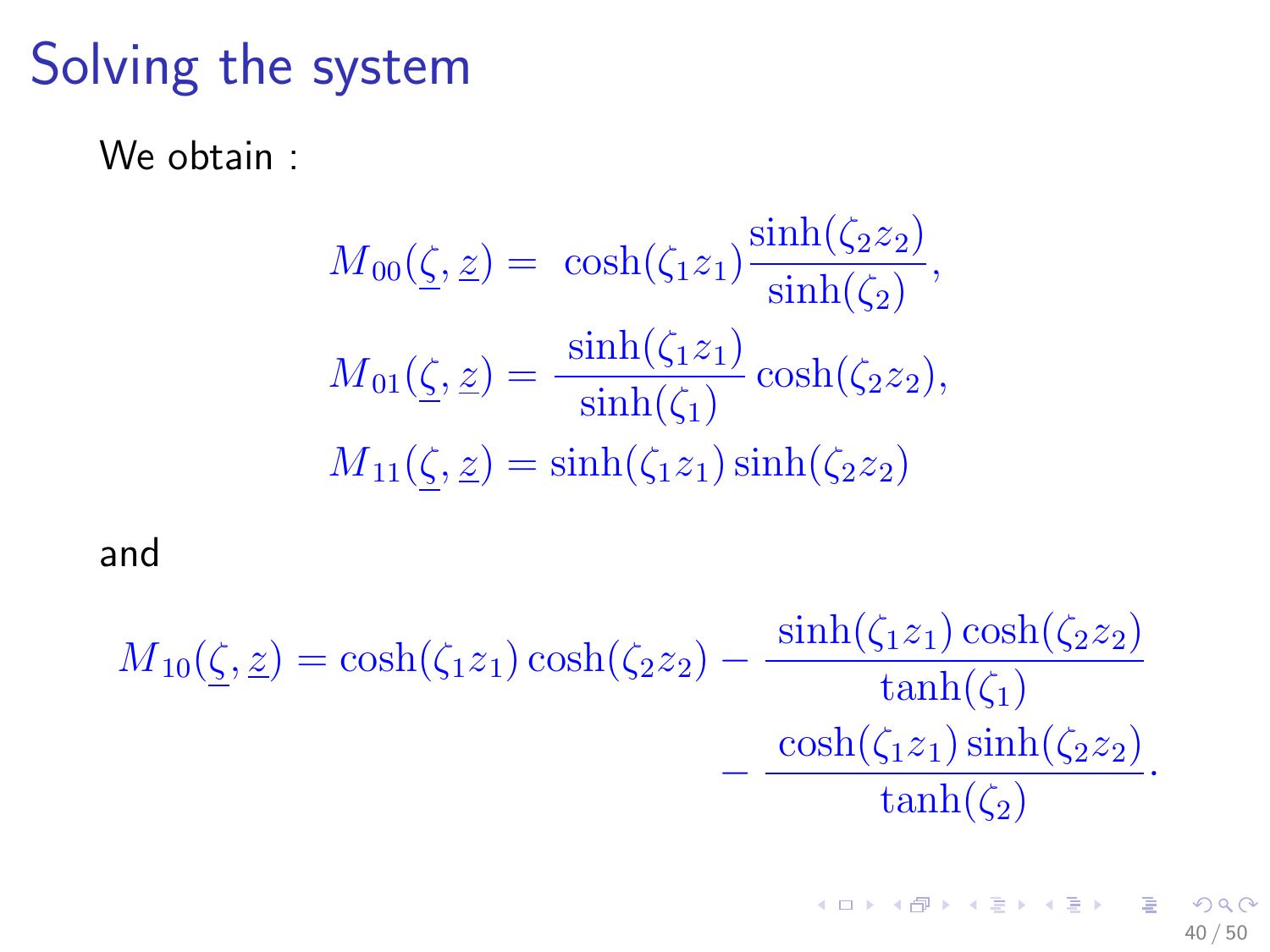### Explicit formulae for the polynomials  $\Lambda_{t,i}$ For  $t_1$  and  $t_2$  both in  $2N$ ,

$$
\Lambda_{(t_1,t_2),1}(z_1, z_2) = \Lambda_{t_1,1}(z_1) \frac{z_2^{t_2}}{t_2!},
$$
  
\n
$$
\Lambda_{(t_1,t_2),2}(z_1, z_2) = \frac{z_1^{t_1}}{t_1!} \Lambda_{t_2,1}(z_2),
$$
  
\n
$$
\Lambda_{(t_1,t_2),0}(z_1, z_2) = \frac{z_1^{t_1}}{t_1!} \Lambda_{t_2,0}(z_2) + \Lambda_{t_1,0}(z_1) \frac{z_2^{t_2}}{t_2!} - \frac{z_1^{t_1} z_2^{t_2}}{t_1! t_2!},
$$

while for  $t_1$  and  $t_2$  both odd,

$$
\Lambda_{(t_1,t_2),0}(z_1,z_2)=\frac{z_1^{t_1}}{t_1!}\frac{z_2^{t_2}}{t_2!}.
$$

These formulae can also be deduced from the recurrence formulae, or else checked directly using the definition of the  $\Lambda_{\underline{t},i}$  . 

41 / 50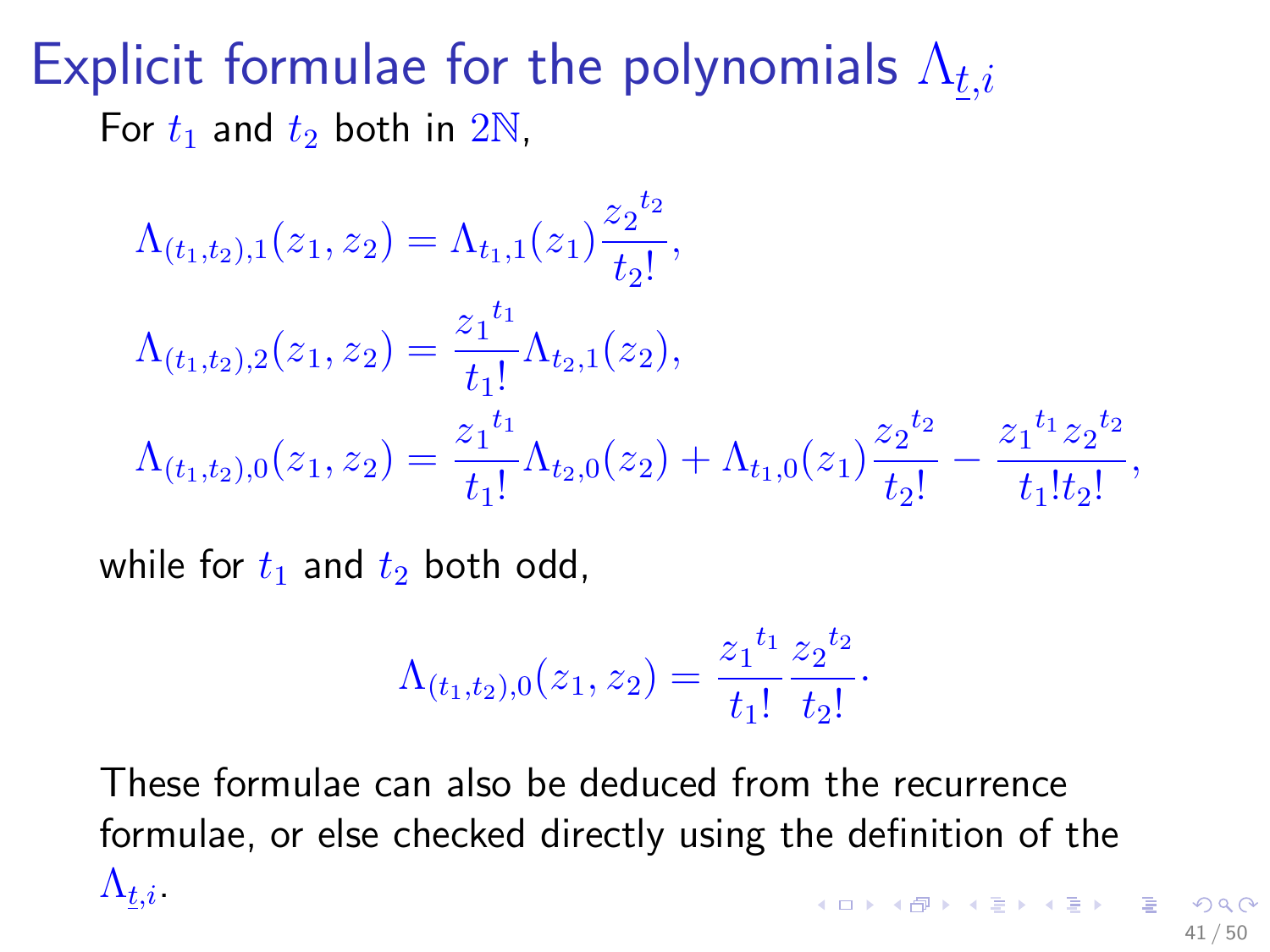# Back to entire functions of exponential type  $< \pi$

Once we know the explicit expressions of the four generating series, one deduces

$$
e^{\underline{\zeta}\underline{z}} = \sum_{(\underline{t},i)\in\mathcal{T}} \Lambda_{\underline{t},i}(\underline{z}) e^{\zeta_i} \underline{\zeta}^{\underline{t}}.
$$

The existence and unicity of the expansion

$$
f(\underline{z}) = \sum_{(\underline{t},i) \in \mathcal{T}} (D^{\underline{\tau}}f)(\underline{e}_i) \Lambda_{\underline{t},i}(\underline{z}).
$$

for entire functions of exponential type  $\langle \pi \rangle$  in both variables follows by means of Laplace transform in two variables.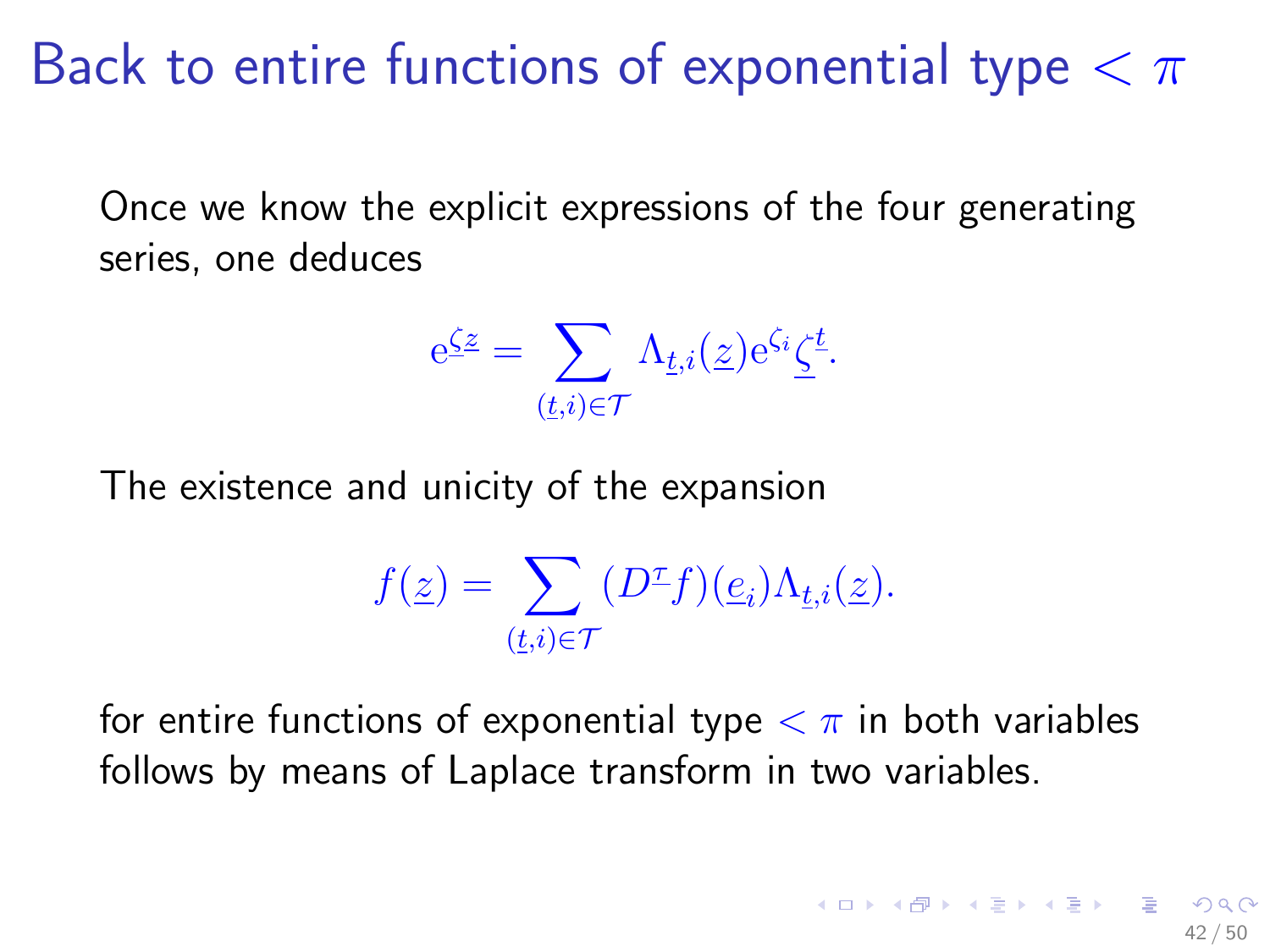# Entire functions of finite exponential type

Here is an extension to two variables of the result of I.J. Schoenberg:

### Proposition.

Let f be an entire function having exponential type  $\leq \tau$  in both variables, with  $\tau < (K+1)\pi$  . Assume  $(D^{\underline{t}}f)(\underline{e}_i)=0$ for all  $(t, i) \in \mathcal{T}$ . Then there exist even entire functions of a single variable  $h_{k,1}$  and  $h_{k,2}$   $(k = 1, 2, \ldots, K)$  having exponential type  $\leq \tau$  such that

$$
f(z_1, z_2) = \sum_{k=1}^{K} (h_{k,1}(z_1) \sin(k\pi z_2) + \sin(k\pi z_1) h_{k,2}(z_2)).
$$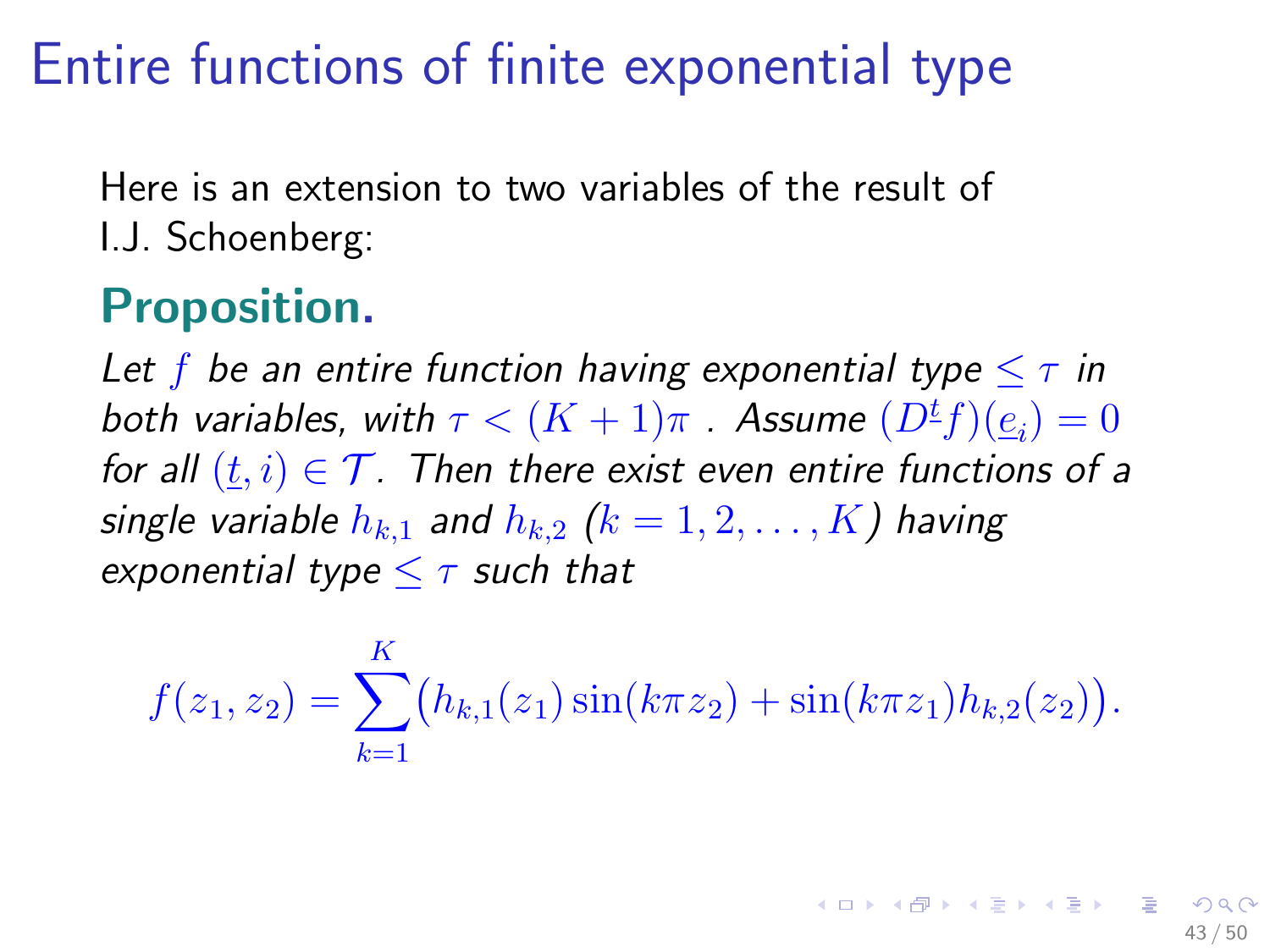# Entire functions of finite exponential type

Here is an extension to two variables of the result of R.C. Buck:

#### Theorem.

Let K be a nonnegative integer. Let f be an entire function in  $\mathbb{C}^2$ of finite exponential type  $\leq \tau$  in both variables, with  $\tau < (K+1)\pi.$  Then for  $\underline{z} \in \mathbb{C}^2$  we have

$$
f(\underline{z}) = \sum_{(\underline{t},i) \in \mathcal{T}} g_{\underline{t},i}(\underline{z})(D^{\underline{t}}f)(\underline{e}_i) + \sum_{k=1}^K (h_{k,1}(z_1) \sin(k\pi z_2) + \sin(k\pi z_1)h_{k,2}(z_2)),
$$

where the functions  $g_{t,i}(\underline{z})$  are entire functions in  $\mathbb{C}^2$ , the series is absolutely convergent and  $h_{k,1}$ ,  $h_{k,2}$   $(k = 1, 2, ..., K)$  are even entire functions of a single variable of exponential type  $\leq \tau$ .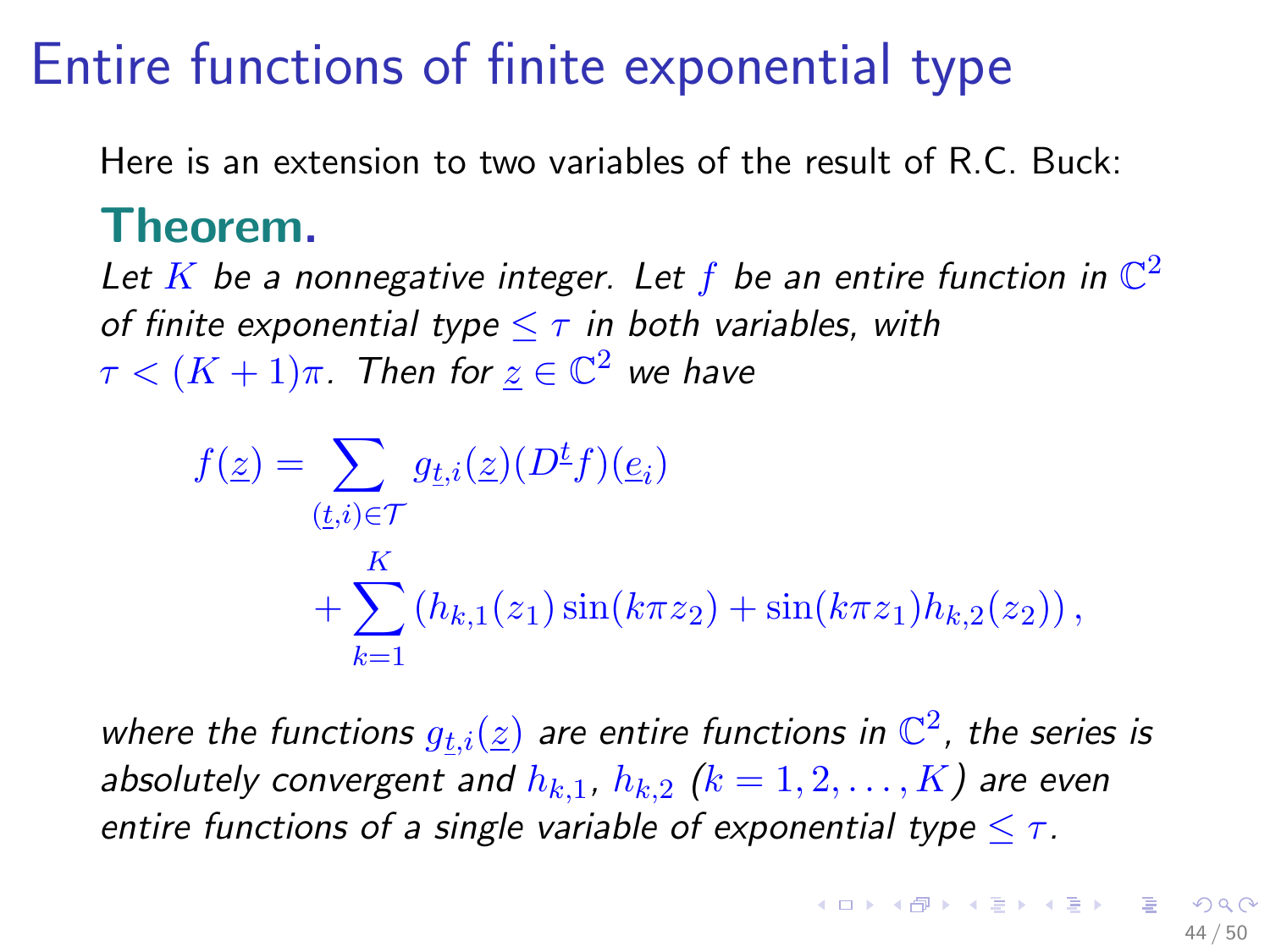### Several variables

In 2 variables, we had 3 points  $e_0 = (0,0)$ ,  $e_1 = (1,0)$  and  $e_2 = (0, 1)$ , we took the derivatives  $D^{\underline{t}}$  with  $||t||$  even at  $e_0$ and only with  $t_1,t_2$  both even at  $\underline{e}_1$  and  $\underline{e}_2.$ 

In *n* variables, we take  $n + 1$  points, first  $e_0 = 0$  (the origine), next the canonical basis  $\underline{e}_1, \ldots, \underline{e}_n$  of  $\mathbb{C}^n$ .

We take the derivatives  $D^t$  with  $||t||$  even at all  $n + 1$  points, without restriction at  $\underline{e}_0$ , with the restriction  $t_1$  even at  $\underline{e}_1$ , and more generally for  $1 \leq i \leq n$  with the restriction that  $t_1, \ldots, t_i$ are even at  $\underline{e}_i.$  Notice that at  $\underline{e}_{n-1}$  and  $\underline{e}_n$  the restriction is the same: we only take all  $t_i$  even.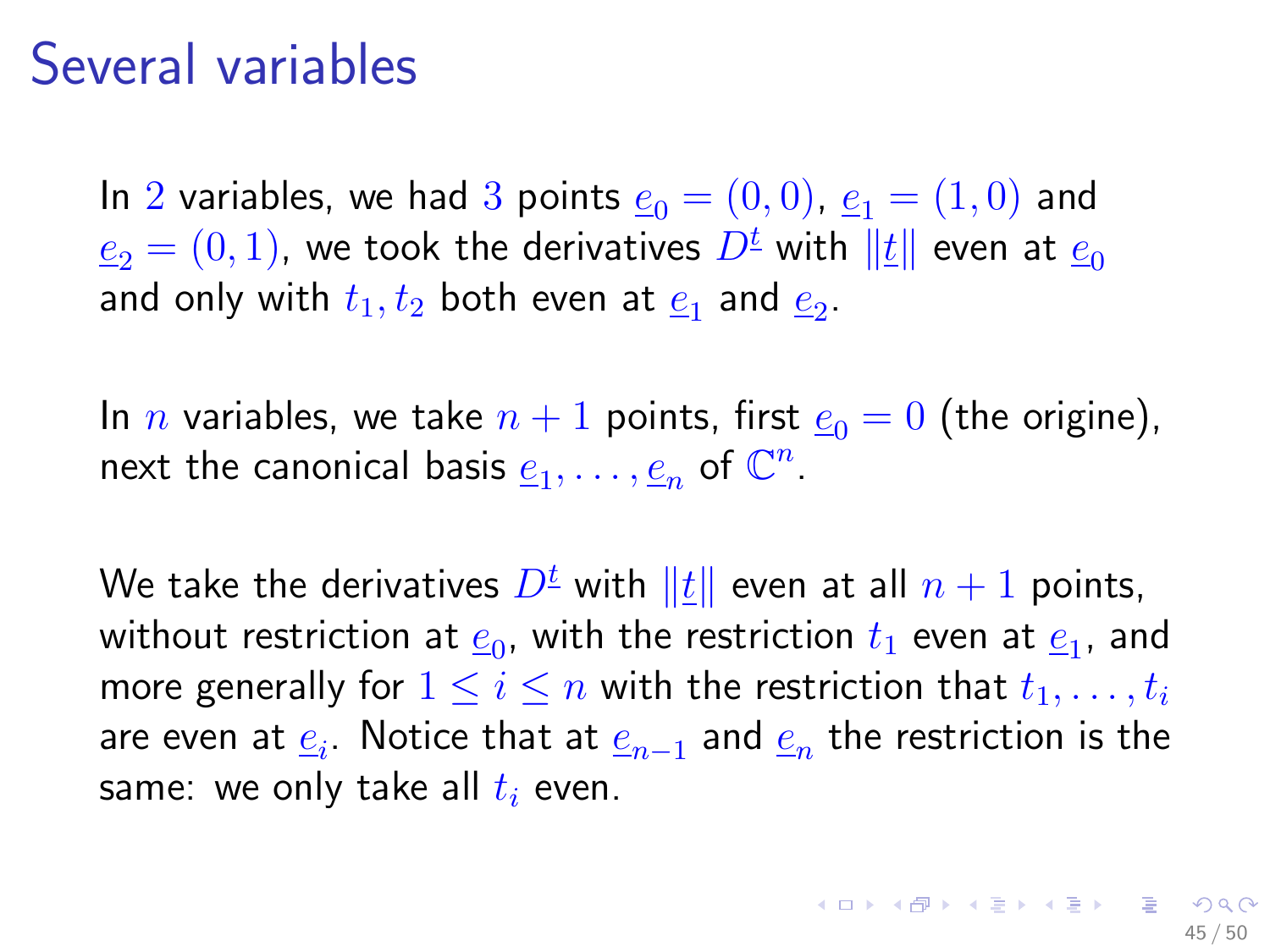# The set  $\mathcal T$  and the polynomials  $\Lambda_{t,i}$

We denote by  $\mathcal T$  the set of  $(t, i)$  with  $\underline{t} \in \mathbb{N}^n$ ,  $\|\underline{t}\|$  even,  $i \in \{0, 1, \ldots, n\}$ , which satisfy the additional condition, for  $i \geq 1$ , that  $t_1, \ldots, t_i$  are even.

#### Theorem.

For each  $(t, i) \in \mathcal{T}$ , there exists a unique polynomial  $\Lambda_{t,i} \in \mathbb{C}[z]$  satisfying, for all  $(\tau, j) \in \mathcal{T}$ ,

 $(D^{\underline{\tau}}\Lambda_{\underline{t},i})(\underline{e}_j)=\delta_{\underline{\tau},\underline{t}}\delta_{ij}.$ 

46 / 50

The total degree of  $\Lambda_{\underline{t},i}$  is  $\leq \|\underline{t}\|+1.$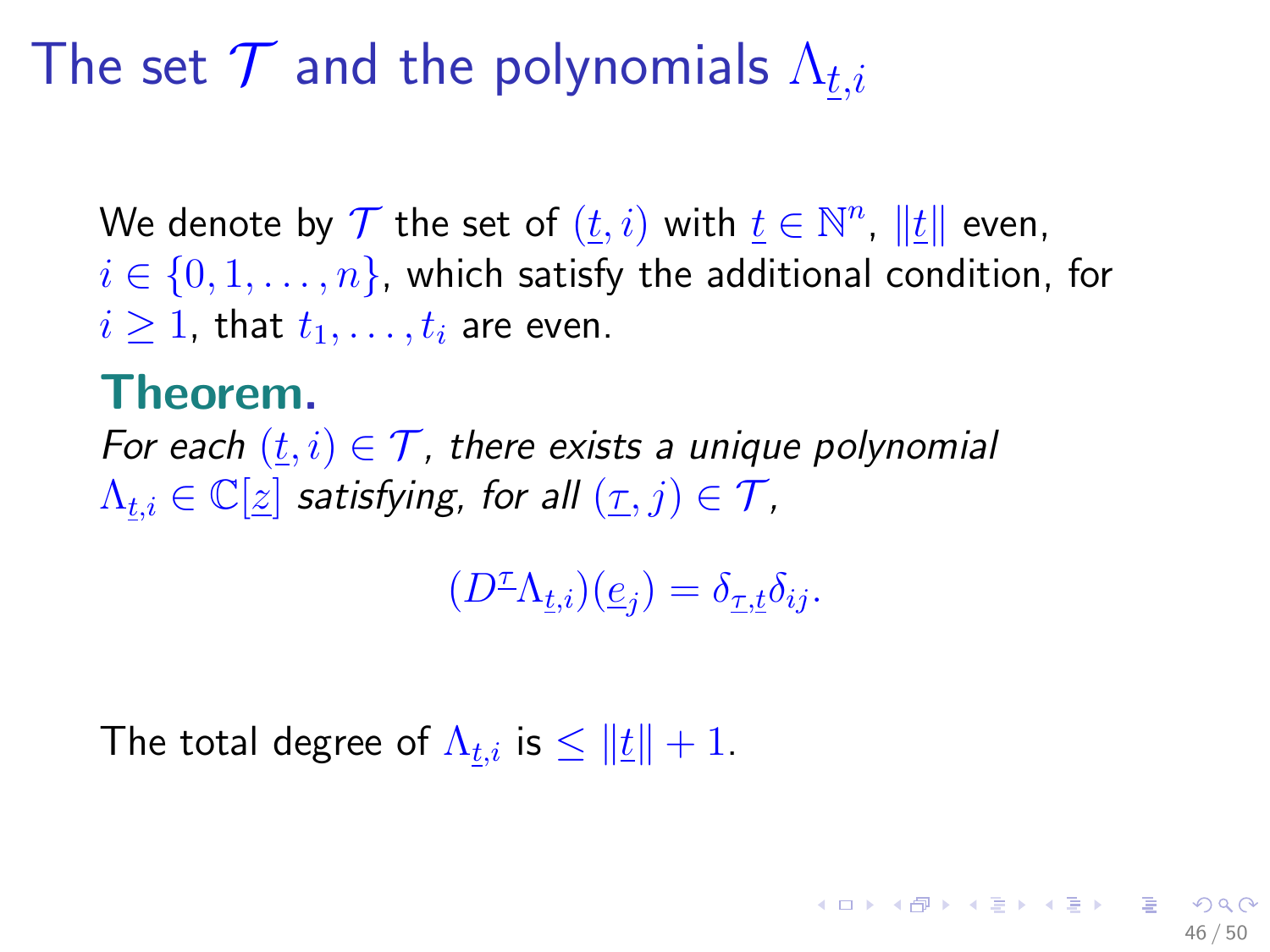Expansion for polynomials

### Corollary.

Any polynomial  $f \in \mathbb{C}[z]$  can be expanded as a finite sum

$$
f(\underline{z}) = \sum_{(\underline{t},i) \in \mathcal{T}} (D^{\underline{t}}f)(\underline{e}_i) \Lambda_{\underline{t},i}(\underline{z}).
$$

Consequence: Applying this result to the functions  $\frac{z^k}{k!}$  $\frac{\underline{z}-\underline{v}}{\underline{k}!}$  yields inductive formulae for  $\Lambda_{\underline{t},i}.$ 

One deduces explicit formulae for these polynomials in terms of the one variable Lidstone polynomials.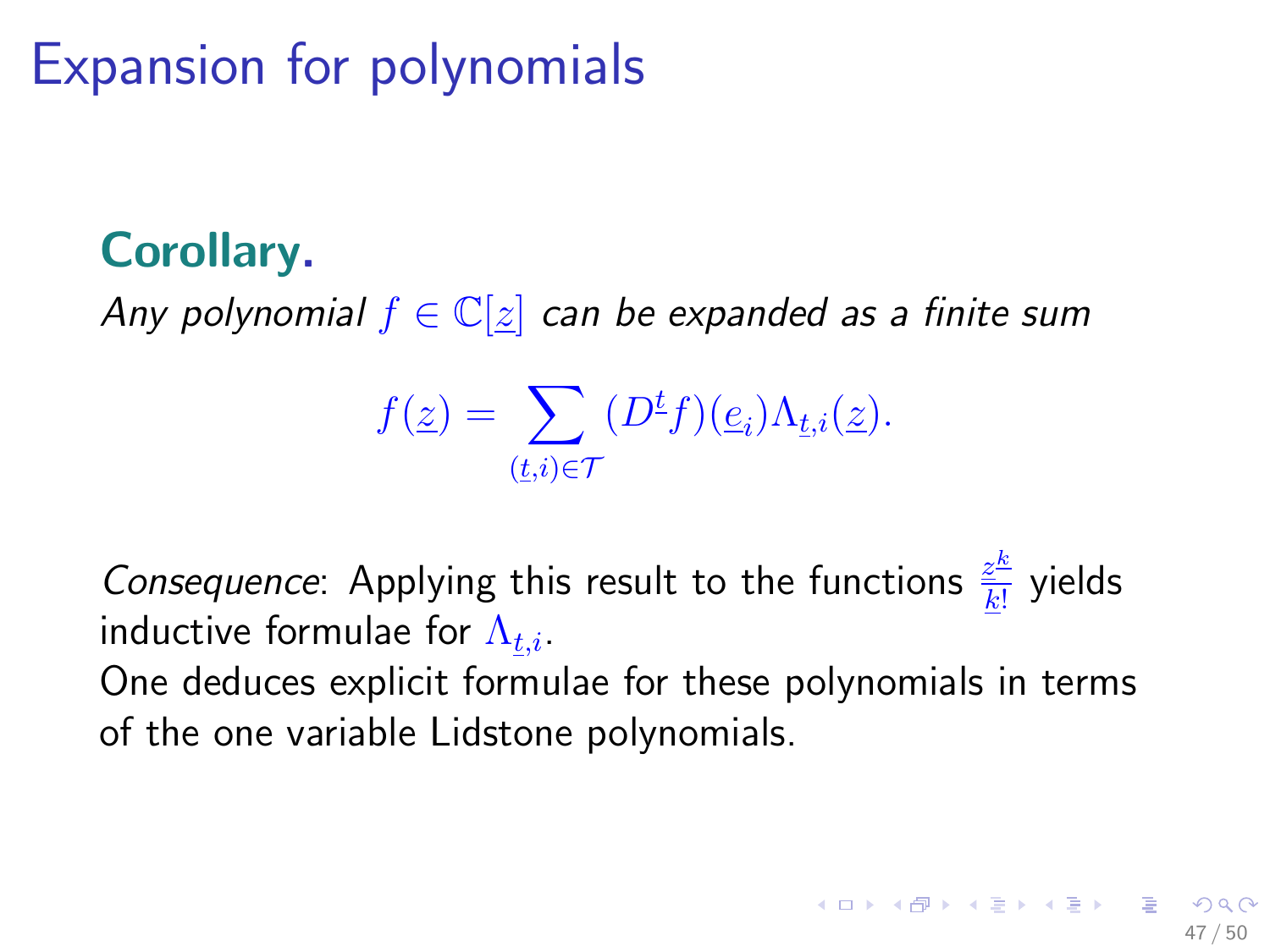<span id="page-47-0"></span>Expansion for entire functions of exponential type  $< \pi$ 

### Theorem.

Any entire function  $f$  in  $\mathbb{C}^n$  of exponential type  $<\pi$  in each of the variables can be written in a unique way as the sum of a series

$$
f(z) = \sum_{(t,i) \in \mathcal{T}} (D^t f)(\underline{e}_i) \Lambda_{t,i}(z)
$$

which is absolutely convergent for all  $\underline{z} \in \mathbb{C}^n$ .

This result for the functions  $\mathrm{e}^{\underline{\zeta}z}$  yields explicit formulae for the generating series of  $2^n$  families of polynomials  $\Lambda_{\underline{t},i}(z).$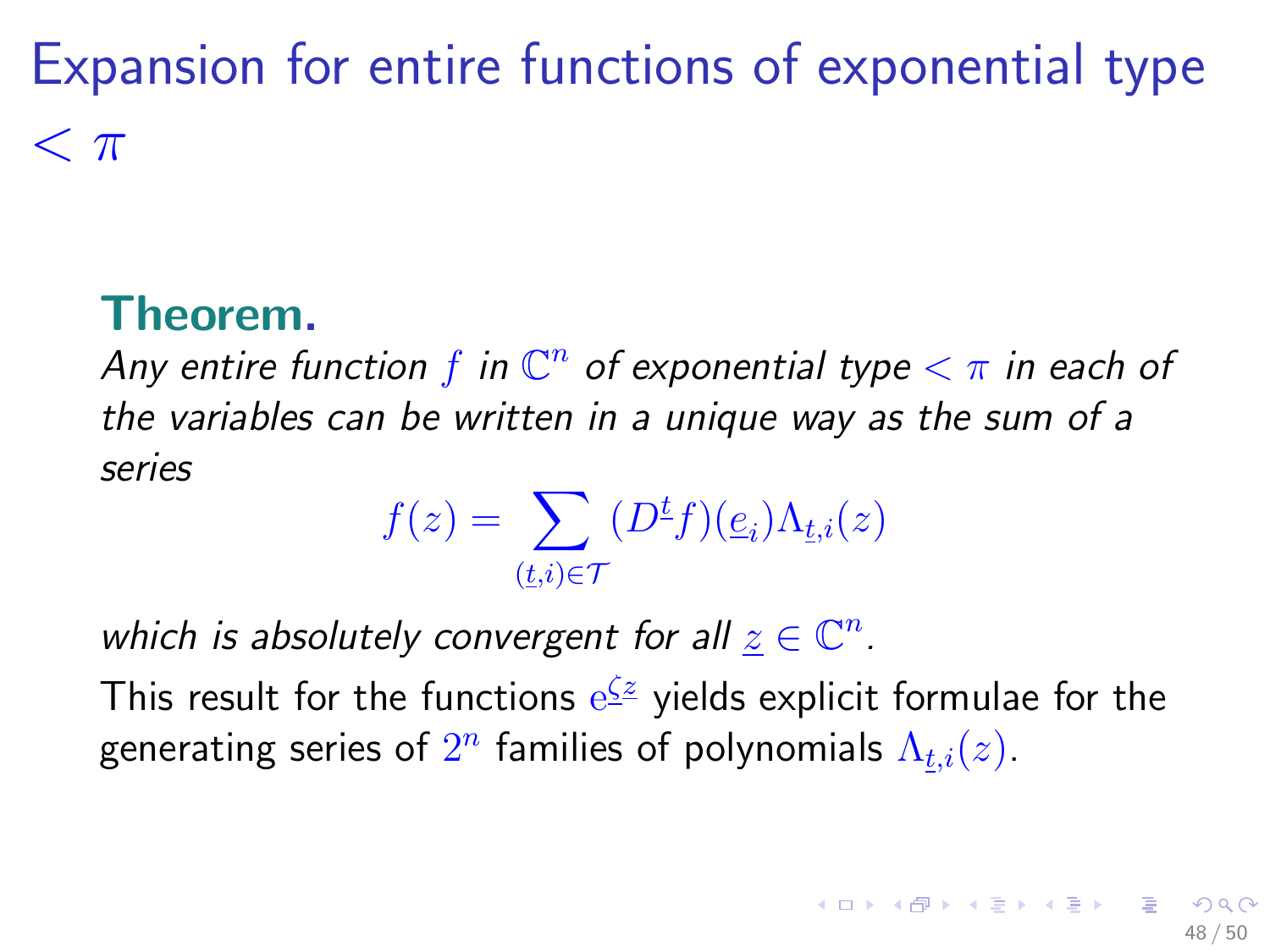Expansion for entire functions of finite exponential type

#### Theorem.

Let  $K$  be a nonnegative integer. Let  $f$  be an entire function in  $\overline{\mathbb{C}^n}$  of finite exponential type  $\leq \tau$  in all variables, with  $\tau < (K+1)\pi$ . Then for  $\underline{z} \in \mathbb{C}^n$  we have

$$
f(\underline{z}) = \sum_{(\underline{t},i) \in \mathcal{T}} g_{\underline{t},i}(\underline{z})(D^{\underline{t}}f)(\underline{e}_i) + \sum_{k=1}^K \sum_{i=1}^n h_{k,i}(z_1,\ldots,z_{i-1},z_{i+1}\ldots,z_n) \sin(k\pi z_i),
$$

where the functions  $g_{t,i}(\underline{z})$  are entire functions in  $\mathbb{C}^n$ , the series is absolutely convergent and  $h_{k,i}$ ,  $(k=1,2,\ldots,K,$  $i = 1, \ldots, n$  are even entire functions of  $n - 1$  variable of exponential type  $\leq \tau$  in all  $n-1$  variabl[es.](#page-47-0)

49 / 50